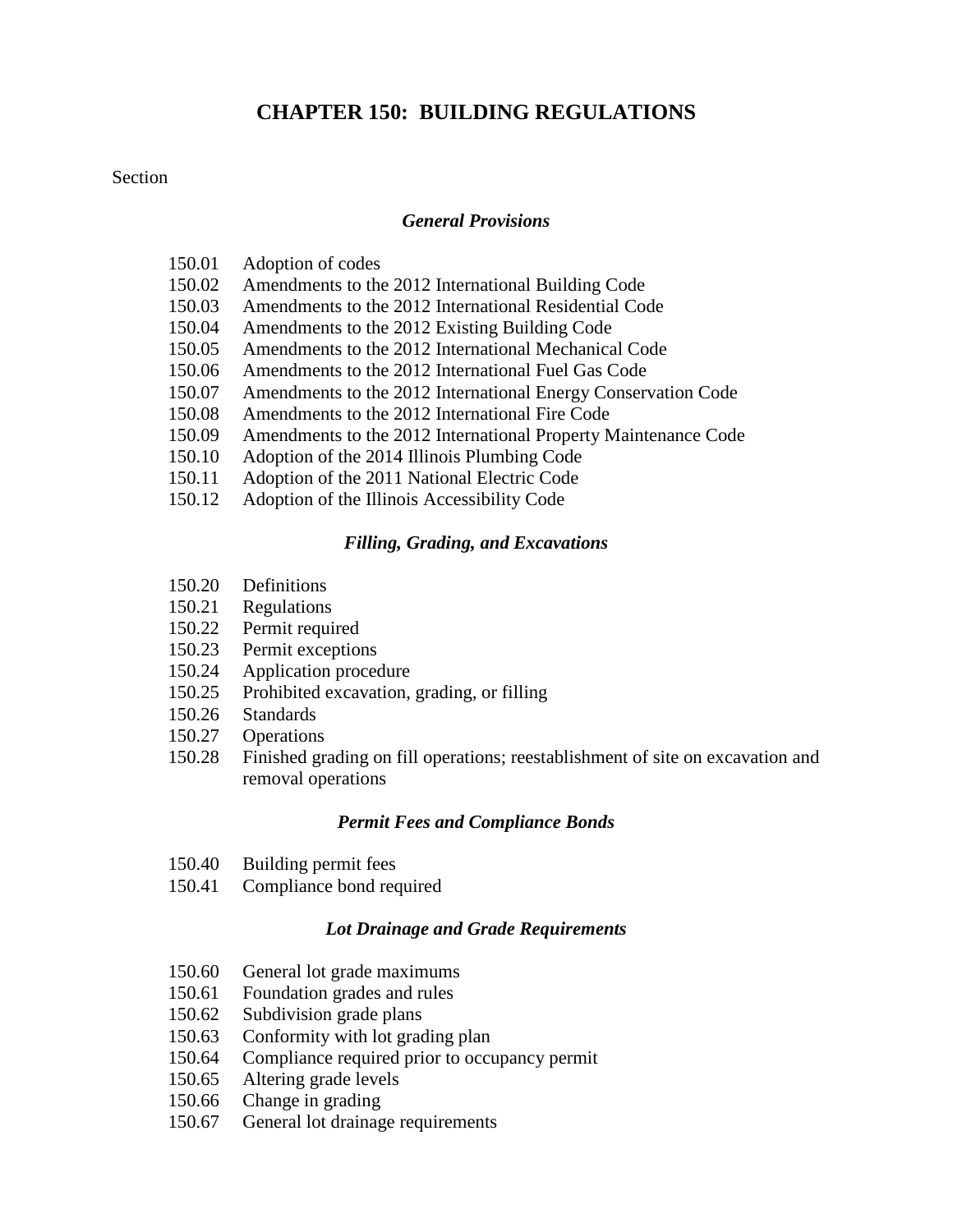# *[Waste Holding Facilities](#page-41-0)*

- 150.75 Definition
- 150.76 Application<br>150.77 Screening re
- 150.77 Screening required<br>150.78 Enclosure to be use
- 150.78 Enclosure to be used only for refuse<br>150.79 Location of enclosure
- Location of enclosure
- 150.80 Maintenance of containers

## *[Administration and Enforcement](#page-44-0)*

- 150.90 Enforcement
- 150.91 Appeals
- 150.99 Penalty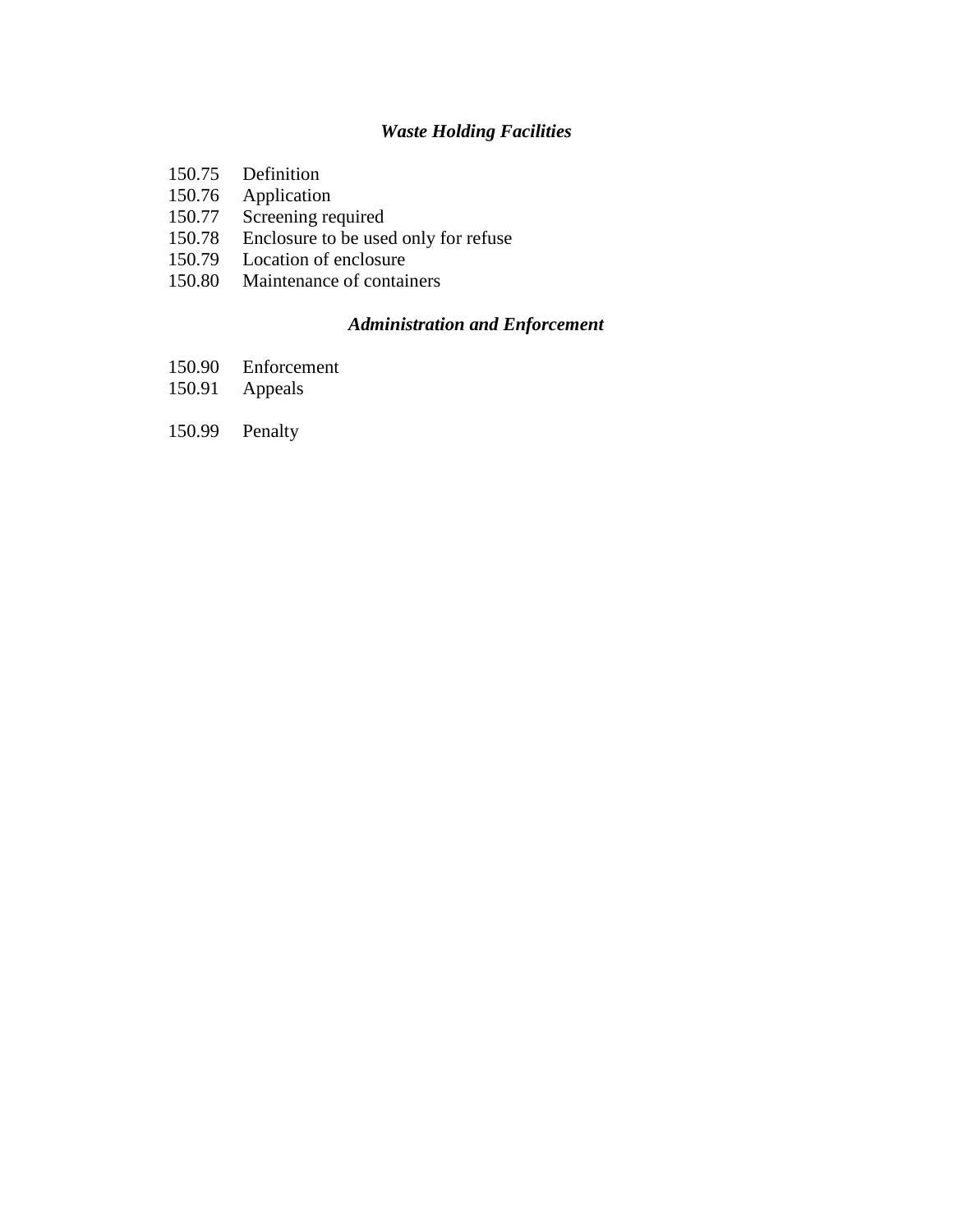#### <span id="page-2-0"></span>**150.01 ADOPTION OF CODES**

(A) The Village hereby adopts:

- The 2012 International Building Code
- The 2012 International Residential Code
- The 2012 Existing Building Code
- The 2012 International Mechanical Code
- The 2012 International Fuel Gas Code
- The 2012 International Energy Conservation Code
- The 2012 International Fire Code
- The 2012 International Property Maintenance Code
- The 2014 State of Illinois Plumbing Code
- The 2011 National Electric Code
- The Illinois Accessibility Code/Latest Edition

#### **150.02 AMENDMENTS TO THE 2012 INTERNATIONAL BUILDING CODE**

(A) That certain documents, three copies of which are on file in the office of the Village Clerk, being marked and designated as The International Building Code/2012 published by the International Code Council be and are hereby provided; and each and all of the regulations, provisions, penalties, conditions and terms of said codes, are hereby referred to as adopted and made a part hereof as if fully set out in this article, and each and all regulations, provisions, penalties, conditions and terms of such code are hereby referred to, adopted and made part of this article as if fully set out in this article, with the additions, insertions, deletions and changes, if any, prescribed in this section.

(B) The following words, provisions, and paragraphs shall be added to the following designated sections of the code adopted in Section 150.01. These provisions supersede the requirements of the indicated provisions of such code.

## **CHAPTER 1 SCOPE AND ADMINISTRATION**

#### **SECTION 101 GENERAL**

Section 101.1 Title. Insert "Village of Huntley"

## **CHAPTER 9 FIRE PROTECTION SYSTEMS**

## **SECTION 903 AUTOMATIC SPRINKLER SYSTEMS**

**Section 903.2.8 Use Group R.** Insert "Except Detached Single Family Structures"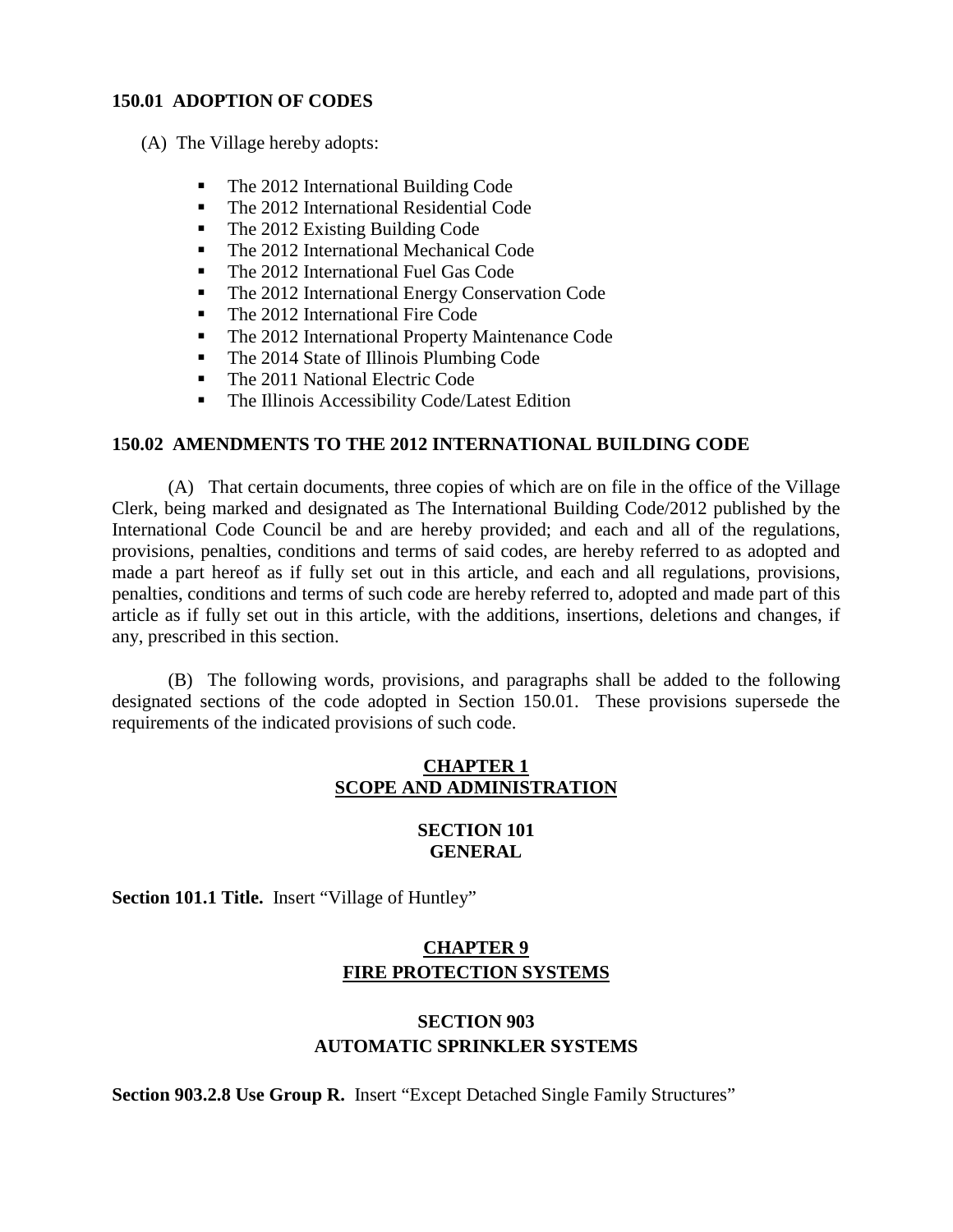## **CHAPTER 16 STRUCTURAL DESIGN**

## **SECTION 1612 FLOOD LOADS**

**Section 1612.3 Establishment of Flood Zone.** Insert "Village of Huntley"

**Section 1612.5 Flood Hazard Documentation.** Insert "February 19, 1992*"* 

# **CHAPTER 18 SOILS AND FOUNDATIONS**

# **SECTION 1805 DAMP-PROOFING AND WATER-PROOFING**

**Section 1805.2 Damp-proofing.** Delete this Section

# **SECTION 1807 FOUNDATION WALLS, RETAINING WALLS AND IMBEDDED POSTS AND POLES**

**Section 1807.1.4 Permanent Wood Foundation Systems.** Delete this Section

## **SECTION 1809 SHALLOW FOUNDATIONS**

**Section 1809.12 Timber Foundations.** Delete this Section

# **CHAPTER 23 WOOD**

## **SECTION 2304 GENERAL CONSTRUCTION REQUIREMENTS**

**Section 2304.9.5.2 Fastenings for Wood Foundations.** Delete this Section

## **SECTION 2308 CONVENTIONAL LIGHT FRAME CONSTRUCTION**

**Section 2308.3.3.1 Anchorage to All Wood Foundation.** Delete this Section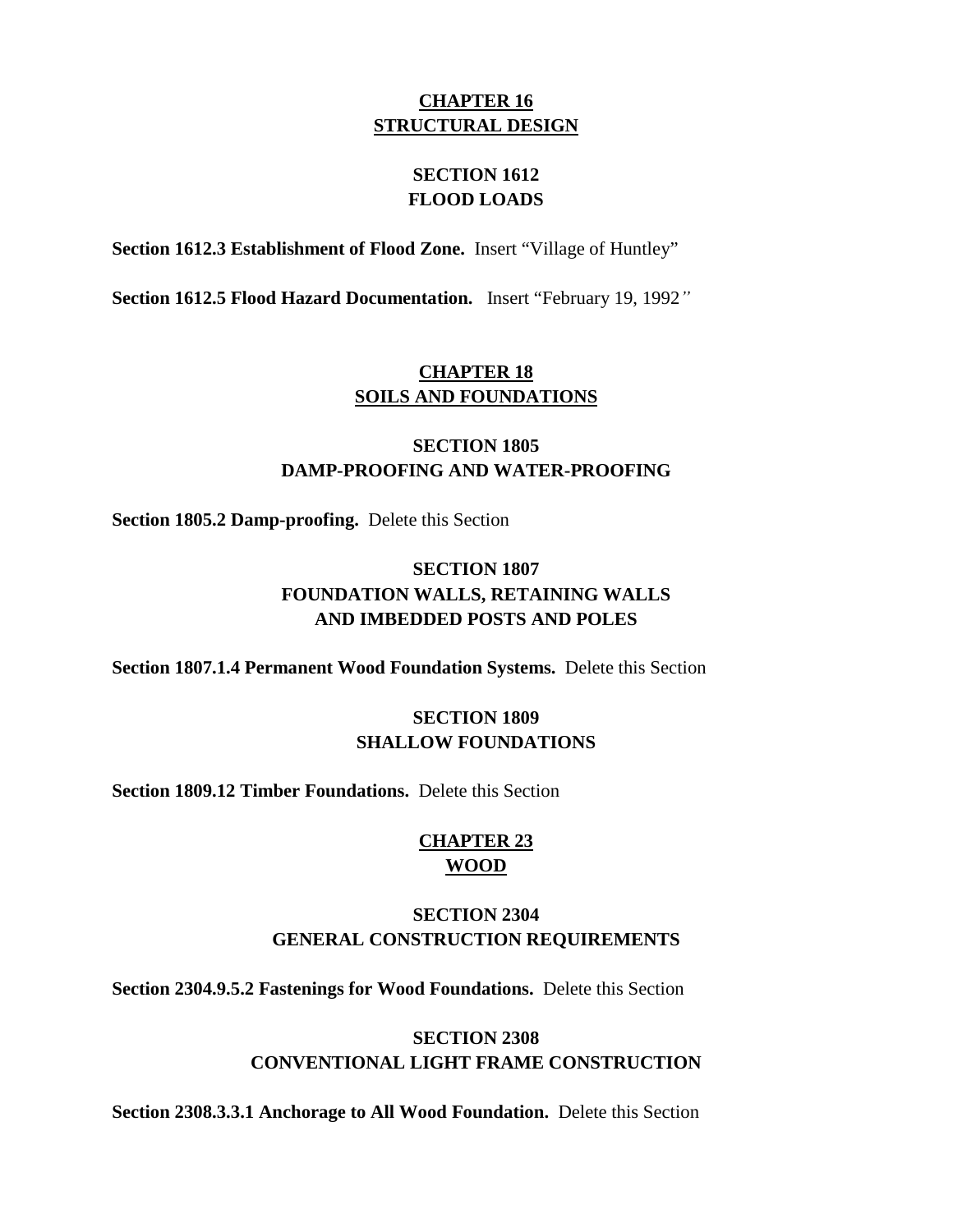## **CHAPTER 34 EXISTING BUILDINGS AND STRUCTURES**

# **SECTION 3412 COMPLIANCE ALTERNATIVES**

**Section 3412.2 Applicability.** Insert *"*January 1, 1940*"*

## **CHAPTER 35 REFERENCED STANDARDS**

AF & PA. Delete reference to Permanent Wood Foundation Design Standards.

# **APPENDIX A EMPLOYEE QUALIFICATIONS**

## **SECTION A101 BUILDING OFFICIAL QUALIFICATIONS**

**Section A101.1 Building Official.** Delete this Appendix.

# **APPENDIX B BOARD OF APPEALS**

## **SECTION B101 GENERAL**

Adopt this Appendix, and in Section B101.2 through B101.2.2 - Delete and replace with the following: "The membership shall consist of the members of the Board of Trustees, with the Village President acting as the Chairperson."

# **APPENDIX C GROUP U – AGRICULTURAL BUILDINGS**

## **SECTION C101 GENERAL**

Adopt this Appendix, and in Section C102.1- Add the following: "or that which is permitted by the Huntley Zoning Ordinance, whichever is more stringent."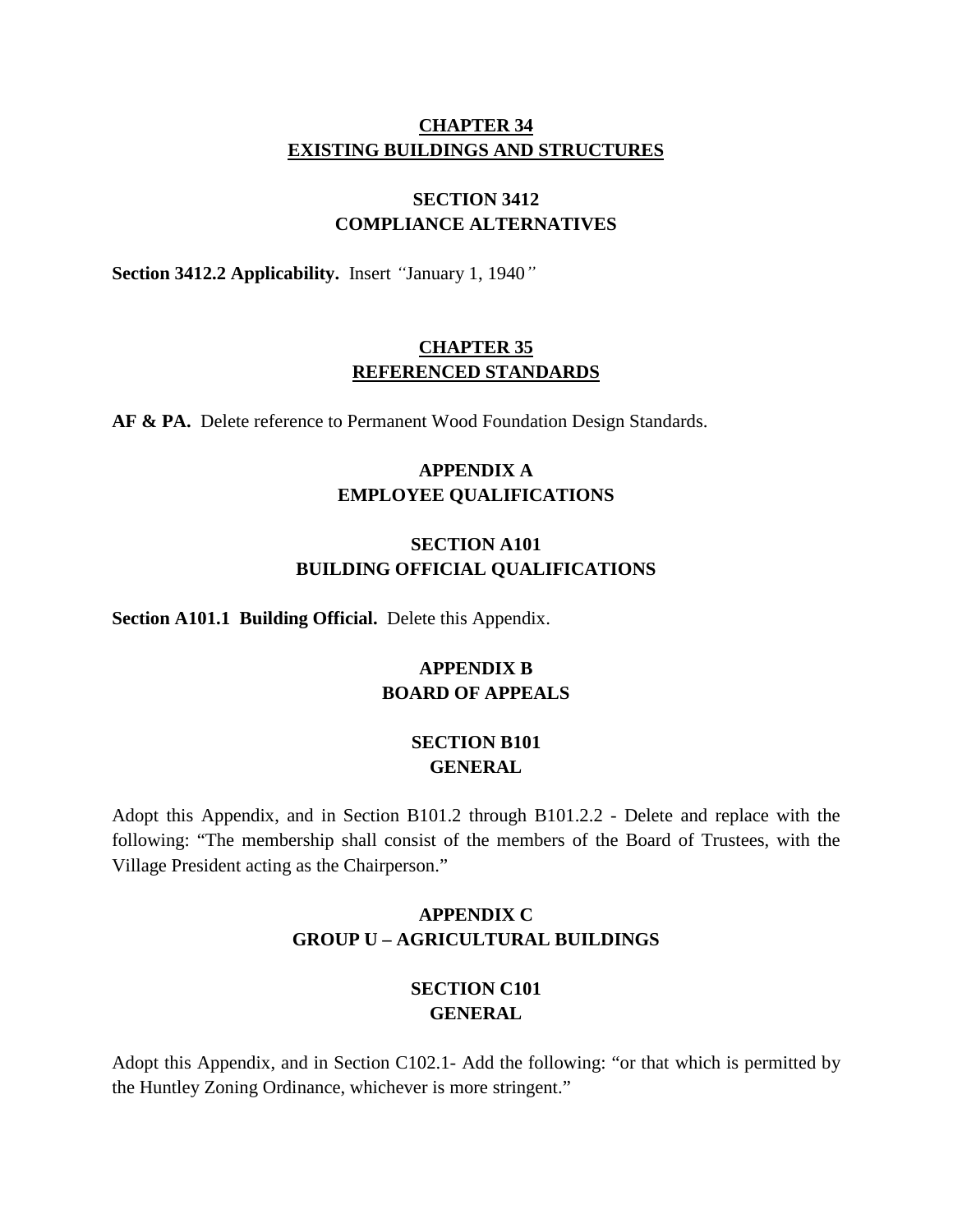## **APPENDIX D, E, F, G, H, I, J &K**

Delete these Appendices.

#### **150.03 AMENDMENTS TO THE 2012 INTERNATIONAL RESIDENTIAL CODE**

(A) That certain documents, three copies of which are on file in the office of the Village Clerk, being marked and designated as The International Residential Code/2012 published by the International Code Council be and are hereby provided; and each and all of the regulations, provisions, penalties, conditions and terms of said codes, are hereby referred to as adopted and made a part hereof as if fully set out in this article, and each and all regulations, provisions, penalties, conditions and terms of such code are hereby referred to, adopted and made part of this article as if fully set out in this article, with the additions, insertions, deletions and changes, if any, prescribed in this section.

(B) The following words, provisions, and paragraphs shall be added to the following designated sections of the code adopted in Section 150.01. These provisions supersede the requirements of the indicated provisions of such code.

## **CHAPTER 1 SCOPE AND ADMINISTRATION**

## **SECTION R101 GENERAL**

Section R101.1 Title. Insert "Village of Huntley"

## **SECTION R115 CONSTRUCTION SITE REQUIREMENTS**

**Add a new Section R115** which will read as follows: "**R115 General.** All construction sites shall have the following required facilities and amenities:

**R115.1 Lot/Address Identification.** All Construction sites and lots shall be identified with the correct approved address as assigned on a sign of adequate size and stability (not to exceed 25 square feet in area), located at the entry point of the specific site or lot. The numerical address and any other identifying language shall be legibly applied to the front of the structure facing the public R.O.W. once a front wall has been erected.

Note: If the correct address is not in place, scheduled inspections will not be performed and re-inspection fees will be imposed.

**R115.2 Parking.** All developers / contractors / service providers / shall restrict the parking of vehicles to the non-hydrant side of the right of way or roadway.

**R115.3 Right of Way Clean.** All developers / contractors / service providers / permit holder or property owner conducting work within the community shall keep all roadways and pedestrian sidewalks or bike paths free from debris, dirt or mud from their projects at all times. Provisions shall be made to abate the problem immediately, not at the end of the shift, day or week.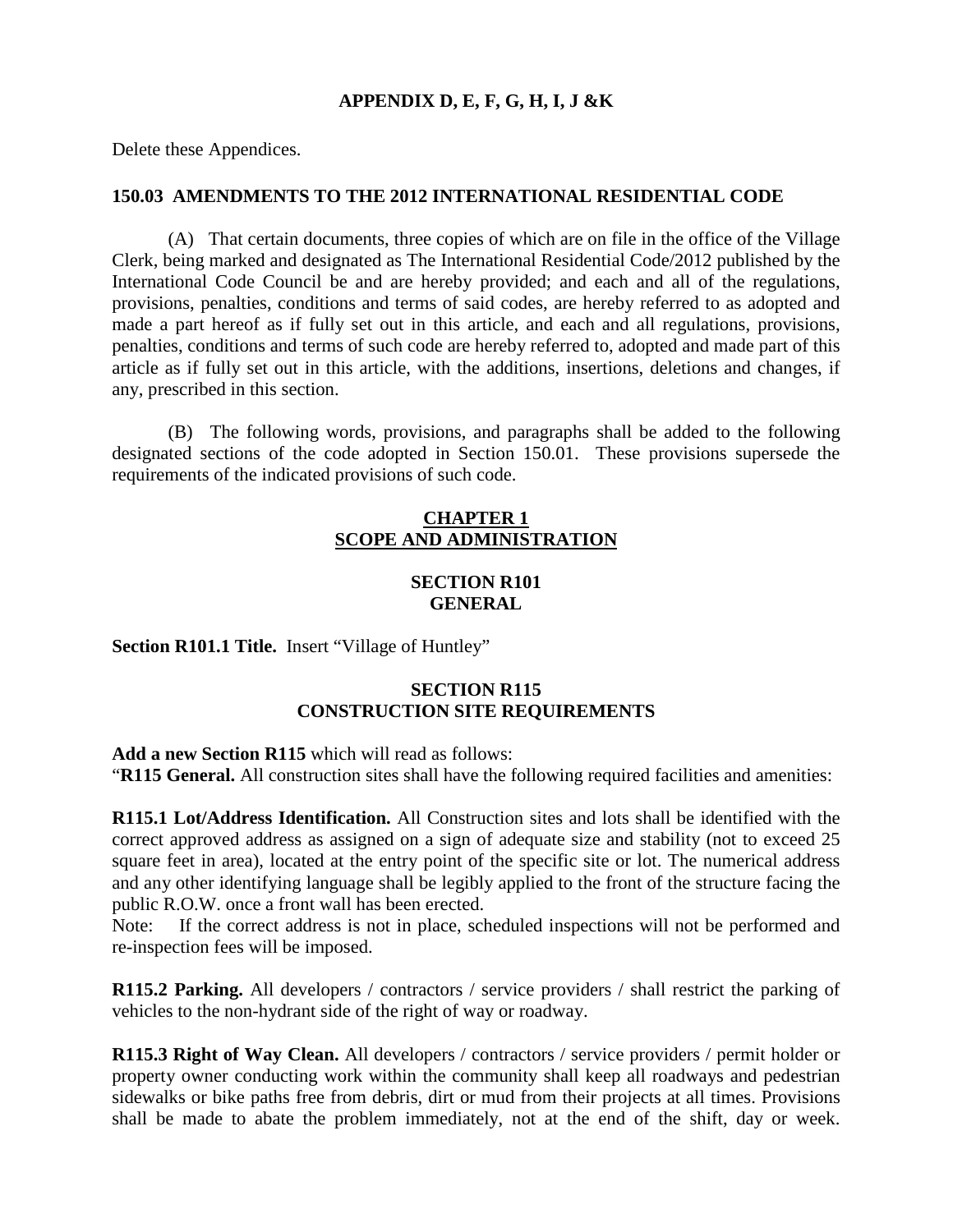Developers utilizing the services of any utility installer shall accept the responsibility of and provide for any cleanup. When, in the opinion of the Building Official and / or the Public Works Director the abatement of such conditions are not conducted in an expeditious manner, stop work orders will be issued and / or cleanup will be conducted by Public Works at the rate of \$300.00 per hour or any increment thereof, per man and / or equipment utilized. In addition, citations may be issued for each and every day of violation.

**R115.4 Driveways.** On all new construction sites, designated areas for driveways shall at a minimum, be graveled from the back of curb or end of the paved right of way surface, to the garage entry or edge of a building when the garage is not attached. Prior to occupancy, driveway surfaces shall be constructed in accordance with Village requirements.

**R115.5 Sanitary Facilities.** Portable toilet facilities will be provided at all construction sites within one hundred (100) feet of the building being constructed. Portable toilet will not be located on a lot after a Certificate of Occupancy has been issued."

## **CHAPTER 3 BUILDING PLANNING**

## **TABLE R301.2(1) CLIMATIC AND GEOGRAPHIC DESIGN CRITERIA**

Insert the following information:

 Ground Snow Load: 30 psf Wind Speed: 90 mph Topographic Effects: N/A Seismic Design Category: 17/B Weathering: Severe Frost Line Depth: 42" below finished grade Termite: Moderate to Heavy Winter Design Temperature: -4 F Ice Barrier Underlayment Required: Yes Flood Hazards: See \*Footnote A Air Freezing Index: 1745 (\*Footnote B) Mean Annual Temperature: 47.8 Radon Protection: Passive system required Footnote A – Determination of hazard will be determined by local FIRM map. Footnote B – Climatic data derived from the National Climatic Data Center at: [www.ncdc.noaa.gov/psf.html](http://www.ncdc.noaa.gov/psf.html)

### **SECTION R303 LIGHT, VENTILATION AND HEATING**

**Section R303.9 Required Heating**. Delete the word "habitable"

## **SECTION R305 CEILING HEIGHT**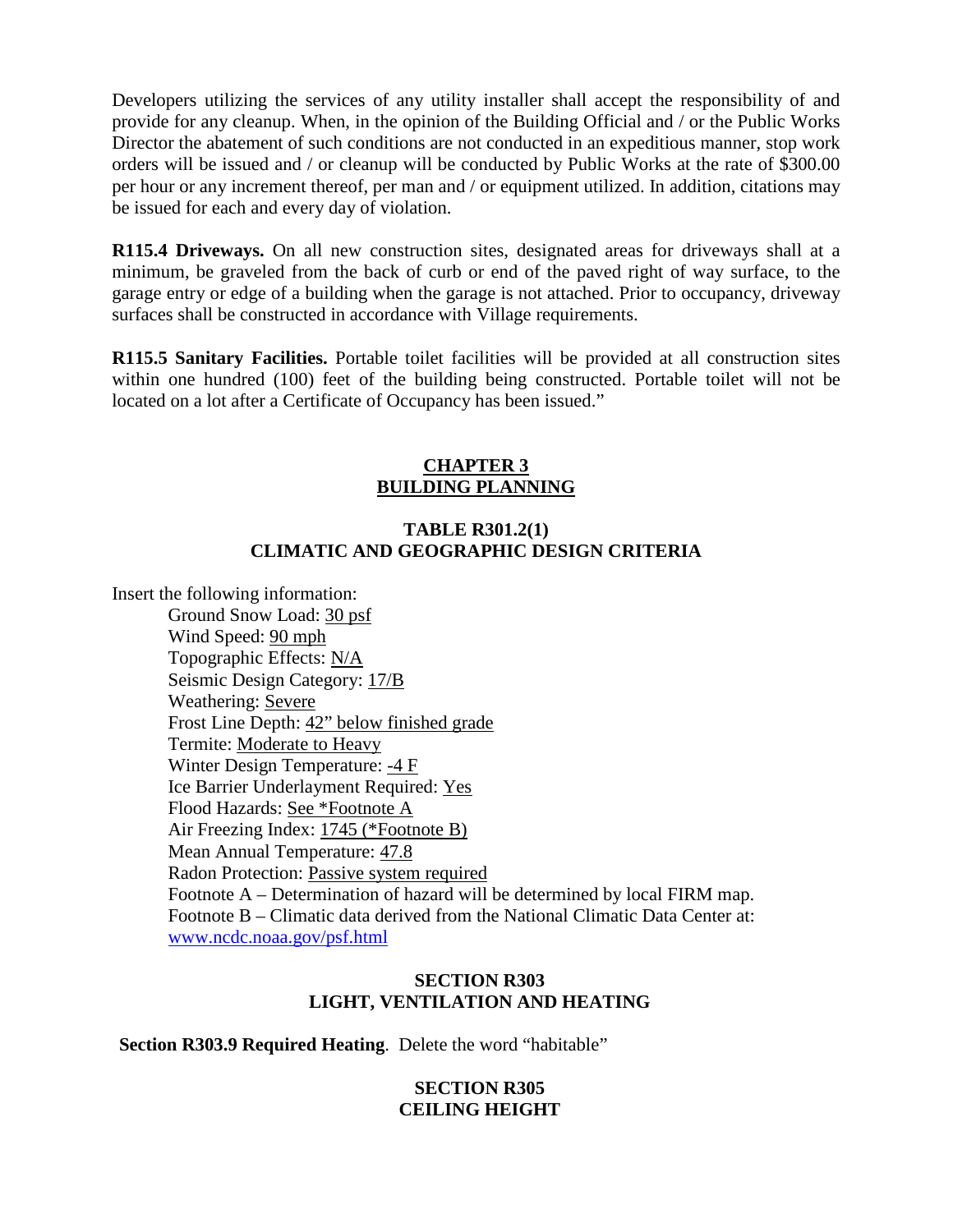**Section R305.1.1 Ceiling Height.** Delete the current text and replace it with "Unfinished basements shall have a minimum of 7'-6" clear height from the finished floor to the underside of the floor framing above. Beams, ducts and other projections may extend to within 7'-0" of the finished floor."

## **SECTION R308 GLAZING**

**Section R308.4.3.2 Glazing in Windows.** Change 18" to 24".

### **SECTION R309 GARAGES AND CARPORTS**

**Section R309.1 Floor Surface.** Delete the first sentence and replace it with "Garage floor surfaces shall be made of concrete, a minimum of 4" in thickness, with either fiber or welded wire mesh reinforcement."

Also,

Add a new subsection "R309.1.1 Opening Protection. All doors between the attached garage and the dwelling unit shall have a self-closing device, adjusted to fully close the door without assistance. Any exterior service door from the garage shall have a minimum width of 3'-0." Also,

Add a new subsection "R309.1.2 Separation Required: A minimum of 1 layer of ½" drywall shall be installed on all walls and ceilings of an attached garage."

## **SECTION R310 EMERGENCY AND ESCAPE OPENINGS**

**Section R310 Emergency Escape and Rescue Opening.** Add the following to the end of the current text "When a basement exceeds 1000 s.f. of gross floor area, an additional emergency egress opening shall be provided for each additional 1000 s.f. or part thereof."

## **SECTION R313 AUTOMATIC FIRE SPRINKLER SYSTEMS**

**Section R313.2 Automatic Fire Sprinkler Systems.** Delete the paragraph and replace it with the following: "Two-Family Attached Dwellings. All two family attached dwellings shall be equipped with a residential fire sprinkler system."

### **SECTION R314 SMOKE ALARMS**

**Section R314.3 Location.** Add the following: "4. Where walls enclose a room within a basement, an additional smoke detector shall be installed within the room."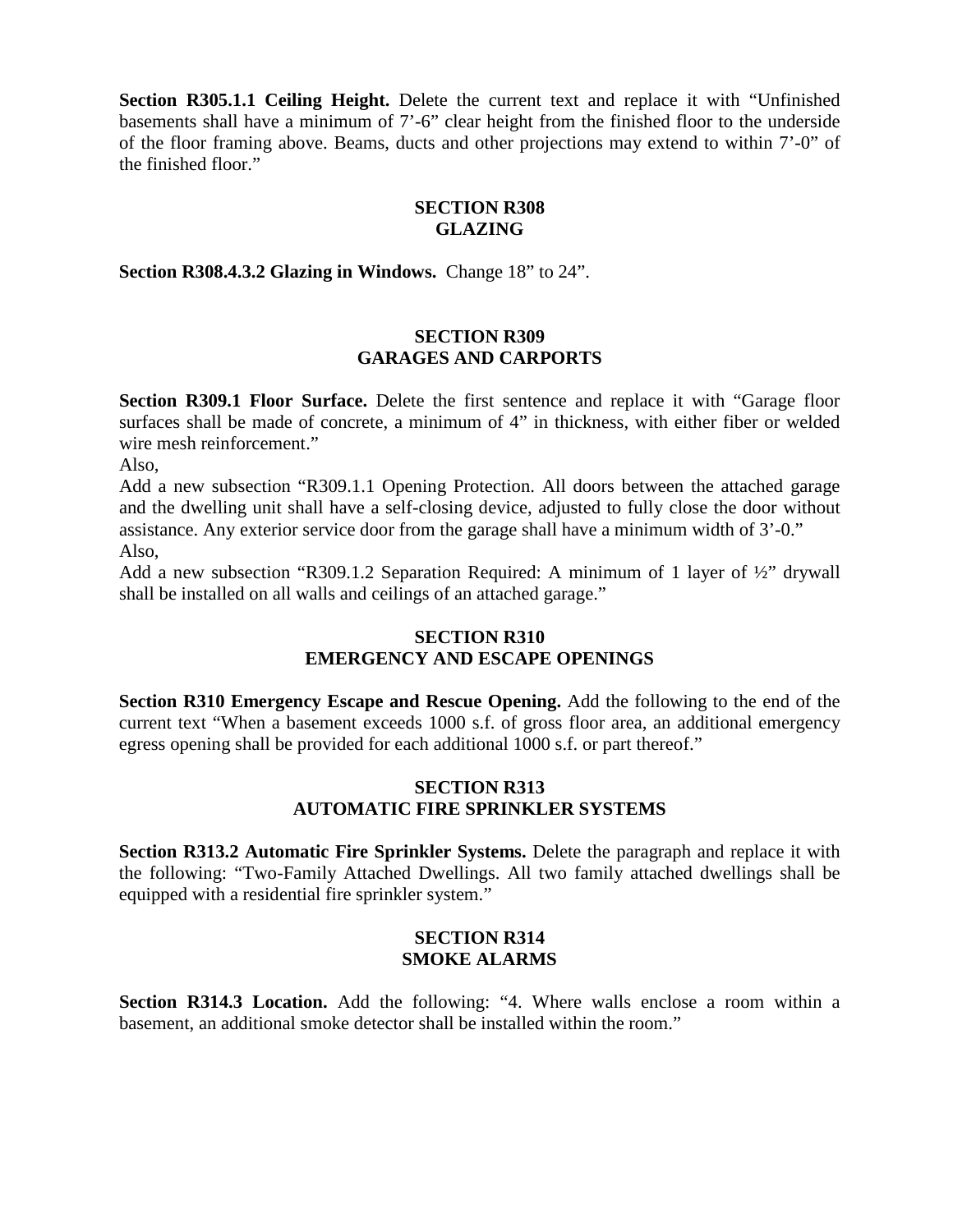### **CHAPTER 4 FOUNDATIONS**

#### **SECTION R401 GENERAL**

**Table R401.4.1 Presumptive Load Bearing Values.** Amend this table by inserting "3,000 p.s.f." in the last two material classes.

#### **SECTION R402 MATERIALS**

**Section R402.1 – R402.1.2 Wood Foundations.** Delete these sections in their entirety.

## **SECTION R403 FOOTINGS**

**Section R403.1 Footings.** Delete the existing text and replace it with the following: "All exterior walls shall be supported on continuous concrete footings, or other approved structural systems of sufficient structural design to accommodate all loads in accordance with R301, and to transmit the resulting loads to the soil within the limitations as determined from the character of the soil. Footings shall be supported on undisturbed soil, or engineered fill."

Figures R403.1(2) & R403.1(3). Permanent Wood Foundations – Delete these figures in their entirety.

#### **SECTION R404 FOUNDATION AND RETAINING WALLS**

**Section R404.1.2 Concrete Foundation Walls.** Add the following to the beginning of this section: "All concrete foundation walls, including trench foundation walls, shall have a minimum of 2 continuous #4 re-bars, placed within 1 foot of the top of the wall. Splices shall not occur within 18 inches of any corner, and shall have a minimum of 2- #5 re-bars installed over the tops of all openings in the foundation wall. These re-bars shall extend 3 feet beyond the finished opening in each direction."

**Section R404.2 – R404.2.6 Wood Foundation Walls.** Delete these sections in their entirety.

**Section R404.3 Wood Sill Plates.** Add the following to the end of the current paragraph: "All plates shall be sealed to the foundation with an approved sill sealer and interior caulk at the floor lines."

## **SECTION R405 FOUNDATION DRAINAGE**

**Section R405.1 Foundation Drainage.** Replace the existing text with the following: "Drains shall be provided around the entire perimeter of all concrete and masonry foundations that retain earth and enclose habitable spaces located below grade. Drainage tiles, perforated pipe or other approved systems or materials shall be a minimum of 4" in diameter, installed at or below the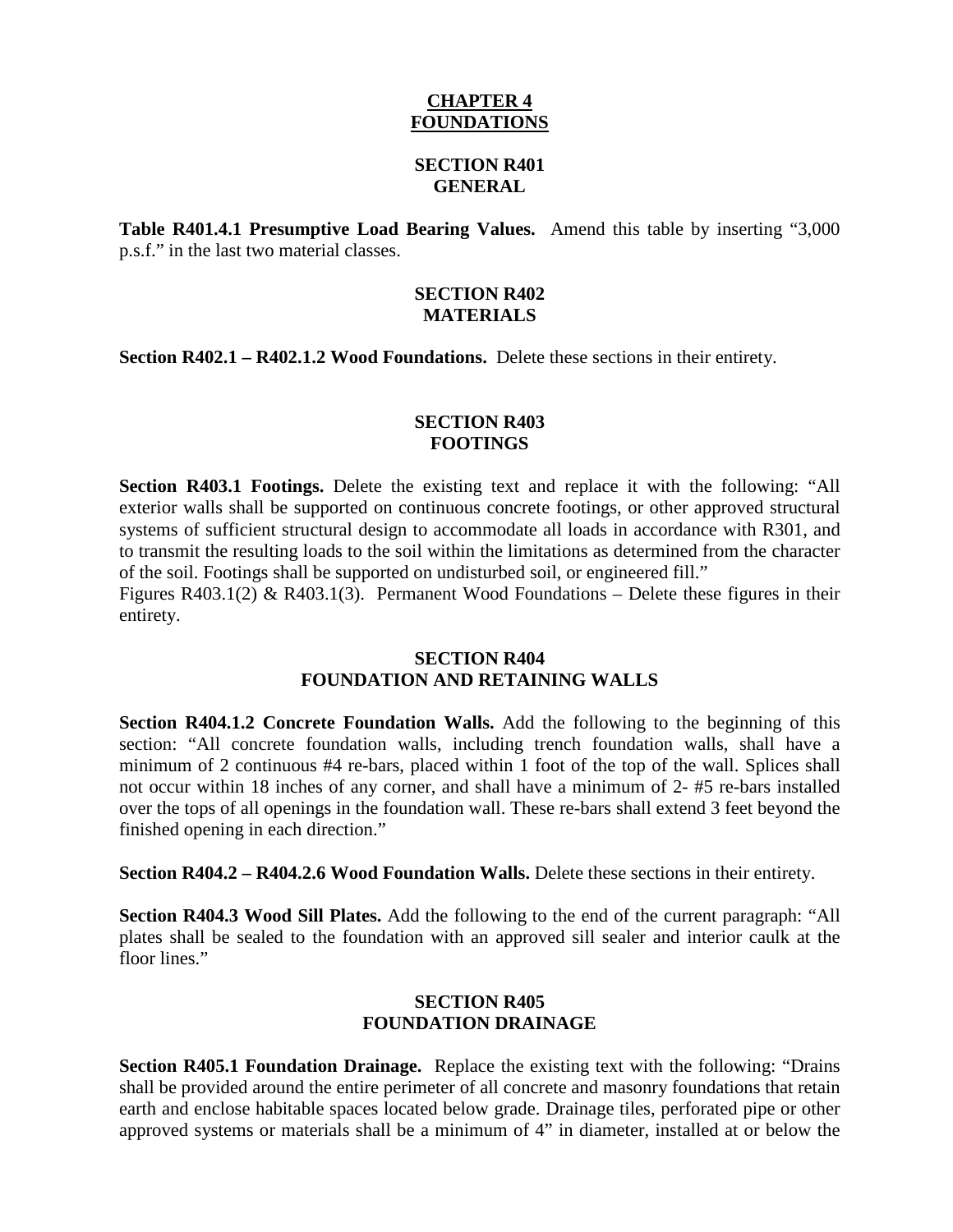area to be protected and shall discharge by gravity or mechanical means into an approved drainage system. The tops of any open joints in drain tiles shall be protected in strips of building paper, and the drainage tiles or perforated pipe shall be placed on a minimum of 2" of washed gravel or crushed stone that is at least 1 sieve size larger than the tile joint opening or perforation, and covered with at least 6" of the same material. All connections or intersections of pipe shall be made with manufactured fittings. All upright window well drain pipes shall be rigid. All drain tile systems shall enter the sump pit(s) from two separate directions and remain continuous."

**Section R405.1, Exception.** Delete the exception.

**Section R405.1.2 Dedicated Circuit For Sumps and Ejectors.** Add this sub-section: "A separate dedicated circuit shall be provided for each sump or ejector pump. A single outlet shall be provided for each pump. Exception: Where two pumps are installed adjacent to one another, one duplex receptacle may serve both pumps."

**Section R405.1.3 Approved Method of Drainage.** Add this sub-section: "Sump pump drainage shall be directed to an approved drainage swale or easement. Absolutely no sump drainage shall discharge into a sanitary or onto a public right of way of any type. Storm sumps shall not discharge directly into a storm sewer without the written consent of the Director of Public Works."

**Section R405.2 – R405.2.3 Wood Foundations.** Delete these sections in their entirety.

**Section R406.1 – R406.3.4 Wood Foundations.** Delete these sections in their entirety.

## **SECTION 407 COLUMNS**

**Section R407.3 Columns.** Add the following to the end of the current text: "All steel columns shall be mechanically fastened to the concrete footing and to the beam it supports. The use of adjustable columns is strictly prohibited."

## **SECTION R408 UNDER-FLOOR SPACE**

**Section R408.4 Access to Underfloor Space.** Delete the current text and replace it with the following: "Access shall be provided to all under floor spaces. Access openings through the floor shall be a minimum of 30"x22". Openings through a perimeter wall shall be a minimum of 30"x22". When a portion of the through wall access is below grade, an areaway of not less than 30"x22" is required."

**Add a new subsection "R408.8 Underfloor Finished Surface.** All crawlspaces shall have a minimum of a 2" thick, concrete finished floor (slush coat) with an approved 6 mil. vapor barrier below the slab. This floor surface shall be floated in a workman-like manner."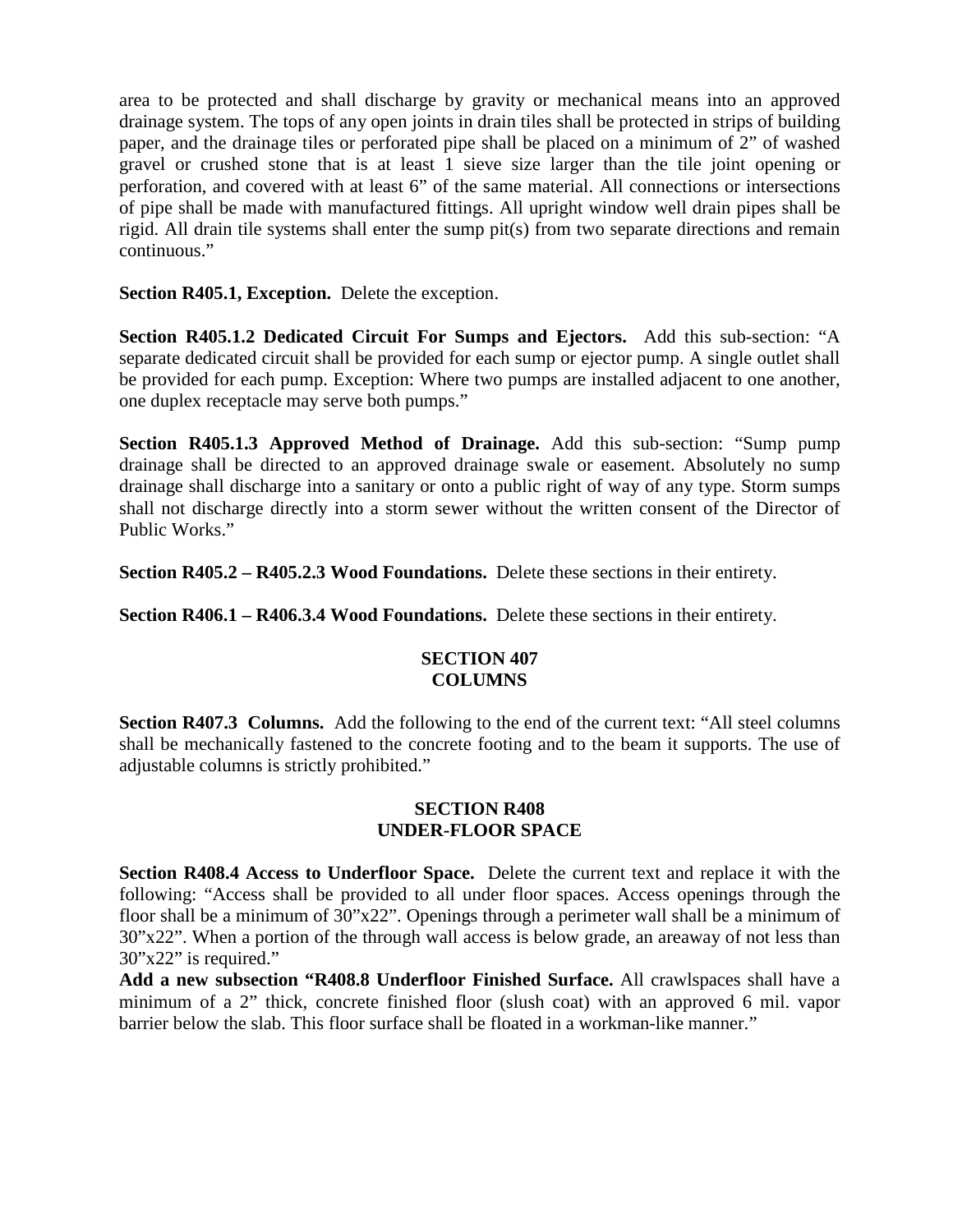#### **SECTION R502 FLOORS**

**Section R502.2 Design and Construction.** Add the following to the end of the current text: "Exterior decks and porches shall not be roofed over, built upon or enclosed by solid walls without written approval of the Building Official. Approval of such structures will be considered only when the plans are signed and sealed by an Illinois licensed Architect or Structural Engineer."

Section R504 Pressure Preservative Treated Wood Floors on Grade – Delete this section in its entirety.

## **CHAPTER 7 WALL COVERINGS**

## **TABLE R703.4 ATTACHMENTS**

**Staples** shall not be used to fasten Exterior Coverings siding products.

## **CHAPTER 8 ROOF/CEILING CONSTRUCTION**

#### **SECTION R803 ROOF SHEATHING**

**Section R803.2.2 Allowable Spans.** Add to the end of the paragraph: "All roof sheathing shall be a minimum of 5/8" thick. Anything less than 5/8" is prohibited."

## **CHAPTER 9 ROOF ASSEMBLIES**

### **SECTION R903 WEATHER PROTECTION**

**Section R903.2 Flashing.** Add at the end of the paragraph: "Metal drip edge flashing shall be applied to all areas of a roof (eaves and gable ends) where there are no gutters or other form of approved flashing. Where gutters are installed, an approved gutter flashing shall be installed per the manufacturer's installation instructions. Gutters are required on all new roof installations, and the downspouts shall not discharge onto a driveway, sidewalk or other walking surface, nor shall they discharge within 5 feet of any neighboring lot line."

## **SECTION R905 REQUIREMENTS FOR ROOF COVERINGS**

**Section R905.2.5 Fasteners.** Add to the end of this paragraph: "Staples are strictly prohibited as fasteners on all roof systems."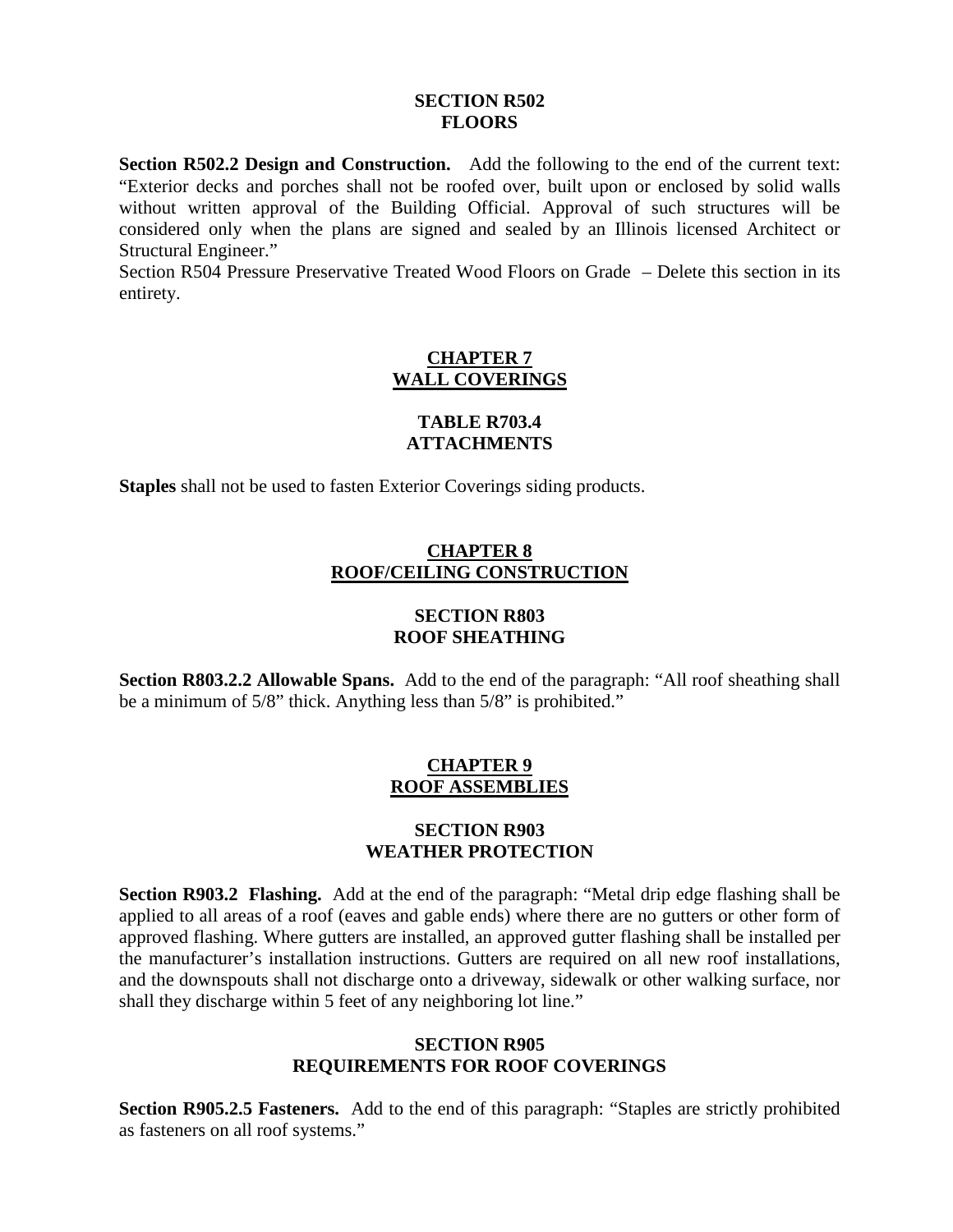## **CHAPTER 13 GENERAL MECHANICAL SYSTEM REQUIREMENTS**

#### **SECTION M1306 CLEARANCE FROM COMBUSTIBLE CONSTRUCTION**

**Add new Subsection "M1306.1.1 Fire Protection.** An approved domestic sprinkler head shall be strategically placed above the burner side of the furnace and hot water tank in residential structures."

## **CHAPTER 14 HEATING AND COOLING EQUIPMENT AND APPLIANCES**

## **SECTION 1401 GENERAL**

**Section M1401.4 Exterior Installations.** Add to the end of the paragraph: "All exterior installations shall be supported by galvanized (or otherwise protected) metal brackets, mechanically fastened to the foundation, that is capable of carrying the load of the unit(s) or with a concrete slab on grade with a proper sub base, that is doweled into the foundation wall. Add a new Subsection "M1401.6 Protection of Equipment. All mechanical appliances or their components shall be raised a minimum of 1 ½ inches above any floor surface."

## **CHAPTER 15 EXHAUST SYSTEMS**

### **SECTION 1502 CLOTHES DRYER EXHAUST**

**Section M1502.2 Independent Clothes Dryer Exhaust.** Delete the exception.

**Section M1502.4.2 Duct Installations.** Delete the second paragraph, and replace it with the following "All ducts used to exhaust a clothes dryer shall be sealed with an approved tape that will not deteriorate due to heat."

**Section M1502.4.3 Transition Duct.** Add to the end of the paragraph: "Plastic and vinyl flexible duct are not permitted in a clothes dryer installation."

## **CHAPTER 16 DUCT SYSTEMS**

#### **SECTION 1601 DUCT CONSTRUCTION**

**Section M1601.1.1 Above Ground Duct Systems.** Delete # 5 and #7, including 7.1 through 7.5.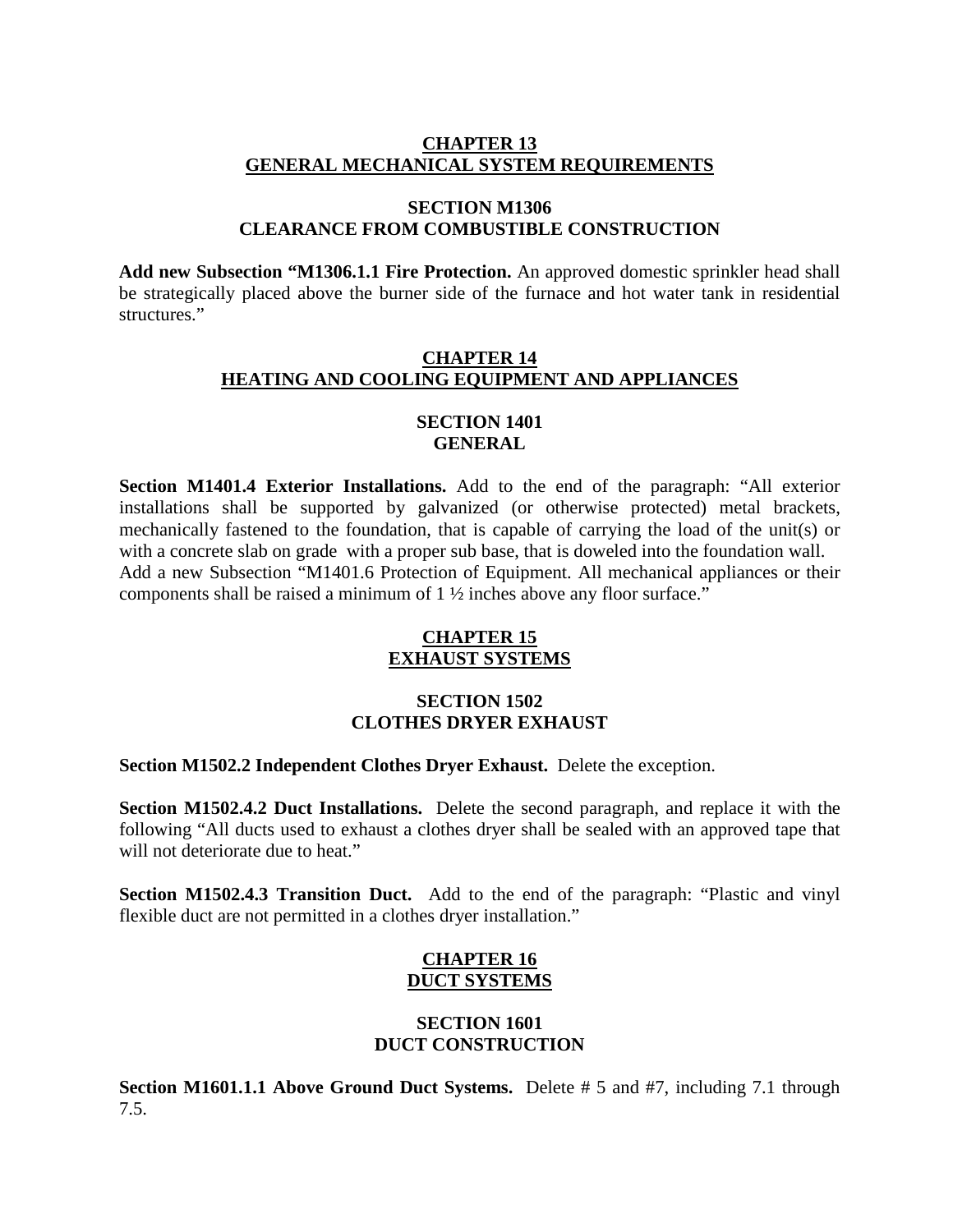#### **SECTION 1602 RETURN AIR**

**Add a new Subsection** "Section M1602.1.1 Return Air Duct Material. All plenums and return air ducts shall be constructed of metal and all joints shall be sealed with an approved tape or mastic product that does not deteriorate from heat."

## **CHAPTER 26 GENERAL PLUMBING REQUIREMENTS**

### **SECTION 26 GENERAL**

**Section P2601.1 Scope.** Add to the end of the paragraph, Delete the final sentence and replace with: "The current edition of the Illinois State Plumbing Code shall apply."

## **CHAPTER 38 WIRING METHODS**

### **SECTION E3802 ABOVE GROUND INSTALLATION REQUIREMENTS**

**Section E3802.3.2 Protection From Physical Damage.** Add to the end of the paragraph: "Wiring within all residential dwelling units shall be within EMT conduit only. Flexible cables or conduits are only allowed by written permission from the Building Official."

### **APPENDICES**

All appendices are adopted as written, except for the following:

**Appendices E, J and L** are deleted in their entirety.

**Modify Appendix F.** Radon Control Systems, Section AF103.6 Passive Sub-Slab Depressurization Systems, by adding the following to the end of the paragraph: "All new residential construction shall have a Passive Sub-Slab Depressurization System."

**Modify Appendix I Private Sewerage Disposal.** Section AI101.1 General, by replacing the existing text with the following: "Private sewer disposal systems shall conform to the Illinois State Plumbing Code (current edition), and shall be approved by the Director of Public Works."

### **150.09 AMENDMENTS TO THE 2012 EXISTING BUILDING CODE**

(A) That certain documents, three copies of which are on file in the office of the Village Clerk, being marked and designated as The International Existing Building Code/2012 published by the International Code Council be and are hereby provided; and each and all of the regulations, provisions, penalties, conditions and terms of said codes, are hereby referred to as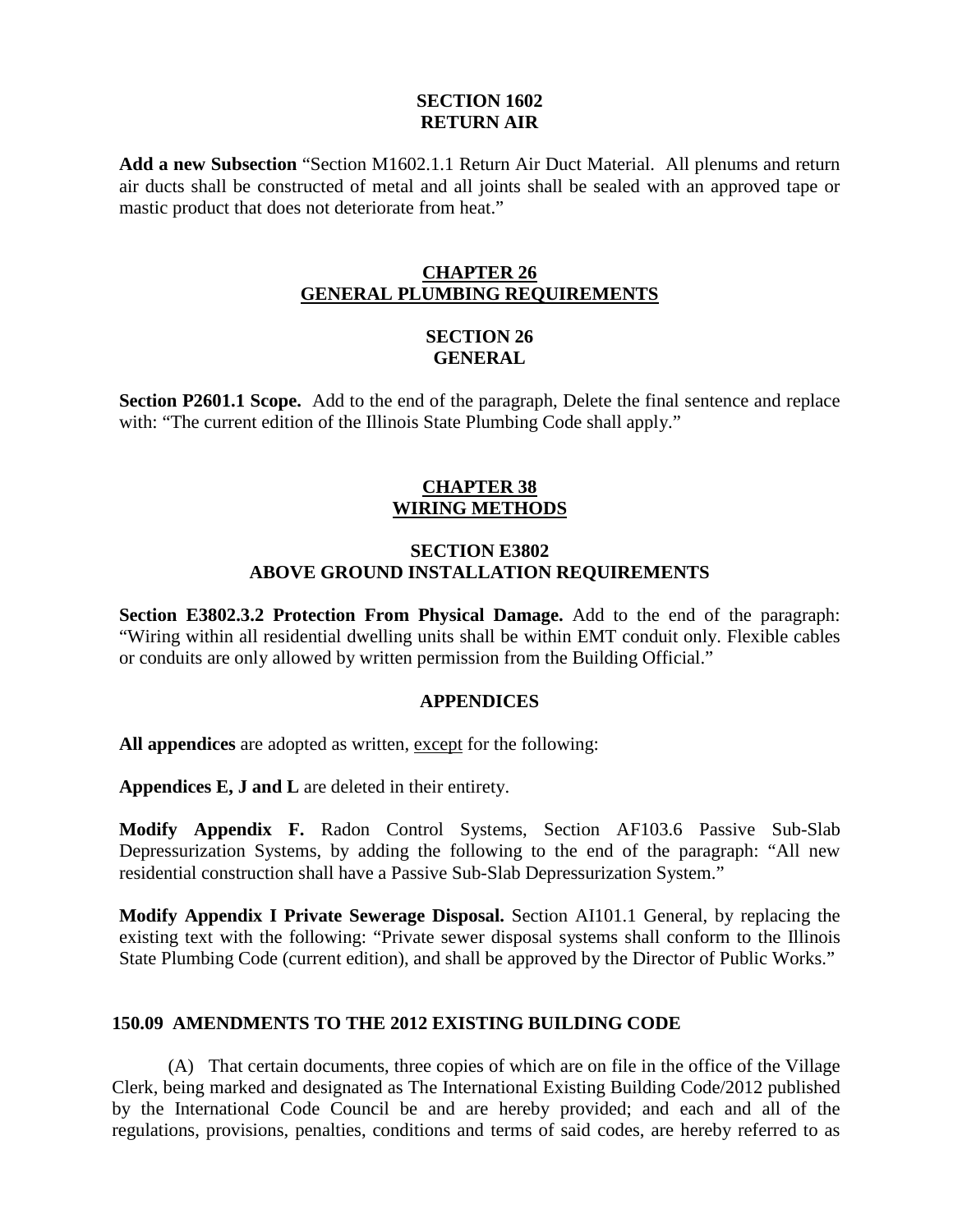adopted and made a part hereof as if fully set out in this article, and each and all regulations, provisions, penalties, conditions and terms of such code are hereby referred to, adopted and made part of this article as if fully set out in this article, with the additions, insertions, deletions and changes, if any, prescribed in this section.

(B) The following words, provisions, and paragraphs shall be added to the following designated sections of the code adopted in Section 150.01. These provisions supersede the requirements of the indicated provisions of such code.

## **CHAPTER 1 SCOPE AND ADMINISTRATION**

# **SECTION 101 GENERAL**

**Section 101.1 Title.** Insert "Village of Huntley"

# **CHAPTER 14 PERFORMANCE COMPLIANCE METHODS**

# **SECTION 1401 GENERAL**

**Section 1401.2 Applicability.** Insert "January 1, 1940."

### **APPENDICES AND RESOURCES**

**Appendices A, B and C** are adopted in their entirety.

**Resource A** is adopted in its entirety.

### **150.05 AMENDMENTS TO THE 2012 INTERNATIONAL MECHANICAL CODE**

(A) That certain documents, three copies of which are on file in the office of the Village Clerk, being marked and designated as The International Mechanical Code/2012 published by the International Code Council be and are hereby provided; and each and all of the regulations, provisions, penalties, conditions and terms of said codes, are hereby referred to as adopted and made a part hereof as if fully set out in this article, and each and all regulations, provisions, penalties, conditions and terms of such code are hereby referred to, adopted and made part of this article as if fully set out in this article, with the additions, insertions, deletions and changes, if any, prescribed in this section.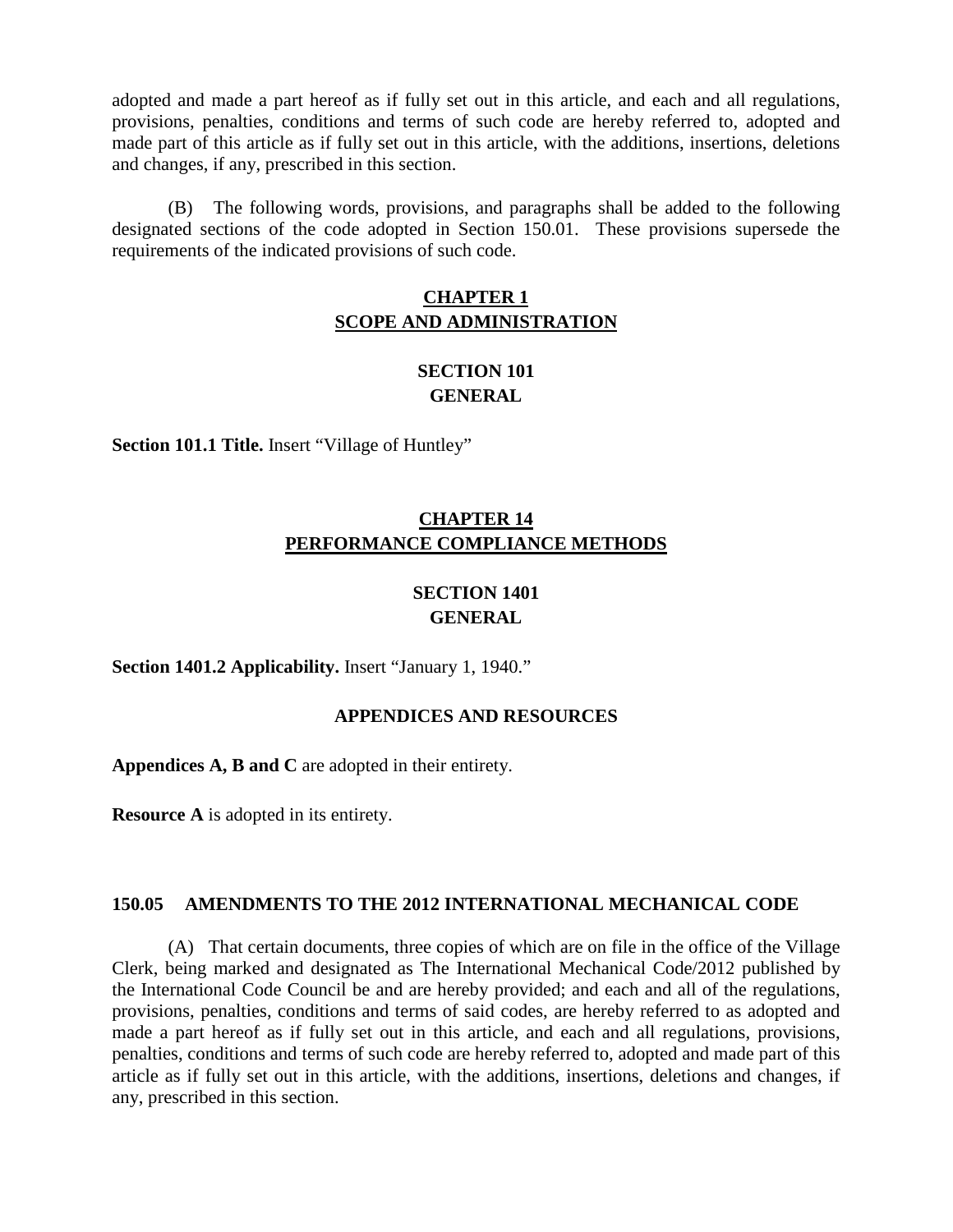(B) The following words, provisions, and paragraphs shall be added to the following designated sections of the code adopted in Section 150.01. These provisions supersede the requirements of the indicated provisions of such code.

### **CHAPTER 1 SCOPE AND ADMINISTRATION**

## **SECTION M101 GENERAL**

Section M101.1 General. Insert "Village of Huntley"

## **SECTION M105 APPROVAL**

**Section M105.3 Required Testing.** Add the following to the end of the paragraph: 'Test and balance reports will be required for all commercial structures prior to the issuance of a Certificate of Occupancy."

## **SECTION M108 VIOLATIONS**

Section M108.4 Violation Penalties. Insert the following: {Offense} Misdemeanor {Fine} \$5,000.00, {days} 90.

**Section M108.5 Stop Work Order.** Insert the following: {minimum} \$50.00, {maximum} \$5,000.00.

## **CHAPTER 4 VENTILATION**

# **SECTION M403 MECHANICAL VENTILATION**

**Section M403.3 Outdoor Airflow Rate.** Any reference to toilet rooms or bathrooms in Table M403.3 shall be superseded by the following: "All toilet rooms and bathrooms shall provide mechanical exhaust of 50 cfm or 1.10 cfm per 1 square foot of floor space, whichever is greater. This shall be the minimum requirement for intermittent exhaust, and shall be in addition to any continuous exhaust incorporated into the design. Headers or other obstructions at ceiling level shall constitute individual rooms, and separate fans shall be required for each area."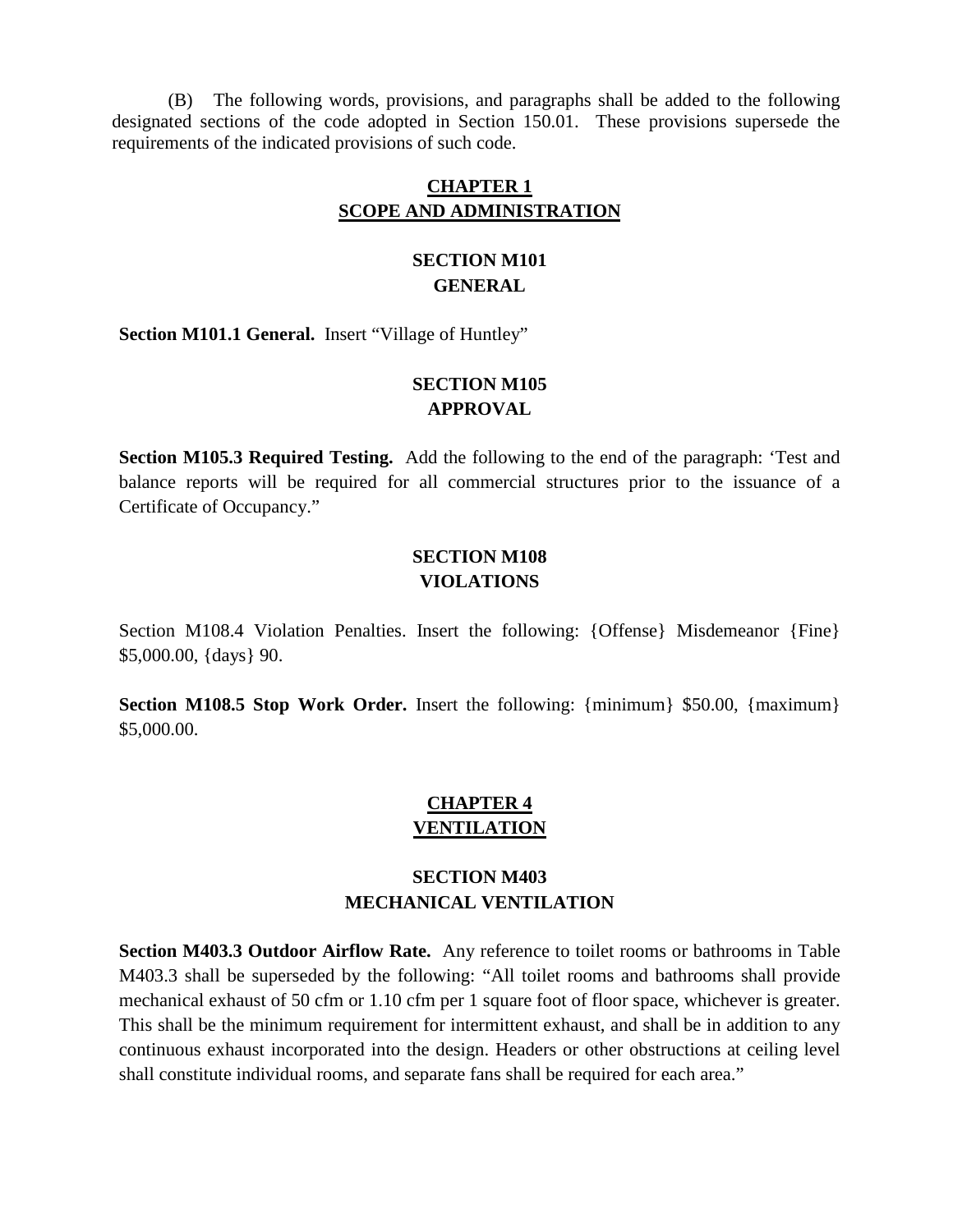# **CHAPTER 6 DUCT SYSTEMS**

# **SECTION M602 PLENUMS**

**Section M602.3 Stud Cavity and Joist Space Plenums.** Delete this section in its entirety, and replace it with the following: "No Stud or joist cavity shall be used as a plenum. All supply and return plenums shall be metal of a proper gauge, sealed at all joints in an approved manner, and shall not be installed outside of the building envelope."

#### **SECTION M603 DUCT CONSTRUCTION AND INSTALLATION**

**Section M603.6.1.1 Duct Length.** Delete the existing text and replace it with the following: "All flexible ducts shall be limited to 10 feet in length and only allowed when both ends are accessible."

**Section M603.6.2.1 Connector Length.** Delete the existing text and replace it with the following: "Flexible connectors shall be limited to 10 feet in length and only permitted when both ends are accessible. Flexible ductwork shall not be permitted in concealed spaces."

#### **150.06 AMENDMENTS TO THE 2012 INTERNATIONAL FUEL GAS CODE**

(A) That certain documents, three copies of which are on file in the office of the Village Clerk, being marked and designated as The International Fuel Gas Code/2012 published by the International Code Council be and are hereby provided; and each and all of the regulations, provisions, penalties, conditions and terms of said codes, are hereby referred to as adopted and made a part hereof as if fully set out in this article, and each and all regulations, provisions, penalties, conditions and terms of such code are hereby referred to, adopted and made part of this article as if fully set out in this article, with the additions, insertions, deletions and changes, if any, prescribed in this section.

(B) The following words, provisions, and paragraphs shall be added to the following designated sections of the code adopted in Section 150.01. These provisions supersede the requirements of the indicated provisions of such code.

## **CHAPTER 1 SCOPE AND ADMINISTRATION**

# **SECTION 101 GENERAL**

Section 101.1 General. Insert "Village of Huntley."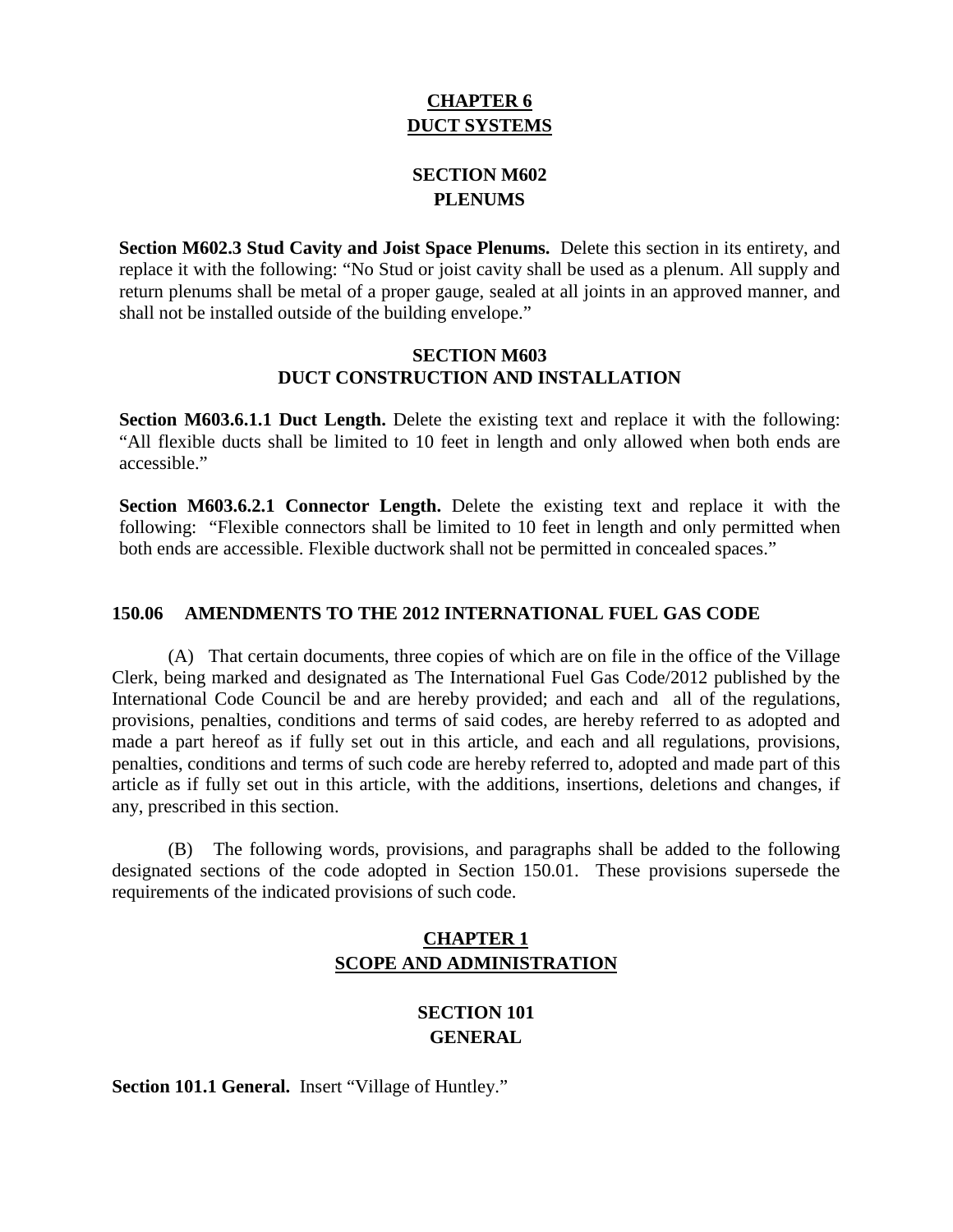## **SECTION 106 PERMITS**

**Section 106.6.2 Fee Schedule.** Insert "Refer to the Village of Huntley Fee Schedule, Ordinance # (O) 2005-10.83."

**Section 106.6.3 Fee Refunds.** Delete this section in its entirety.

## **SECTION 108 VIOLATIONS**

**Section 108.4 Violation Penalties.** Insert "{Offense} Misdemeanor, {Maximum Fine} \$5,000.00 and {Days} 90."

**Section 108.5 Stop Work Order.** Insert "{Minimum Amount} \$50.00 and {Maximum Amount} \$5,000.00."

# **CHAPTER 6 SPECIFIC APPLIANCES**

# **SECTION 614 CLOTHES DRYER EXHAUST**

**Section 614.1 through 614.8 Clothes Dryer Exhaust.** Delete this Section in its entirety, and replace with the following: "Refer to the 2012 International Mechanical Code."

### **APPENDICES**

**Appendices A through D** are adopted without any changes.

#### **150.07 AMENDMENTS TO THE 2012 INTERNATIONAL ENERGY CONSERVATION CODE**

(A) That certain documents, three copies of which are on file in the office of the Village Clerk, being marked and designated as The International Energy Conservation Code/2012 published by the International Code Council be and are hereby provided; and each and all of the regulations, provisions, penalties, conditions and terms of said codes, are hereby referred to as adopted and made a part hereof as if fully set out in this article, and each and all regulations, provisions, penalties, conditions and terms of such code are hereby referred to, adopted and made part of this article as if fully set out in this article, with the additions, insertions, deletions and changes, if any, prescribed in this section.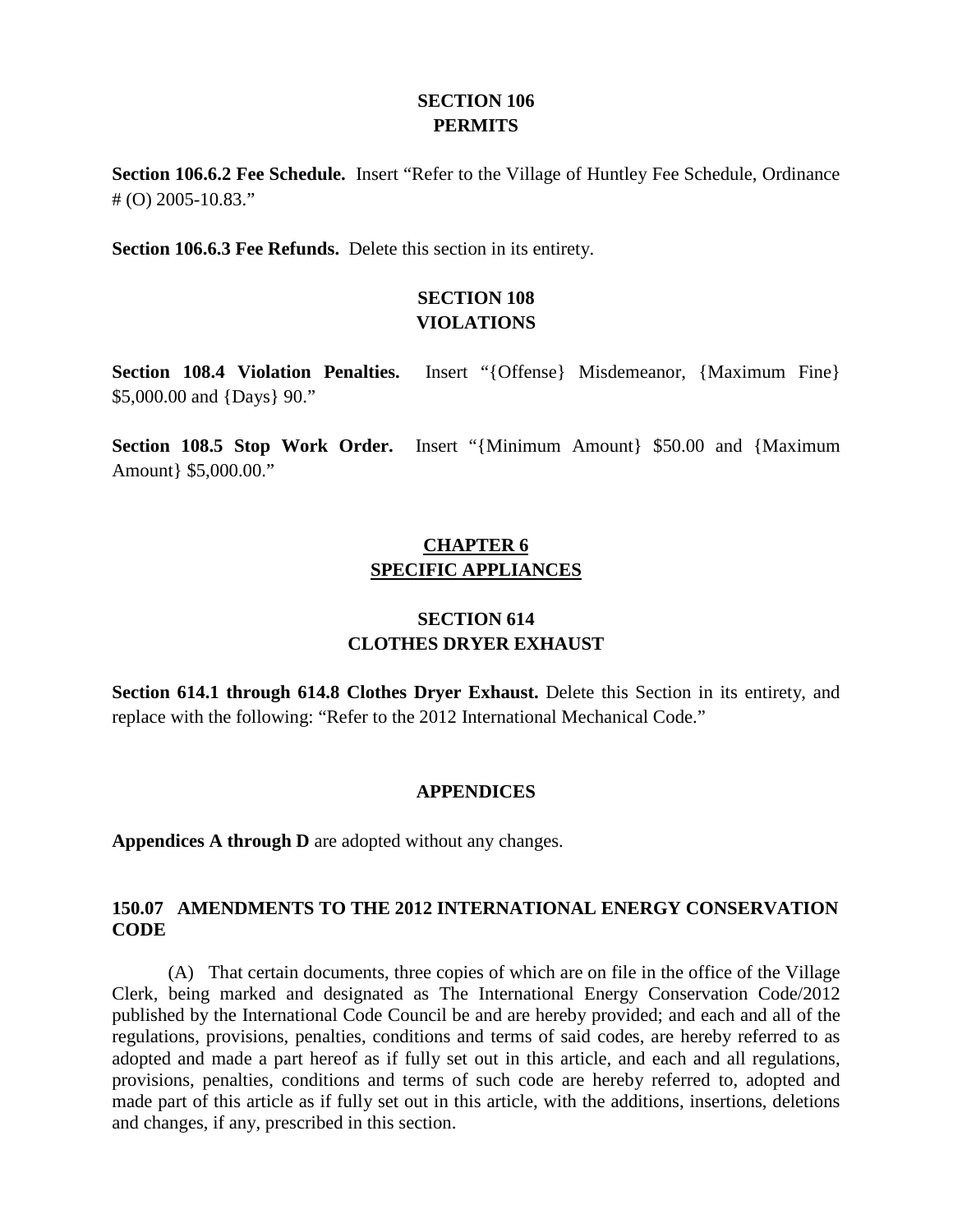(B) The following words, provisions, and paragraphs shall be added to the following designated sections of the code adopted in Section 150.01. These provisions supersede the requirements of the indicated provisions of such code.

## **CHAPTER 1 SCOPE AND ADMINISTRATION**

## **SECTION C101 SCOPE AND GENERAL REQUIREMENTS**

Section C101.1 General. Insert "Village of Huntley"

## **SECTION C108 STOP WORK ORDER**

**Section C108.4 Stop Work Order.** Insert "{minimum fine} \$50.00 and {maximum fine} \$5,000.00"

## **SECTION R101 SCOPE AND GENERAL REQUIREMENTS**

**Section R101.1 General.** Insert "Village of Huntley"

## **SECTION R108 STOP WORK ORDER**

**Section R108.4 Stop Work Order**. Insert "{minimum fine} \$50.00 and {maximum fine} \$5,000.00"

#### **150.08 AMENDMENTS TO THE 2012 INTERNATIONAL FIRE CODE**

(A) That certain documents, three copies of which are on file in the office of the Village Clerk, being marked and designated as the Huntley Fire Protection District Fire Prevention Code, which is an amended version of the 2012 edition of the International Fire Code, as published by the International Code Council is hereby adopted as the regulations governing the safeguard of life and property from the hazards of fire and explosion arising from the storage, handling and use of hazardous substances, materials and devices; and from conditions hazardous to life or property in the use or occupancy of existing or proposed new buildings or premises in the Village of Huntley with such amendments as are hereafter set forth.

(B) The following words, provisions, and paragraphs shall be added to the following designated sections of the code adopted in Section 150.01. These provisions supersede the requirements of the indicated provisions of such code.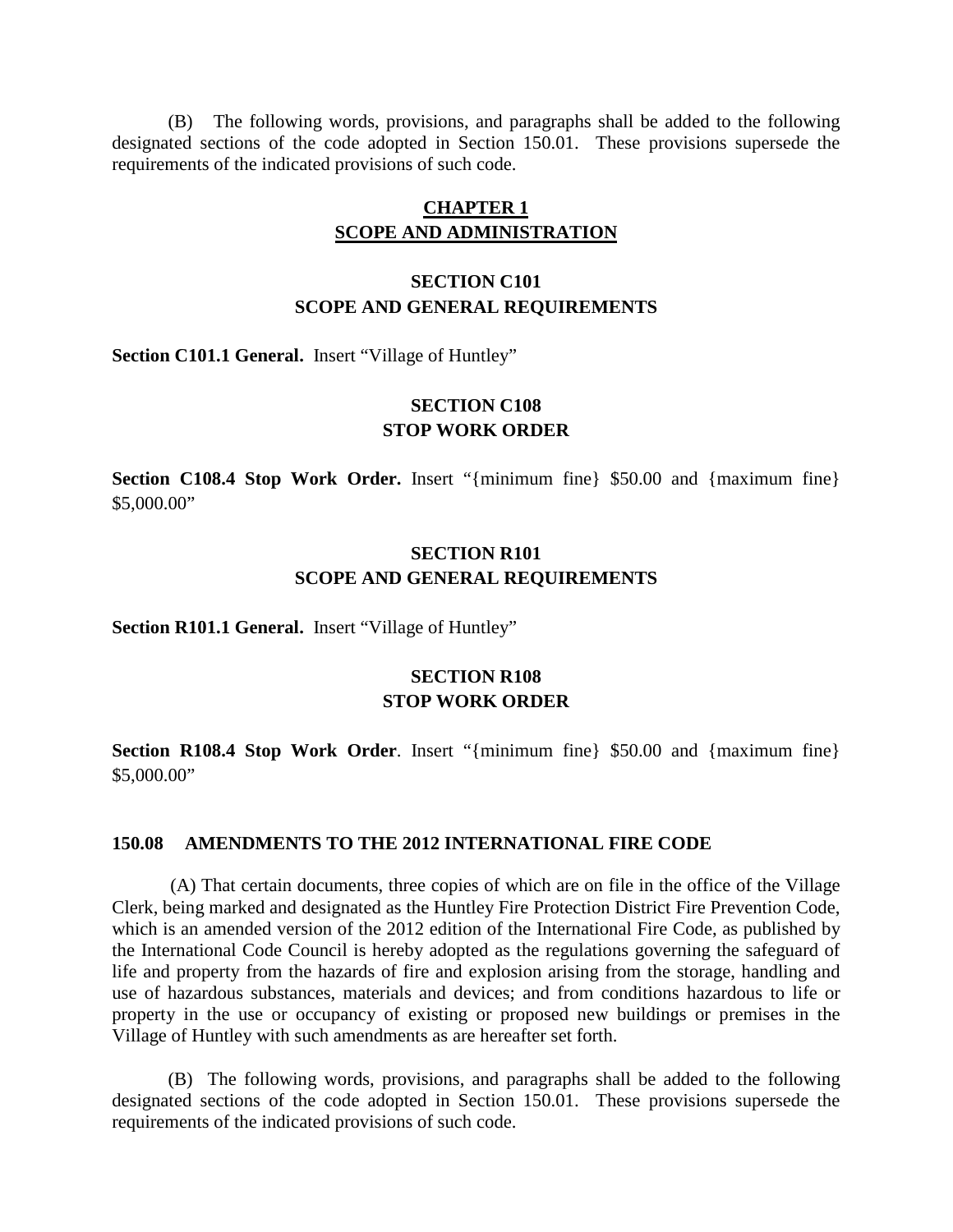#### **CHAPTER 1 SCOPE AND ADMINISTRATION**

## **SECTION 101 GENERAL**

**Chapter 1, Section 101.1 Title.** Add the following: "In all matters pertaining to jurisdictional overlap, the Intergovernmental Agreement (IGA) shall dictate whether the Village of Huntley or the Huntley Fire Protection District take precedent. In cases where the IGA is silent, the Village of Huntley's rules or requirements shall apply."

### **SECTION 104 GENERAL AUTHORITY AND RESPONSIBILITIES**

**Chapter 1, Section 104.8 Modifications.** Add the following to the end of the section: "Exception – Intergovernmental agreement with Municipal Jurisdiction."

### **SECTION 108 BOARD OF APPEALS**

**Chapter 1, Section 108.1 Board of Appeals Established.** Add the following to the end of the section: "Exception – Intergovernmental agreement with Municipal Jurisdiction."

## **CHAPTER 9 FIRE PROTECTION SYSTEMS**

### **SECTION 903 AUTOMATIC FIRE SPRINKLERS**

**Chapter 9, Section 903.2 Where Required.** Add the following to the end of the first paragraph: "Detached Single Family Residences are specifically exempt from the sprinkler requirements listed herein."

#### **SECTION 905 STANDPIPE SYSTEMS**

**Chapter 9, Section 905.3.1 Height.** Delete this amendment.

#### **150.06 AMENDMENTS TO THE 2012 INTERNATIONAL PROPERTY MAINTENANCE CODE**

(A) That certain documents, three copies of which are on file in the office of the Village Clerk, being marked and designated as The International Property Maintenance Code/2012 published by the International Code Council be and are hereby provided; and each and all of the regulations, provisions, penalties, conditions and terms of said codes, are hereby referred to as adopted and made a part hereof as if fully set out in this article, and each and all regulations,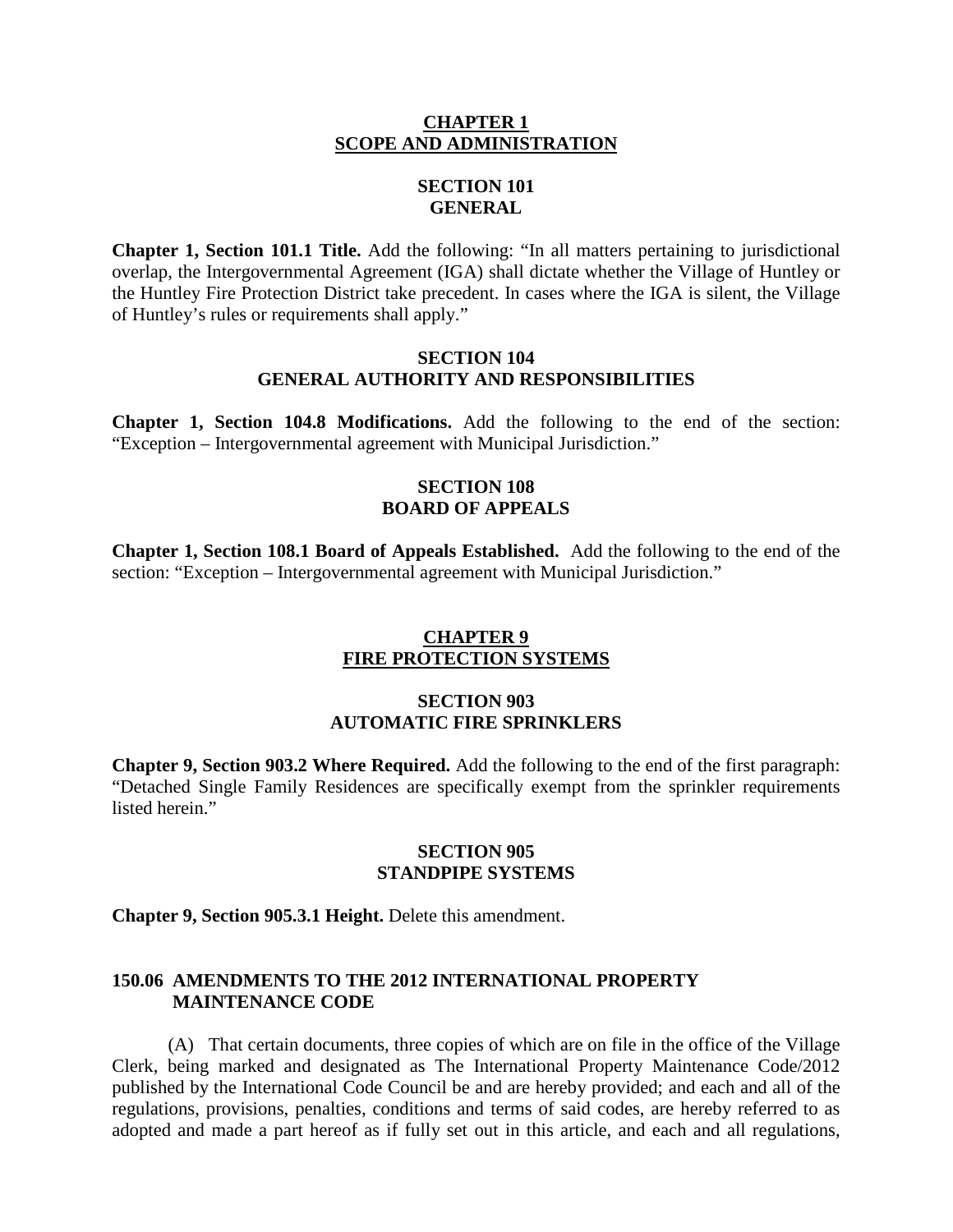provisions, penalties, conditions and terms of such code are hereby referred to, adopted and made part of this article as if fully set out in this article, with the additions, insertions, deletions and changes, if any, prescribed in this section.

(B) The following words, provisions, and paragraphs shall be added to the following designated sections of the code adopted in Section 150.01. These provisions supersede the requirements of the indicated provisions of such code.

## **CHAPTER 1 ADMINISTRATION**

### **SECTION 101 GENERAL**

**Section 101.1 Title.** Insert "Village of Huntley"

## **SECTION 103 DEPARTMENT OF BUILDING SAFETY**

**Section 103.5.** Insert "Refer to the Fee Schedule for the Village of Huntley"

#### **SECTION 106 VIOLATIONS**

**Add a new Subsection:** "Section 106.2.1 Notice of Violations for Section 302.4 Weeds. Whenever the Code Official determines that there is a violation of Section 302.4, a notice of said violation shall be given to the owner, occupant or person responsible, as provided for in Section 107. Future notices of this same violation need not be given again to the same individual or entity so long as the property remains under the same ownership."

**Section 106.4 Penalties.** Delete the existing text and replace it with: "Penalties. Any person, firm or corporation who violates any provision of this code, shall, upon conviction, be subject to a fine of not less than \$50.00, nor more than \$500.00, or imprisonment for a term not to exceed 90 days, or both, at the discretion of the court. Each day that the violation continues after due notice has been served, in accordance with the provisions of Section 107, shall be deemed a separate offense."

## **SECTION 110 DEMOLITION REQUIREMENTS**

**Add a new Subsection:** "Section 110.1.1 Demolition Requirements. All building demolitions shall include the following requirements: A. All foundations shall be completely removed and disposed of. B. All debris shall be hauled off to an approved location for disposal. C. All utility services shall be properly disconnected at their source of supply. D. All wells and septic fields shall be properly capped or disposed of in a manner approved by the County Health Department having jurisdiction. A Certificate of Compliance shall be delivered to the Director of Public Works within 10 days of such action."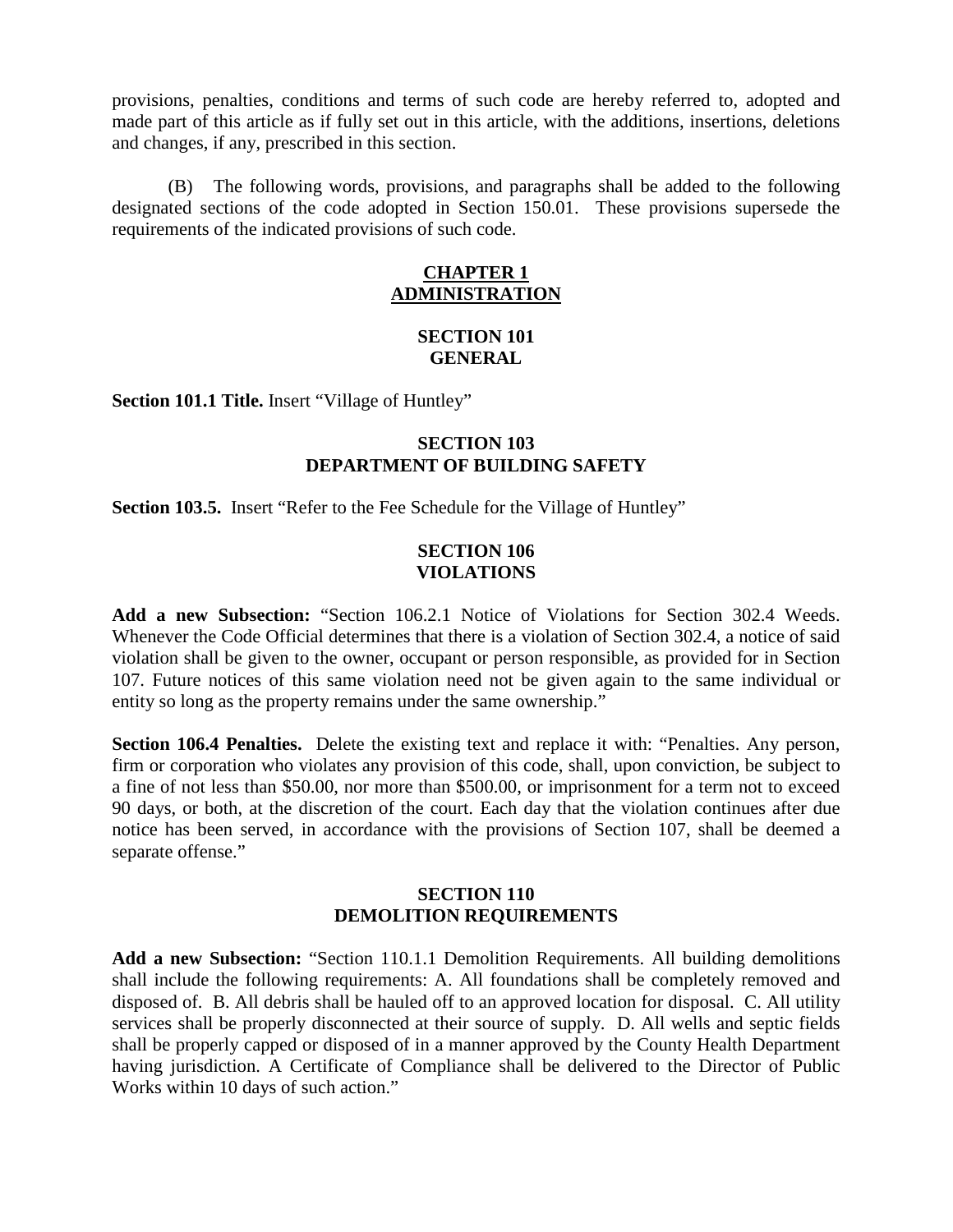#### **SECTION 111 BOARD OF APPEALS**

**Delete all of Section 111.2** (including 111.2.1 through 111.2.5) and replace it with the following: "Board of Appeals Membership. The Village Board or their designee shall serve as the Board of Appeals on matters pertaining to property maintenance determinations or actions taken by the Authority Having Jurisdiction."

### **SECTION 112 PENALTIES**

**Section 112.4 Penalty Fees.** Insert "{Minimum Fee} \$50.00 and {Maximum Fee} \$5,000.00"

## **CHAPTER 2 DEFINITIONS**

## **SECTION 202 GENERAL DEFINITIONS**

**Add the following definition:** "Noxious Weed – A plant that is considered harmful to animals or the environment. Including Common Ragweed, Giant Ragweed, Marijuana, Musk Thistle, Canada Thistle, Kudzu, Perennial Sow Thistle, Columbus Grass and Johnson Grass."

### **CHAPTER 3 GENERAL REQUIREMENTS**

#### **SECTION 302 EXTERIOR PROPERTY AREAS**

**Section 302.4 Weeds.** Delete the first paragraph and replace it with the following: "All premises and exterior of property shall be maintained free from grass, weeds or plant growth in excess of 8" in height. Noxious weeds, (as defined in Section 202) of any height are prohibited. Cultivated flowers and gardens are exempt from this section. Agricultural land shall also be exempt as long as the land is zoned Farm or Agricultural, and is actually farmed, cultivated and in crop production. Undeveloped, non-residentially zoned property shall be maintained as follows: Within forty feet of the road right of way and within forty feet of all occupied adjoining properties, all weeds and plant growth shall be maintained at a height not to exceed 8 inches. All weeds or plant growth more than forty feet from road right of ways or occupied adjoining property may be maintained at a height not to exceed 18 inches. Note: State or Federally protected and identified floodways are exempt from this Section."

### **SECTION 304 EXTERIOR STRUCTURE**

**Section 304.14 Insect Screens.** Insert the following dates: {Start} April 1 and {End} November 31.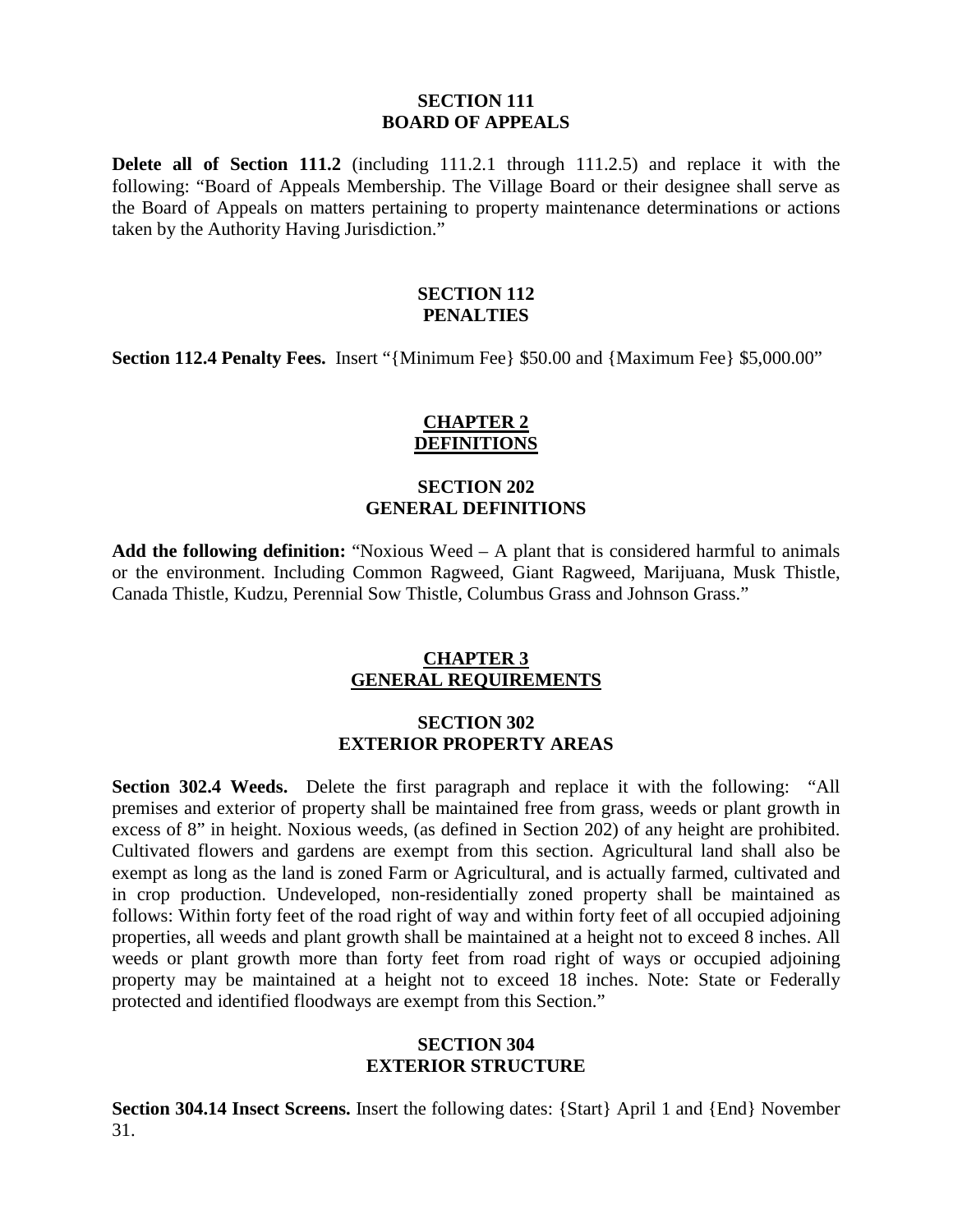## **CHAPTER 6 MECHANICAL AND ELECTRICAL REQUIREMENTS**

## **SECTION 602 HEATING FACILITIES**

**Section 602.3 Heat Supply.** Insert the following dates: {Start} September 1 and {End} May 31.

**Section 602.4 Occupiable Work Space.** Insert the following dates: {Start} September 1 and {End} May 31.

### **150.10 ADOPTION OF THE 2014 ILLINOIS PLUMBING CODE**

(A) Adoption: Pursuant to the authority granted by Title 65 Illinois Compiled Statutes 5/1-3-2, the Village of Huntley hereby adopts by reference as criteria for the required permits and for the installation, alteration, construction, addition to or depletion from, reconstruction, repair or modification to any plumbing, sewer or combination thereof, systems or components within the jurisdictional boundaries of the Village of Huntley, State of Illinois, Department of Public Health regulations known commonly as the 2014 edition of the State Plumbing Code as published.

### **150.11 ADOPTION OF THE 2011 NATIONAL ELECTRIC CODE**

(A) Adoption: Pursuant to the authority granted by Title 65 Illinois Compiled Statutes 5/1-3-2, the Village of Huntley hereby adopts by reference as criteria for the required permits and for the installation, alteration, construction, addition to or depletion from, reconstruction, repair or modification to any electrical system, component, device or combination thereof, within the jurisdictional boundaries of the Village, the 2011 version of the National Electrical Code as published and amended herewith:

#### **ARTICLE 110 REQUIREMENTS FOR ELECTRICAL INSTALLATIONS**

**110-8 Wiring Methods.** Add the following to the existing text:

(1) All branch circuit conductors shall be spliced in such a manner as to provide a single conductor for the connection to any electrical device screw terminal. In a typical wiring installation where the branch circuit conductors are cut at the junction box, the conductors shall be spliced in such a manner as to provide a jumper wire to properly attach to the device.

(2) The continuity of any branch circuit conductor including any identified grounded neutral conductor shall not depend upon device connections such as lamp holders, receptacles, etc., where the removal of such devices would interrupt continuity.

(3) No more than 1 conductor shall be connected to a single screw terminal on any electrical device unless the device is specifically designed and approved for such use.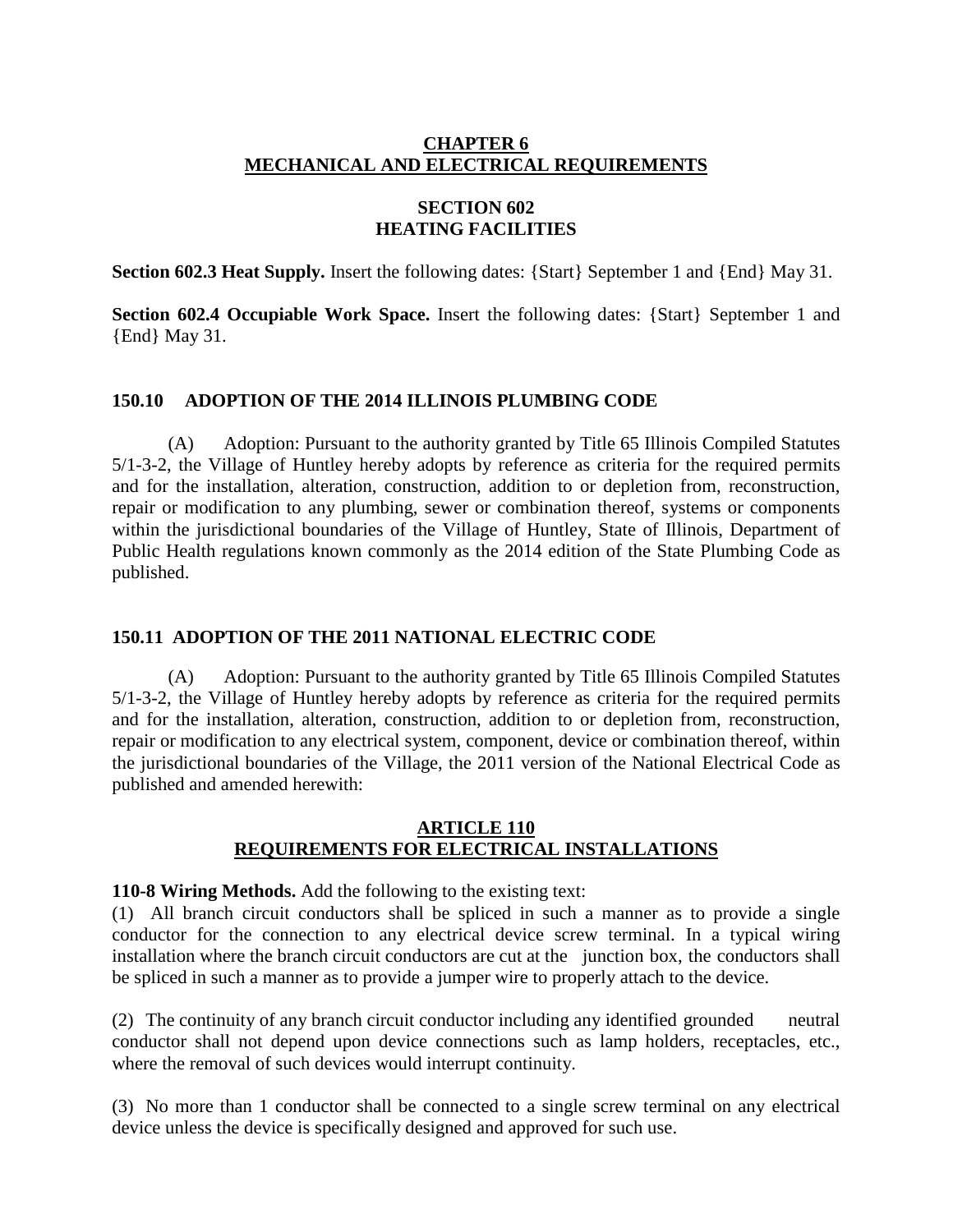(4) The use of aluminum wiring is strictly prohibited.

(5) Flexible conduits are not allowed without written approval of the electrical inspector. E.M.T. conduit will be used, at a minimum, in all instances.

## **110-9 Interupting Rating.** Add the following text:

In all non-residential structures, all panel boards and circuit breakers shall be of the bolt on type.

## **ARTICLE 210 BRANCH CIRCUITS**

### **210-52 (E) Outdoor Outlets.** Add the following text:

(1) A minimum of 1 switched exterior weatherproofed GFCI duplex receptacle shall be installed at the front of any dwelling unit.

(2) A minimum of 1 exterior weatherproof GFCI duplex receptacle shall be installed on the exterior of any directly connected deck, porch, patio, balcony, sunroom, screened in porch or similar structure.

### **210-52 (F) Laundry Areas.** Add the following text:

(1) A minimum of 1 additional convenience receptacle will be added to all laundry rooms in addition to the required laundry receptacle. This additional receptacle will be G.F.C.I. protected if it is within 6 feet of the sink or hose connection for the laundry.

### **210-52 (G) Basements and Garages.** Add the following text:

(1) A minimum of 1 GFCI protected duplex receptacle shall be installed on each inside wall of any garage. A minimum of one G.F.C.I. protected receptacle will be required in all unfinished basements in addition to the receptacle required by Section 210-52 (I).

(2) A minimum of 1 duplex receptacle shall be installed in each ceiling bay area of the attached garage for existing or future door openers.

### **210-52 (I) Other Locations.** Add the following text:

(1) A GFCI protected receptacle shall be installed within three feet (3') of the main panelboard on a separate circuit. This receptacle will be in addition to the one (1) receptacle required by Section 210-52 (G).

(2) A receptacle shall be located in each attic space near the required access point to the attic. (See 210-70 (A) (3).

## **210-70 Lighting Outlets Required.**

### **(A) Dwelling Units:** Add the following text:

(3) Storage or Equipment Spaces: The attic light fixture or required attic receptacle will be fed by a conduit that is connected directly to the panelboard and this home run will contain only the circuit for the attic. The rafter or truss adjacent to the attic light fixture and receptacle will be permanently marked with the words "Home Run to Panel".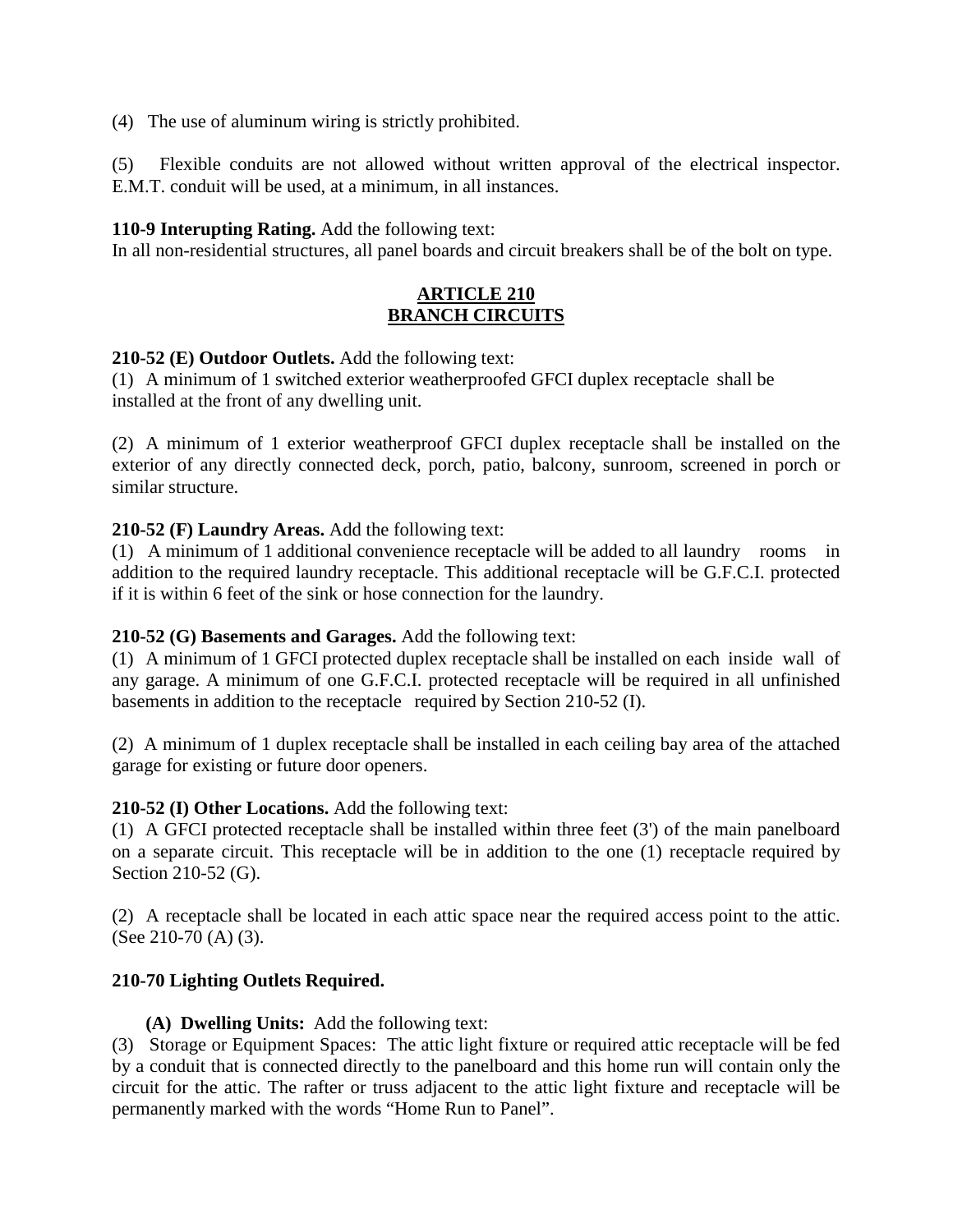(4) Closets: At least one wall switch controlled lighting outlet shall be installed in every closet, storage area, utility room and laundry room of 6 square feet or larger.

(5) Garages: All attached garages and detached garages with electrical power shall have a minimum of 1 ceiling lighting fixture installed per bay (i.e., in a three car garage, three fixtures will be required). A wall switch shall control all ceiling mounted lighting fixtures, independent from any receptacle used for garage door opener. Where more than 1 entrance is provided, all ceiling lighting fixtures shall be switched at all entrances to the garage.

(6) Basements:

(a) When panelboards are installed in basement areas there shall be a minimum of (one) 1 lighting fixture installed in the vicinity of the panelboard cover and shall not be placed upon another lighting circuit within the basement.

(b) A minimum of 1 lighting fixture shall be installed over any laundry tub or laundry equipment located in any basement area.

(7) Other Areas:

(a) An additional switched exterior lighting fixture shall be installed in the immediate vicinity of the entrance to decks, patios, balconies, sunrooms and screened porches for the purpose of providing illumination to these areas.

Switching devices for these exterior lighting fixtures shall be located in a readily accessible location, within the building adjacent to the entrance to said areas.

(b) Fixtures over Sinks: A wall switched lighting fixture is required over any and all sinks. G.F.C.I. protection shall be required for all fixtures installed over sinks.

## **ARTICLE 230 SERVICES**

**II. Overhead Service Drop Conductors.** Delete the complete text of Section II and replace with the following text:

Overhead electrical services are prohibited within the Village of Huntley. Unless extreme hardship can be shown, and only with written permission from the Building Official allowing the use of an overhead drop, all new electrical services and service upgrades must be installed underground.

## **230-50 Protection from physical damage.** Add the following text:

All installations of conductors from point of utility supply (Source) shall be installed along lot lines and within easements and will exit the established easements at 90 degree angles to the service connection on the structure.

## **230-79 Rating of Service Disconnecting Means.** Add the following text:

(C) For all detached single-family dwellings, the service disconnecting means shall have a rating of not less than two hundred (200) amperes.

(D) Change 60 Amperes to 100 Amperes.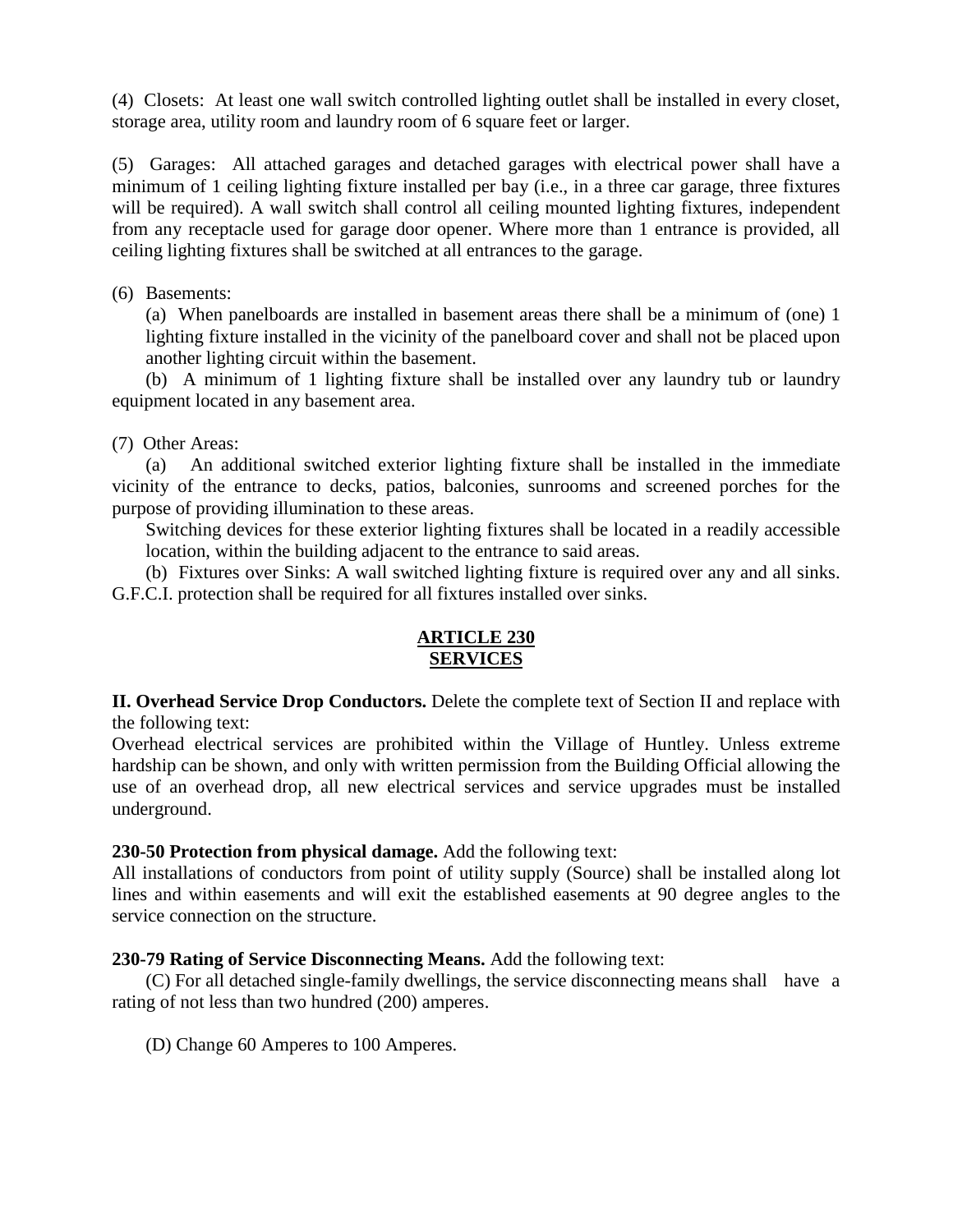#### **ARTICLE 310 CONDUCTORS FOR GENERAL WIRING**

 **310.1 Scope.** Replace the existing text with:

Conductors in this article shall be exclusively of copper.

Exception: Public utility companies may utilize aluminum, copper clad aluminum or copper.

## **150.12 ADOPTION OF THE ILLINOIS ACCESSIBILITY CODE**

(A) Adoption: Pursuant to the authority granted by Title 65 Illinois Compiled Statutes 5/1-3-2, the Village of Huntley hereby adopts by reference the Illinois Accessibility Code/Latest Edition as published by the State of Illinois, be and are hereby provided; and each and all of the regulations, provisions, penalties, conditions and terms of said codes, are hereby referred to as adopted made a part hereof as if fully set forth in this article.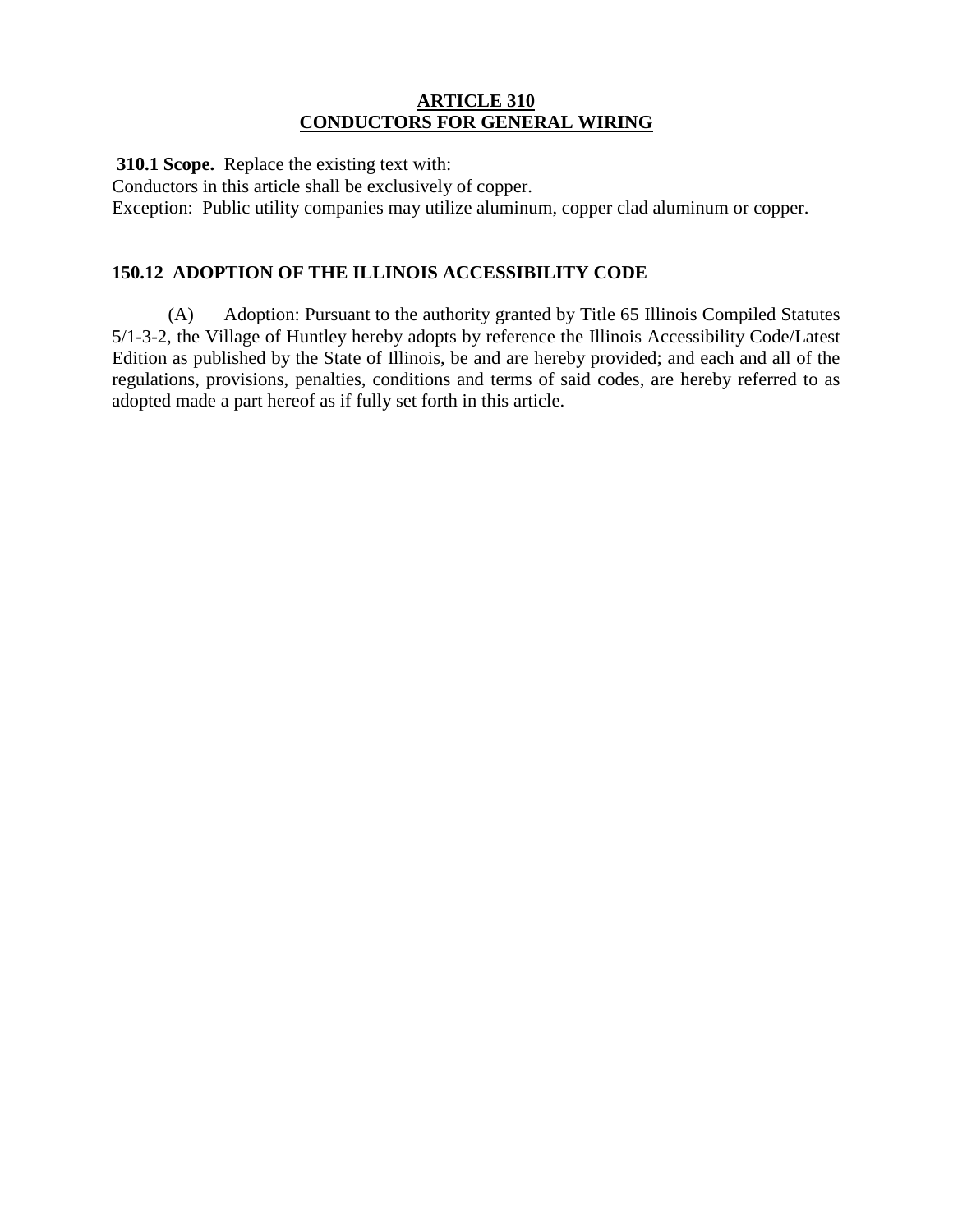# <span id="page-25-0"></span>**FILLING, GRADING, & EXCAVATING**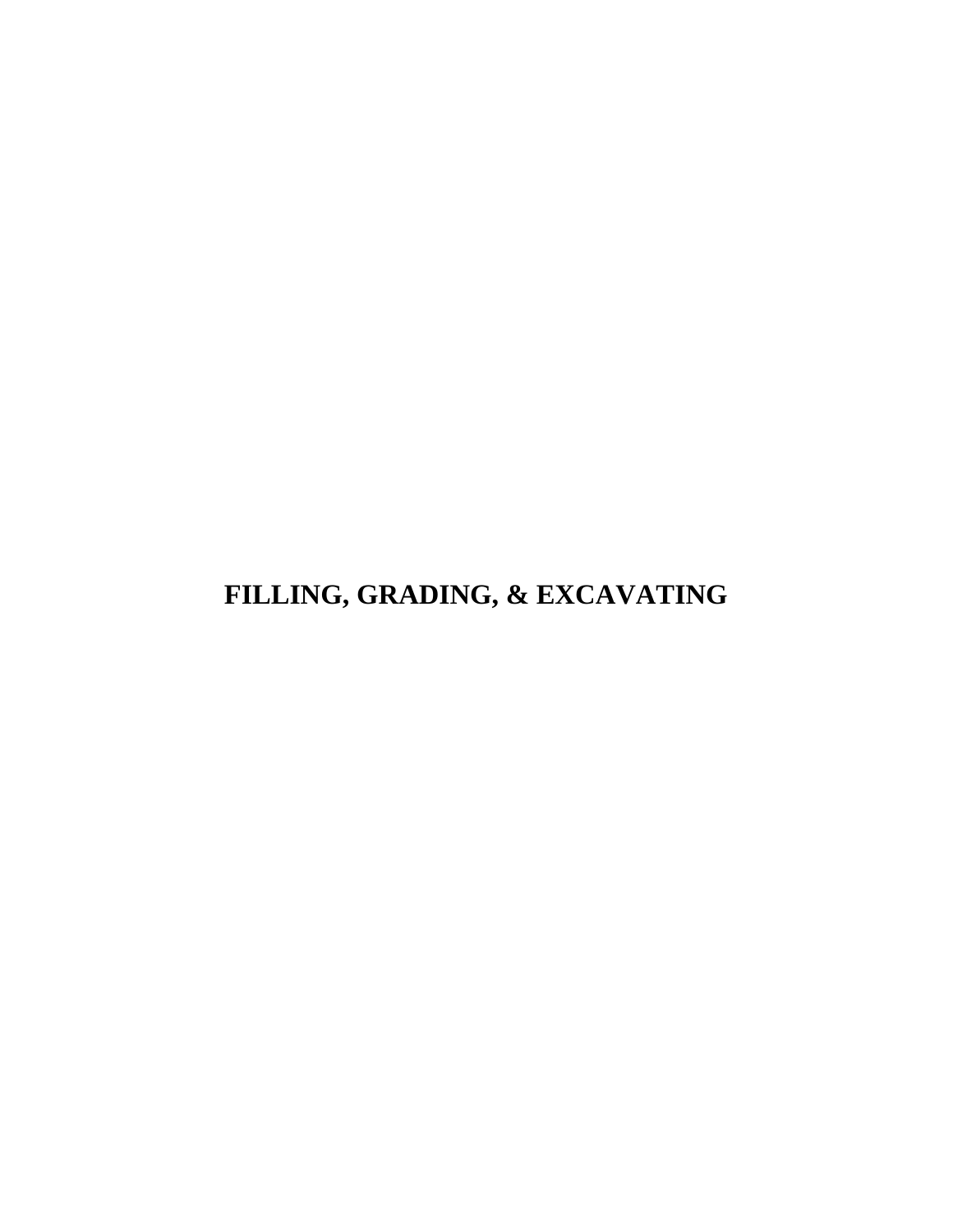# *FILLING, GRADING, AND EXCAVATING*

# **§ 150.20 DEFINITIONS**

For the purpose of this subchapter, the following terms shall have the meanings provided in this section:

*EXCAVATION.* Removal, stripping, or disturbing of soil, earth, sand, rock, gravel, or other similar substance from the ground.

*FILLING*. The placing of any soil, earth, sand, rock, gravel, or other similar substance on the ground.

*GRADING.* Any operation involving either excavation and/or filling.

*GROUND.* This term shall include, but shall not be limited to, land below mean high water line, natural watercourse, and the banks and beds of any river, stream, or lake.

# **§ 150.21 REGULATIONS**

(A) No excavation, grading, or filling shall be commenced in the Village, except as herein provided, and then only in compliance with the requirements, standards, and conditions contained.

(B) The provisions of this subchapter shall not be construed as permitting the applicant to carry on any commercial operation or business, or use any premises or building or structures thereon for any purpose not permitted by other provisions of this subchapter or the zoning code. For the purpose of this section, an excavation shall not be considered a commercial operation or business if the excavation is incidental to and necessary for the establishment or operation of a use permitted in the applicable zoning district.

(C) The provisions of this subchapter shall apply to all excavations, grading, or filling operations which are being worked at the time this subchapter goes into effect except as provided in § 150.23 and except that any existing operation shall be completed within one year from the effective date of this subchapter provided that written notice of intention to continue such operation for said time is filed with the Building Department and approved by the Village Board within 30 days after the effective date of such date without first securing a permit therefore as hereinafter provided, and such operation shall be subject to all of the provisions of this subchapter.

Penalty, see § 150.99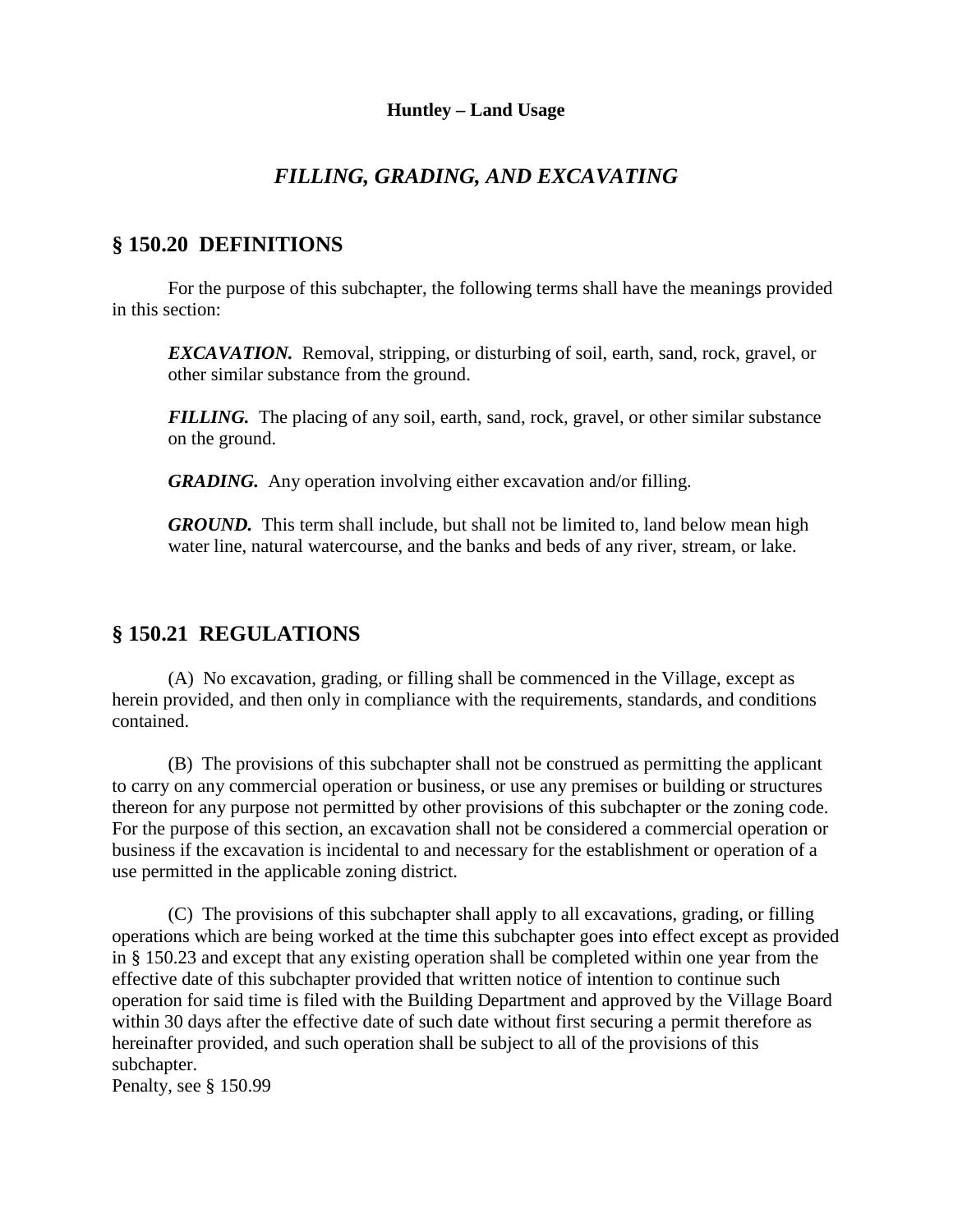#### **Building Regulations**

# **§ 150.22 PERMIT REQUIRED**

Except as provided in § 150.23, a permit shall be required for every excavation, grading, or filling as defined herein. Penalty, see § 150.99

## **§ 150.23 PERMIT EXCEPTIONS**

No permit shall be required for the following classes of excavation, grading, or filling operations.

(A) *Building permit.* Under provisions of a duly issued building permit.

(B) *Incidental excavations, grading, or filling.* Excavation and removal of excavated material, and filling, shall be permitted in any zone provided such operation is clearly incidental to the improvement of the property, and consists of less than two cubic yards of material and the area is graded and covered by revegetation or other suitable means.

(C) *Excavation for streets and drains.* Necessary grading, removal, or excavation of topsoil or other materials shall be permitted within the limits of the right-of-way or slope rights of any existing street, or for the purpose of constructing streets and other related improvements within the area of subdivision plans approved by the Village Board, which subdivision plans shall establish the elevations and grades of said streets and/or the location of the improvements, and for which a "street construction permit" or a "drain connection permit" has been issued.

(D) *Other construction work.* Construction work relating to drains, utilities, or sanitary sewerage systems for which a street opening and/or other necessary permit has been issued by the Village Building Department.

(E) *Farming.* The provisions of this section shall not be construed as prohibiting or limiting the lawful use of land for farming, nurseries, or gardening, or similar agricultural or horticultural use in any agriculturally zoned district where and as permitted by the zoning code.

## **§ 150.24 APPLICATION PROCEDURE**

(A) Application for such permit shall be made by property owner or his authorized agent, and shall be made to the Building Inspector as enforcement officer, on forms provided by that department.

(B) An application form shall be accompanied by a detailed statement of proposed work and the purpose and why the excavation, grading, and/or filling is clearly incidental to the improvement of the property. An application shall be accompanied by the following: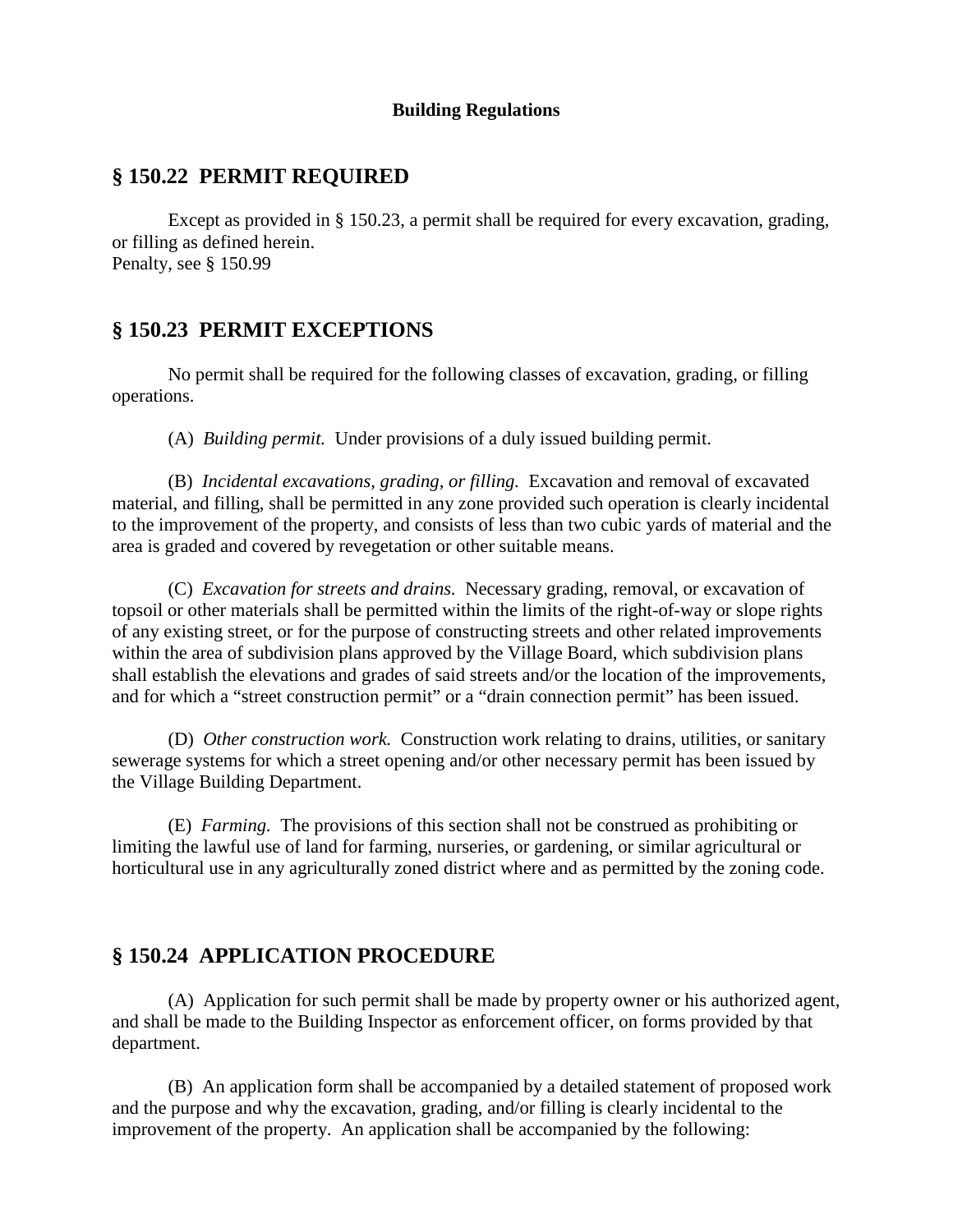#### **Huntley – Land Usage**

(1) Three sets of maps and plans with specifications showing proposed excavation, grading, or filling. Such plans shall be prepared by and shall bear the seal of a licensed engineer, except when engineering design for excavation or construction is unnecessary to assure compliance with the standards established by this regulation, in which event, such plans may be prepared by a licensed surveyor. All such plans shall be drawn to a scale of not less than one inch  $= 50$  feet and shall show the following:

(a) Full name and address of owner of property.

(b) Description of property by street address and tax assessor designation to include property identification numbers.

(c) The location of the premises and its geographic relation to neighboring properties, showing all buildings and roads within 100 feet of the boundaries of the plot on which the excavation, grading, or filling is proposed.

(d) The portion of the property that is to be excavated, graded, or filled with excavated material.

(e) The estimated maximum quantity of material to be excavated, graded, or filled, and the estimated part thereof that will be used for grading or filling.

(f) When applicable, the location and depth of any well situated within 50 feet of the proposed excavation and/or filling.

(g) When applicable, the location of any sewerage disposal system or underground utility line, any part of which is within fifty feet of the proposed excavation, grading, or filling area and the location of any gas transmission pipe line, any part of which is within 100 feet of the proposed excavation, grading, or filling area.

(h) Existing topography of the premises at a contour interval of not more than one foot and the proposed final contours of existing and final elevations at intervals of not more than one foot.

(i) The location and present status of any previously permitted excavation operations on the property.

(j) The details of any drainage system proposed to be installed and maintained by the applicant, designed to provide for proper surface drainage of the land, both during the performance of the work applied for and after the completion thereof.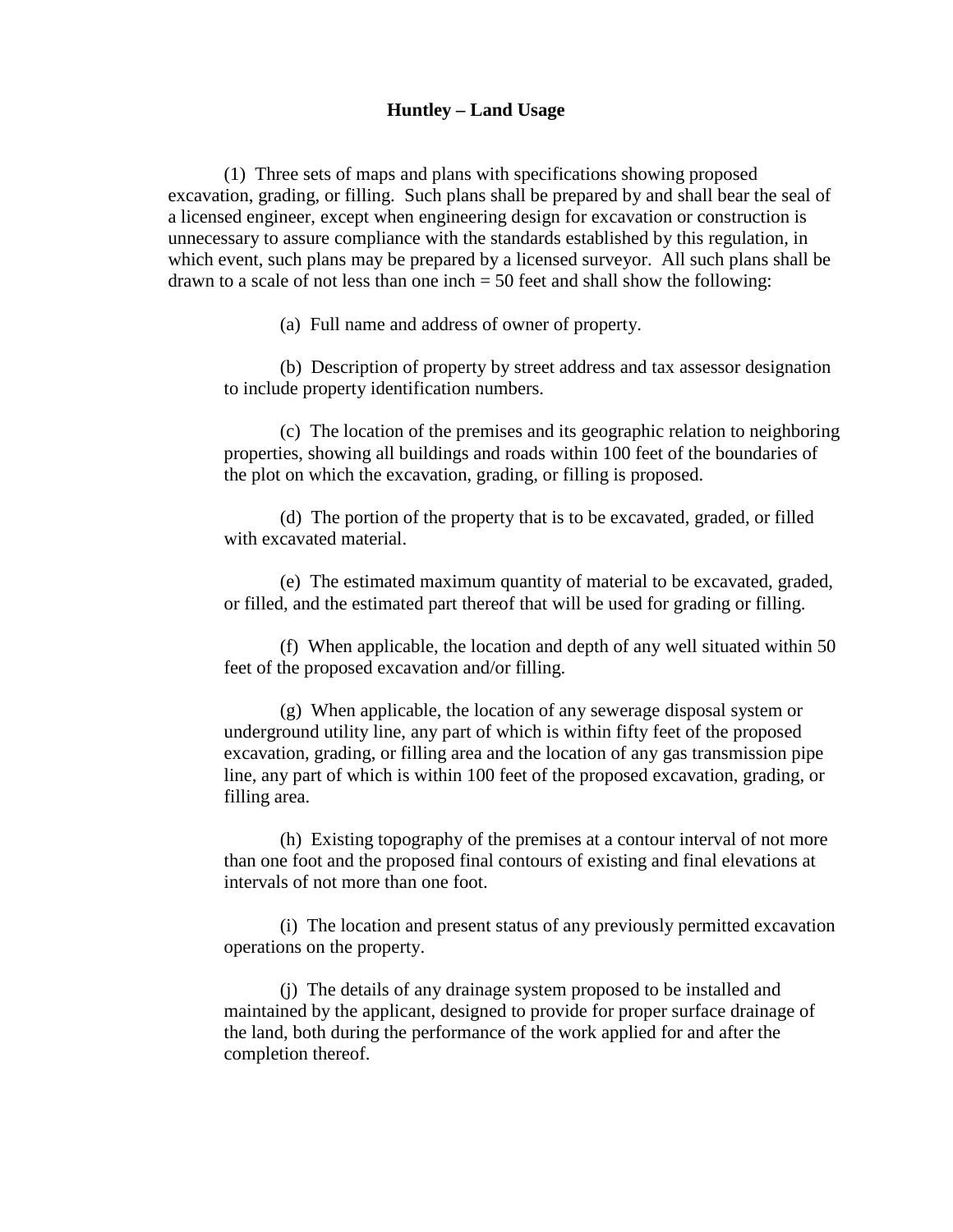#### **Building Regulations**

(k) If the proposed excavation and/or filling is for the purpose of constructing a lake or pond, the details of the proposed dam or other structures and the embankments intended to impound the water, together with the details and location of proposed discharge through a valved outlet for drainage purposes, and the proposed level of any impounded water. Any proposal involving the construction of a dam for the impoundment of water must be approved by the state authorities, if and where necessary, and such approval shall be obtained prior to the issuance of a permit hereunder.

(l) Details of soil preparation and of revegetation of or other methods of soil erosion control.

(m) Proposed truck and equipment access ways to the work site.

(n) A statement from the property owner or his agent assuming full responsibility for the performance of the operation as stated in the application. This statement shall also contain an assurance that all village property and/or village roads will be protected adequately and cleaned daily at the minimum. If, in the opinion of the Building Inspector the village property and/or roads require cleaning, the contractor/owner shall be responsible for such cleaning activity, immediately upon notice.

(2) (a) For excavations, grading, or filling of more than 250 yards of material, a performance bond in form and with surety approved by the Village Board in such amount it shall deem sufficient to insure completion of all work following excavation, grading, or filling pursuant to the conditions of approval, provided the village may accept and deposit a certified or bank officer's check payable to the village in the same amount in lieu of such bond.

(b) For excavations less than 250 yards of material, a performance bond in the amount of \$10,000 shall be mandatory.

(3) A fee to cover the cost of permit and inspections based on a rate of \$10 per 1,000 cubic yards of material or fraction thereof to be excavated, graded, or filled, with a minimum fee of \$50.

(4) (a) Upon receipt of the application and plan, the Village Board shall establish the amount of the performance bond, if any, and if the application and plan comply with the standards contained in this subchapter, the Village Board shall direct the Building Inspector to issue a permit in accordance therewith. In acting on such an application and plan, the Village Board shall be guided by and shall take into consideration the public health, safety, and general welfare and particular consideration shall be given as to whether the plan will create any of the following conditions: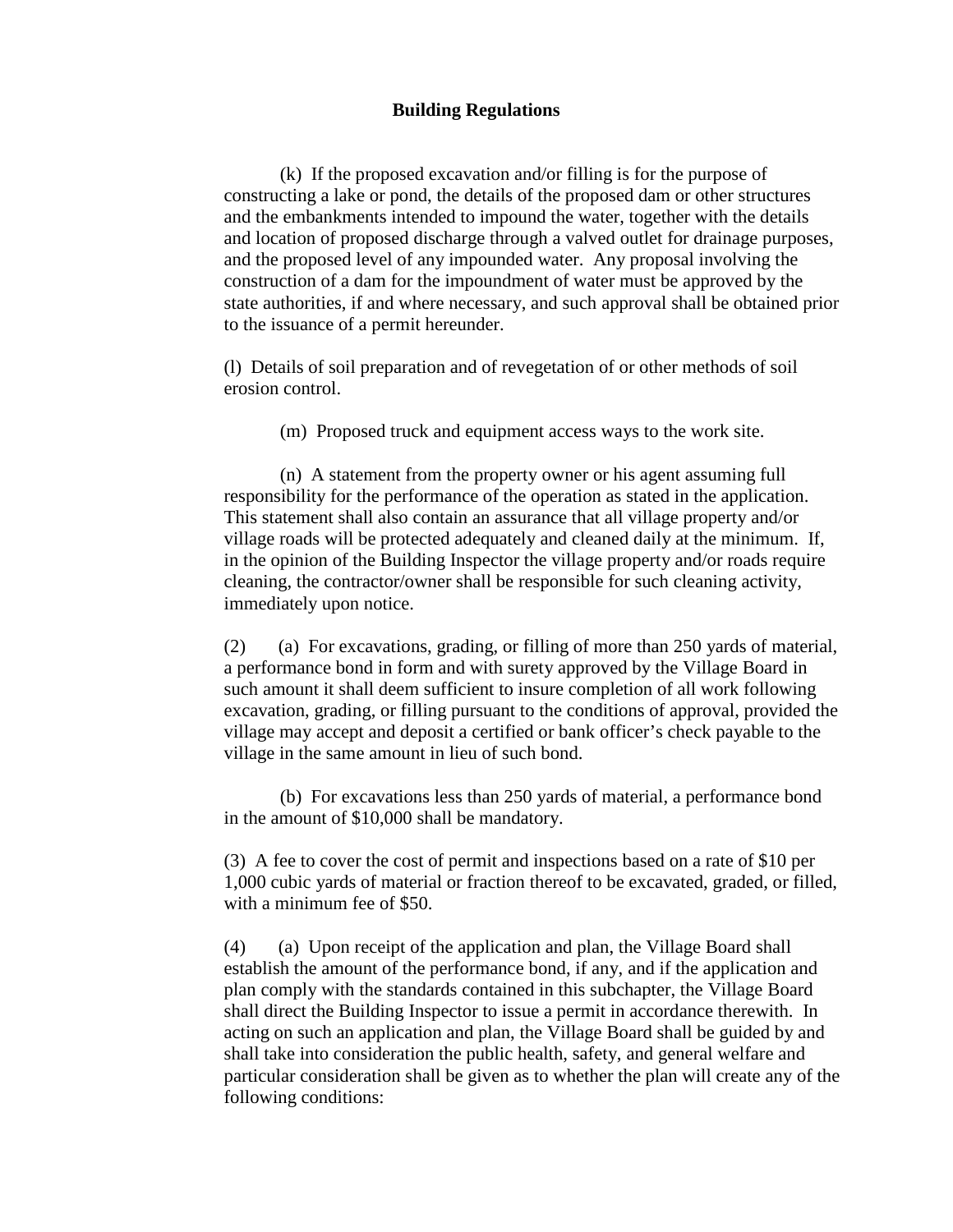#### **Huntley – Land Usage**

- 1. Interfere with surface water flow and drainage.
- 2. Interfere with lateral supports and slopes.
- 3. Cause erosion, alteration of the natural topography and grade of land, depletion of natural deposits of topsoil and other natural material, disturbance of the plant and wildlife, creation of nuisances and dangerous open pits, creation of stagnant water pools.
- 4. Interfere with mean high water on riparian properties.

(b) The Village Board may impose such conditions or requirements upon the issuance of a permit as it deems necessary or proper to assure faithful compliance with this subchapter. All outside agency reviews and/or inspections fees shall be paid by the permittee.

(5) A permit issued under this section shall expire one year from the date of issuance, except that the Village Board may, for due cause shown, extend any permit for one year periods after complete review of all plans and examination of work accomplished and proposed, provided application is made at least 30 days prior to the expiration date of such permit. In no case shall a permit be extended if the provisions of this subchapter have not been complied with, provided, however, that in connection with continuing operations, the Village Board may waive, for one year periods, those requirements which would make continuing operations impractical. Penalty, see § 150.99

# **§ 150.25 PROHIBITED EXCAVATION, GRADING, OR FILLING**

No excavation grading or filling shall be permitted which would interfere with the natural drainage of the general area surrounding the site. All existing watercourses shall be preserved, except that such watercourses may be relocated or piped, provided that there will not thereby be created any interference with the riparian and drainage rights or easements of other property owners, and provided further that no drainage shall be made onto public land or connected with public facilities without the express approval of the Village Board, except with respect to land controlled by any other separate governing body that does not fall under village jurisdiction, in which event such approval shall be obtained form those other governing bodies. Penalty, see § 150.99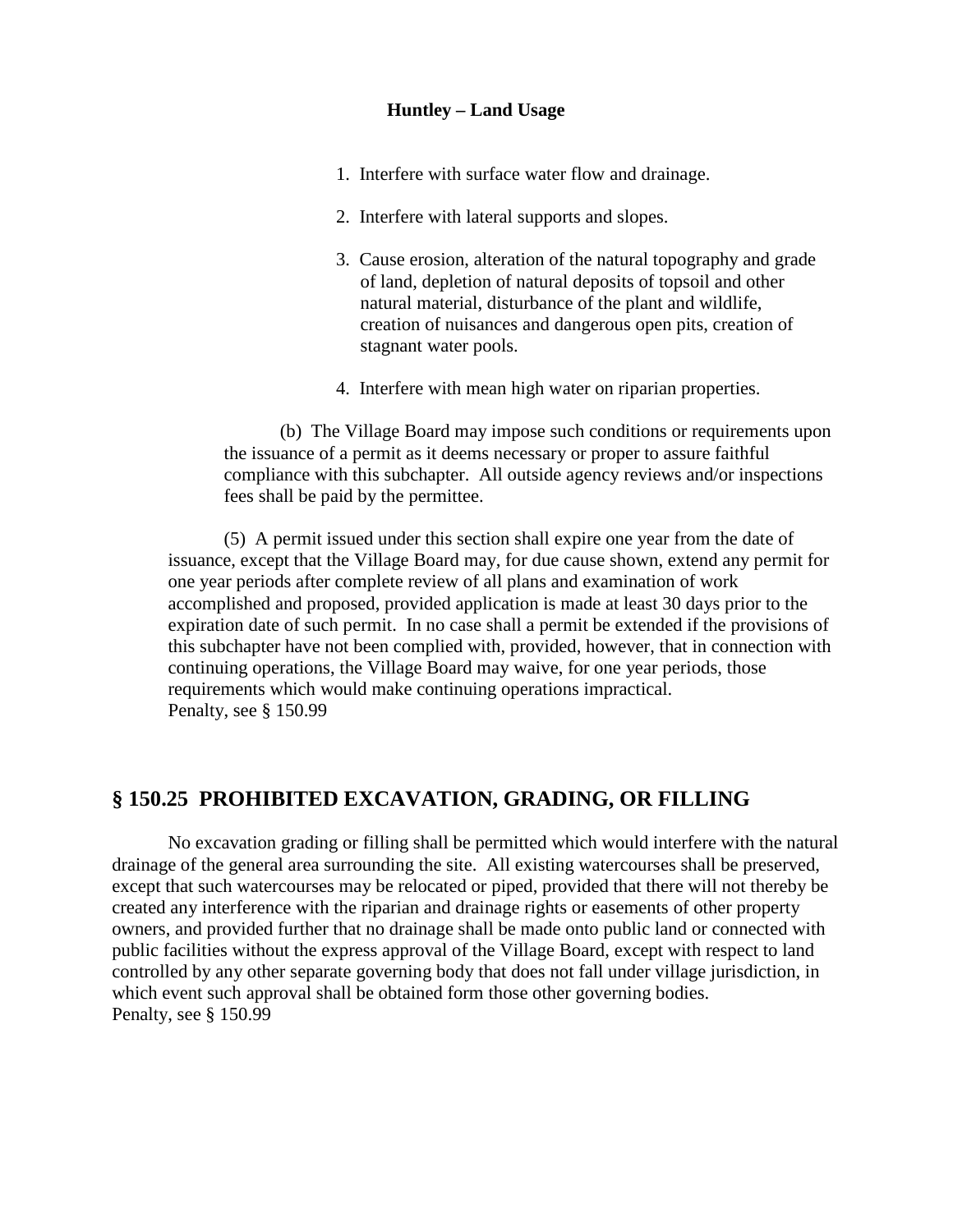## **Building Regulations**

## **§ 150.26 STANDARDS**

Approval of plans and specifications for excavations shall be based upon the following standards:

(A) In residential districts no excavation, grading, or filling shall be permitted within 20 feet of an existing or approved street or property line except to conform to approximate street grade, or approved subdivision drainage/grading plans.

(B) In residential districts finished slopes of an excavation shall not exceed 1:1  $\frac{1}{2}$ (vertical to horizontal) in undisturbed earth, 1:2 earth fill, and 4:1 in rock cut, whether or not ground surface will be below water.

(C) In other districts the same standards shall apply, except that vertical slopes shall be permitted if adequate retaining walls and protective fences are provided when needed.

(D) Truck and equipment access ways to the site of the operation shall be located so as to minimize danger to traffic and nuisance to surrounding properties. Such access shall be kept either wet or treated with chemical dust deterrents, or paved, to the extent necessary to prevent any dust nuisance to surrounding properties. All such access ways shall be clearly marked with signs and shall be posted approximately 200 feet distant from such access ways or other traveled areas. Such signs shall read, "Caution, Trucks Entering and Leaving Roadway" and be of size, type, coloring, lettering, and format used by the highway department of the village or state.

(E) Excavations shall not interfere with public or private utility systems and shall not create or aggravate any condition detrimental to the public health and safety. Penalty, see § 150.99

# **§ 150.27 OPERATIONS**

(A) Processing of any kind on the excavation site or the erection or use of any structure thereon, such as, but not limited to hoppers, washers, crushers, or sheds, except simple screens to remove oversized aggregates during loading, shall be deemed a commercial use are hereby prohibited, except as provided for by Village Board approval.

(B) Except as otherwise provided in § 150.23, no storage area may be created or maintained in connection with an excavation, grading, or filling operation except that under a duly issued permit, an owner or his contractor shall be allowed temporarily to store such material incidental to the operation, but such storage shall not be for a longer term than the term of the permit issued.

(C) It shall be unlawful to keep or store any trucks, machinery, or equipment on any property or street after completion of the operation. All such trucks, machinery, or equipment shall be removed from such property within ten days after completion of the work.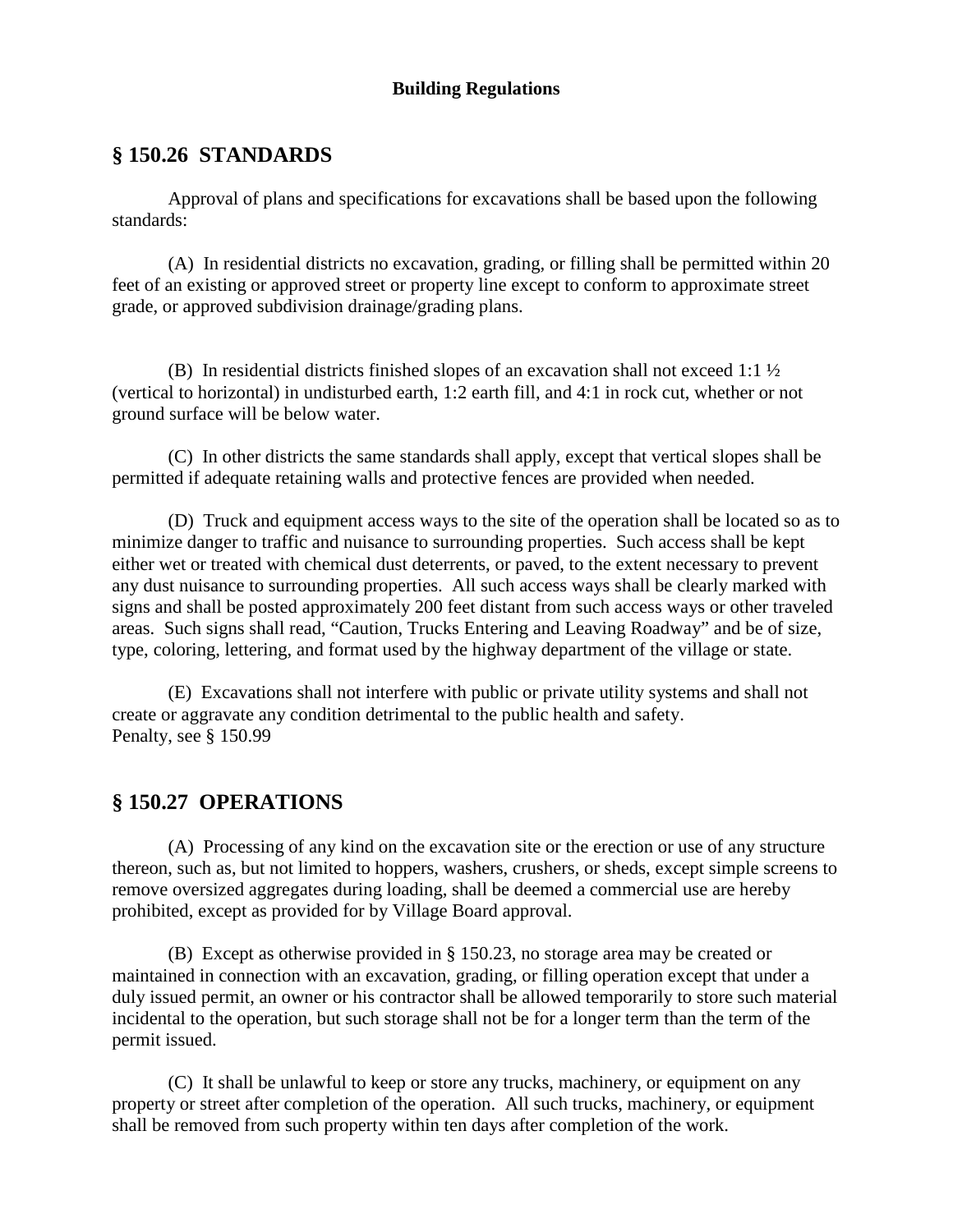(D) No operation shall be permitted on Sundays or holidays, nor before 7:00 a.m. or after 6:00 p.m. on other days.

(E) Barricades and lights shall be erected where necessary to protect pedestrians and vehicles during the period of operations.

(F) All R.O.W.S. to be cleaned daily of any materials deposited on said R.O.W. Penalty, see § 150.99

# **§ 150.28 FINISHED GRADING ON FILL OPERATIONS; RE-ESTABLISHMENT OF SITE ON EXCAVATION AND REMOVAL OPERATIONS**

Upon completion of the work allowed by permit, the permittee shall comply with the applicable provisions of the following:

(A) All pits, quarries, holes, or other excavated areas shall be refilled with, and no new filling operation shall be conducted with any material except clean, nonburnable fill containing no trash, refuse, or harmful matter, and such excavated areas and new filling operations shall be graded to the level of adjoining properties, or to an elevation from which all surface and other waters collected therein may find natural drainage therefrom. Excess material shall either be removed from the premises or leveled and covered with topsoil and seeded as hereinafter provided.

(B) If the proposed method of soil erosion control is by revegetation the specifications for the work shall provide that any layer of topsoil over the area to be excavated, graded, or filled shall be set aside and retained on the premises in sufficient quantity to cover all surfaces which will remain exposed except rock, to a depth of at least six inches, with topsoil added if necessary to make up any deficiency. The specifications shall also provide that at the completion of respreading of topsoil it shall immediately be harrowed or raked to establish a seed bed and shall be seeded for grass, permanent pasture mixture, or other approved fast-growing vegetation and shall be repeated as often as necessary until the area is stabilized.

(C) In the case of extended operations, except for access drives, and the accrual work area, the completed portion of the excavation, filling, or grading operation shall be subject to the provisions of division (B) of this section and the operation shall be completed prior to the reissuance of the permit under § 150.24(B)(5).

(D) Where a permit has been issued for the excavation of a lake or pond, the provisions of this section applicable to seeding shall not apply to that part of the excavation below the high watermark of such lake or pond.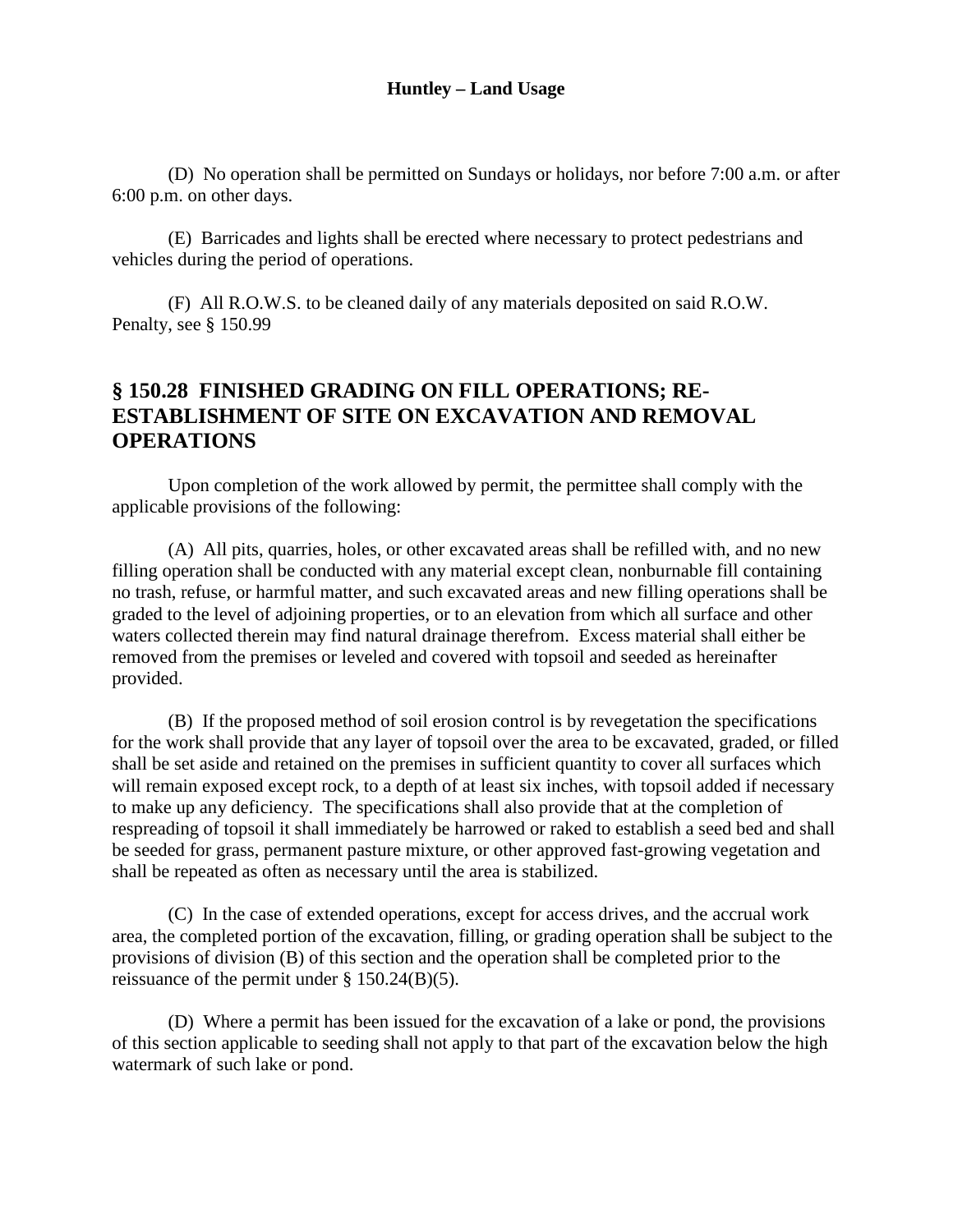#### **Building Regulations**

(E) (1) The applicant shall notify the Village Engineer of the following, when and as completed:

- (a) Rough grading;
- (b) Final grading before seeding; and
- (c) All re-establishment and construction work.

(2) The Village Engineer upon such notification shall make field inspections on the site before rough grading, after final grading, before seeding and at completion to determine if work in progress and the completed operation have been performed in accordance with this subchapter. The Village Engineer shall inspect and approve compliance with this subchapter, and notify the Village Board in written form of its acceptance and approvals. All costs incurred by the Village Engineer or representative shall be paid for by the permittee. Penalty, see § 150.99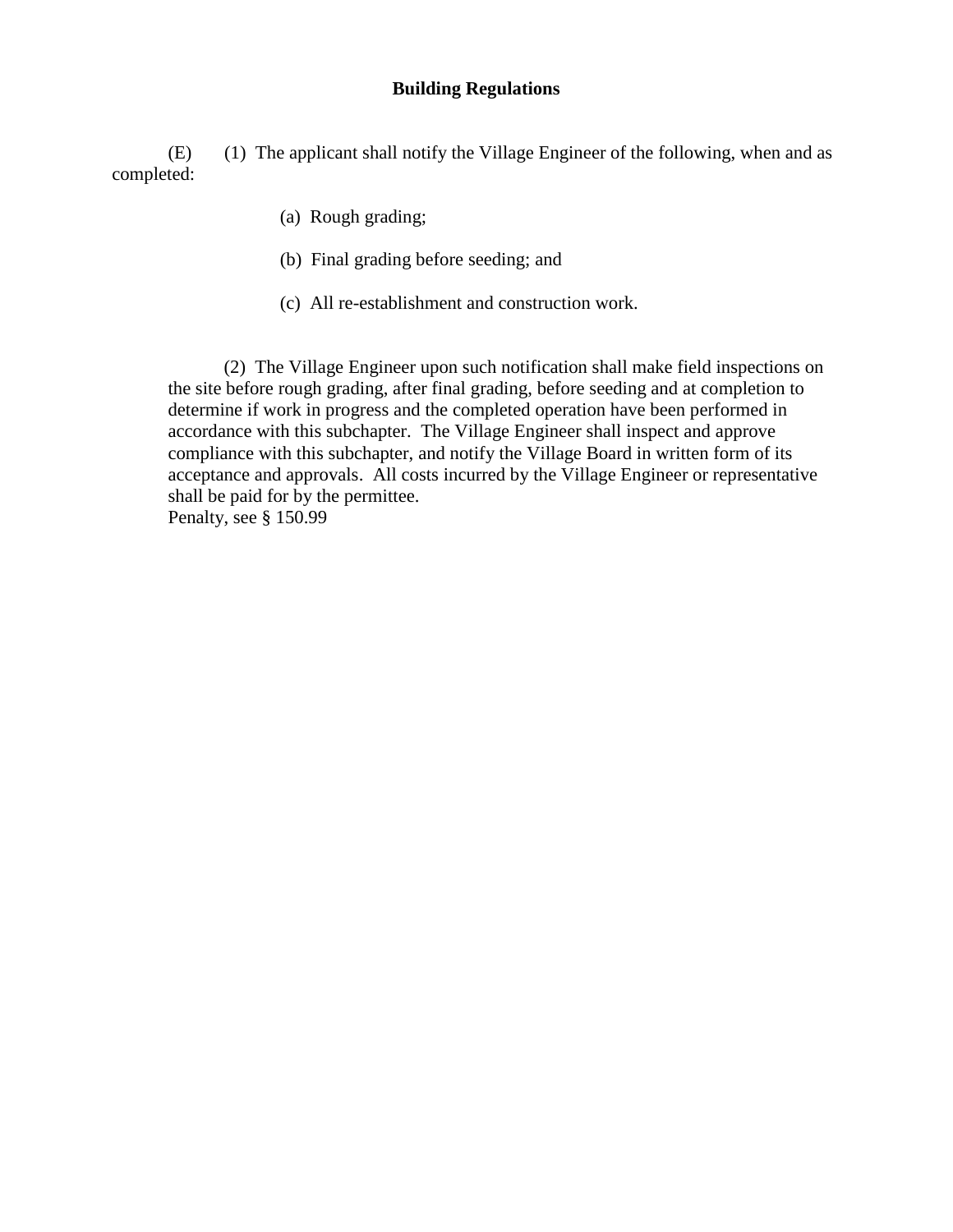# <span id="page-34-0"></span>**PERMIT FEES & COMPLIANCE BONDS**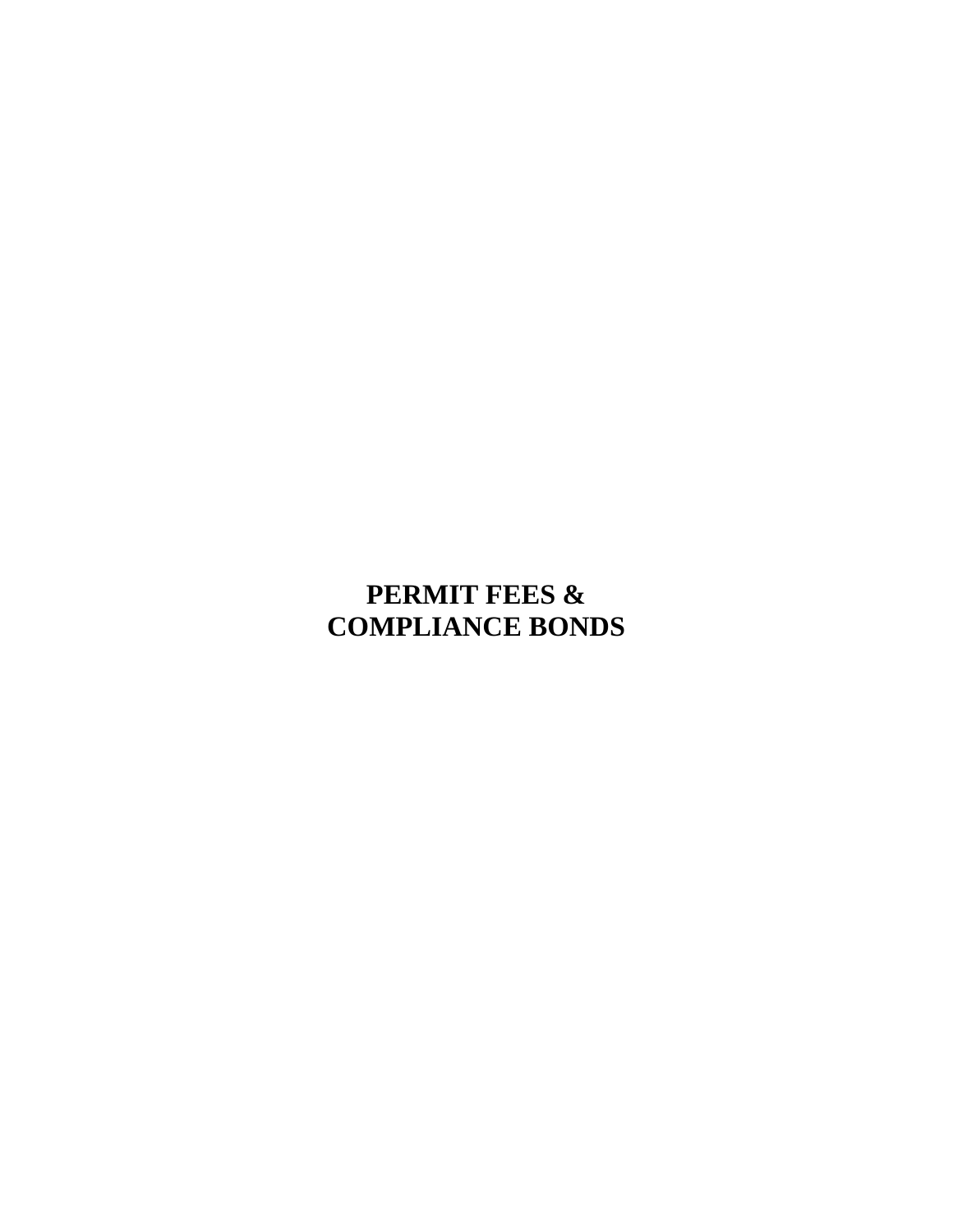## **§ 150.40 BUILDING PERMIT FEES**

The Village's building permit fee schedule and any amendments thereto, is hereby adopted by reference and incorporated as if set out at length herein. Copies of the fee schedule are on file in the office of the Village Clerk and are available for public inspection.

## **§ 150.41 COMPLIANCE BOND REQUIRED**

(A) A cash compliance bond shall be deposited with the Village Clerk at the time a building permit is issued. No building permit shall be issued without the payment of the compliance bond. If no building permit is required said bond shall be posted upon the application for a certificate of occupancy.

(B) A bond is required on all building constructions or improvements in excess of \$5,000. The bond shall be 1% of the estimated cost of construction up to and including \$500,000 and one half of 1% over \$500,000. The minimum bond is \$50.

(C) This cash bond shall be forfeited to the Village in whole or part at the discretion of the Building Official when a violation of any code or ordinance persists for more than a 24-hour period after written notification of such violation is delivered to the person or party who presented the bond or their representatives as described on the building permit. Such forfeiture shall not impair the Village's right to enforce any and all other remedies available to it by reason of said violation of this section, including the right to recover a fine, penalty, or seek injunctive relief.

(D) No cash bond shall be required for the installation of fences, sheds, decks, patios, sidewalks, gazebos, pergolas, irrigation systems, second water meters, and driveways on private property in residentially zoned one and two-family areas, unless the Building Official deems it a necessity to assure compliance.

(E) Compliance bond refunds, in any amount, shall be authorized by the Building Official.

(F) This cash bond requirement is in addition to any other letters of credit or surety bond required by the Village.

EXCEPTION: At the option of the developer (or permittee), at the time of permit request, the developer can deposit a \$50,000 cash bond in lieu of the individual compliance bonds required with each permit for the construction of single family dwelling units. The Village becomes the sole proprietor of any compliance bond funds during the duration of the permit requirement and any such interest earned resulting from the deposits of such funds shall also become the sole property of the Village. This exception applies only to developments of more than 300 units contained within a development site. Penalty, see § 150.99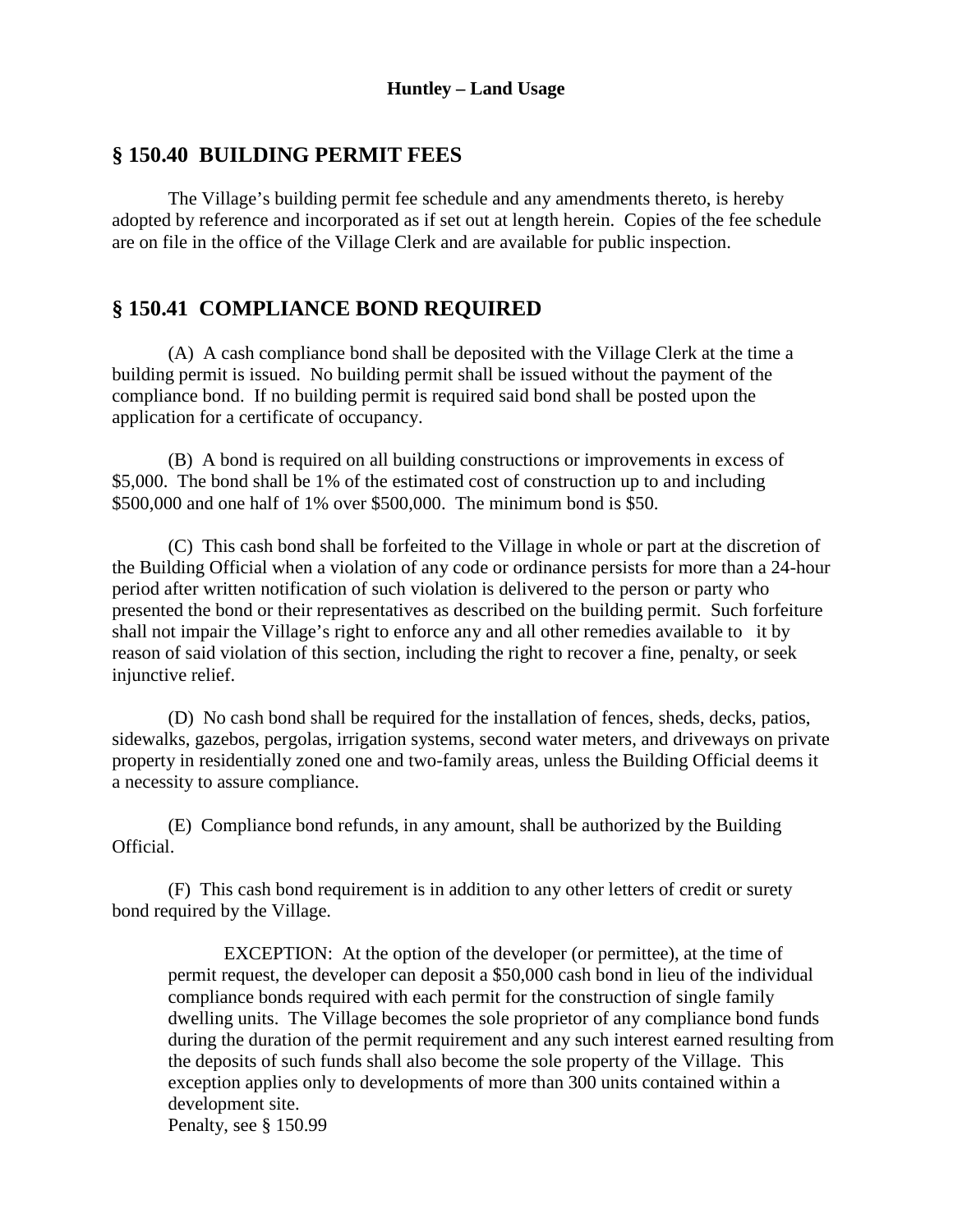# <span id="page-36-0"></span>**LOT DRAINAGE & GRADE REQUIREMENTS**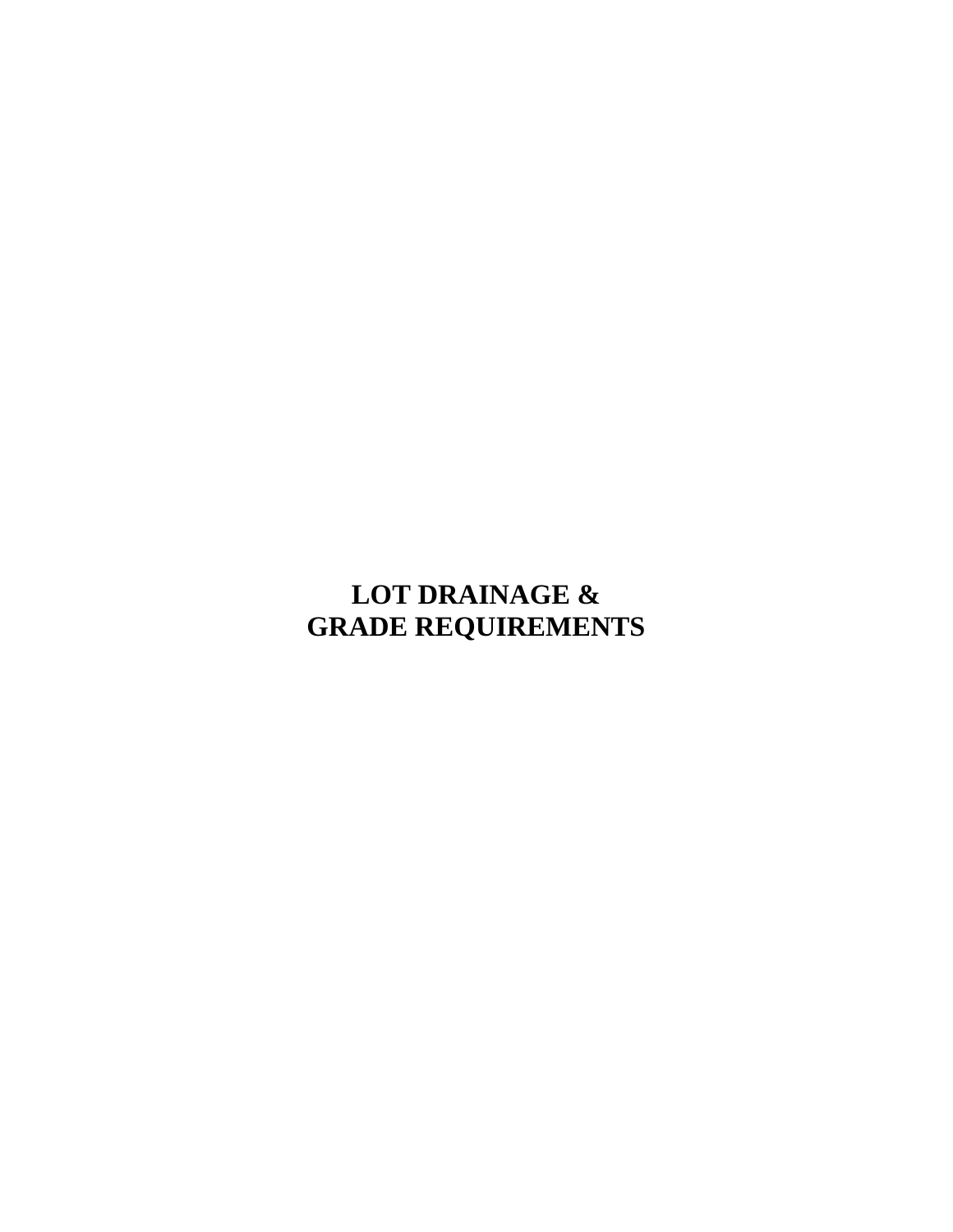#### **Building Regulations**

# *LOT DRAINAGE AND GRADE REQUIREMENTS*

## **§ 150.60 GENERAL LOT GRADE MAXIMUMS**

No lot shall be graded in such a manner as to raise the grade of such lot to any point higher than a continuous grade level between the grade of the lots on either side abutting such lot, without an engineered design, approved by the Village Engineer. Penalty, see §150.99

# **§ 150.61 FOUNDATION GRADES AND RULES**

(A) All foundation grades shall be established in such manner as to achieve the free, natural, and unobstructed flow of surface water, away from the buildings.

- (1) *Foundation elevations.* Minimum 18" above:
	- (a) Highest elevation of c/1 of street at boundary of lot; or
	- (b) Highest elevation of back of curb at boundary of lot.
- (2) *Foundation exposure.*

(a) 6" minimum exposure required for any building except foundations with 4" or greater brick ledges, in such case, a 3" minimum exposure would be required below the bottom of the brick course.

(b) Hard surface applications around the perimeter of any building shall be a minimum of 3" below top of foundation, or bottom of brick ledge. There shall also be an approved expansion application between any concrete surfaces that abuts any foundation.

(B) The Building Official shall, from time to time, promulgate detailed rules, not inconsistent with this subchapter, for the purpose of determining foundation grades. Such rules shall become effective by filing same in the office of the Village Clerk. Any party seeking a variance from the rules shall file a written petition for variance with the Village Clerk. All such variances shall be considered by the Building Code Committee.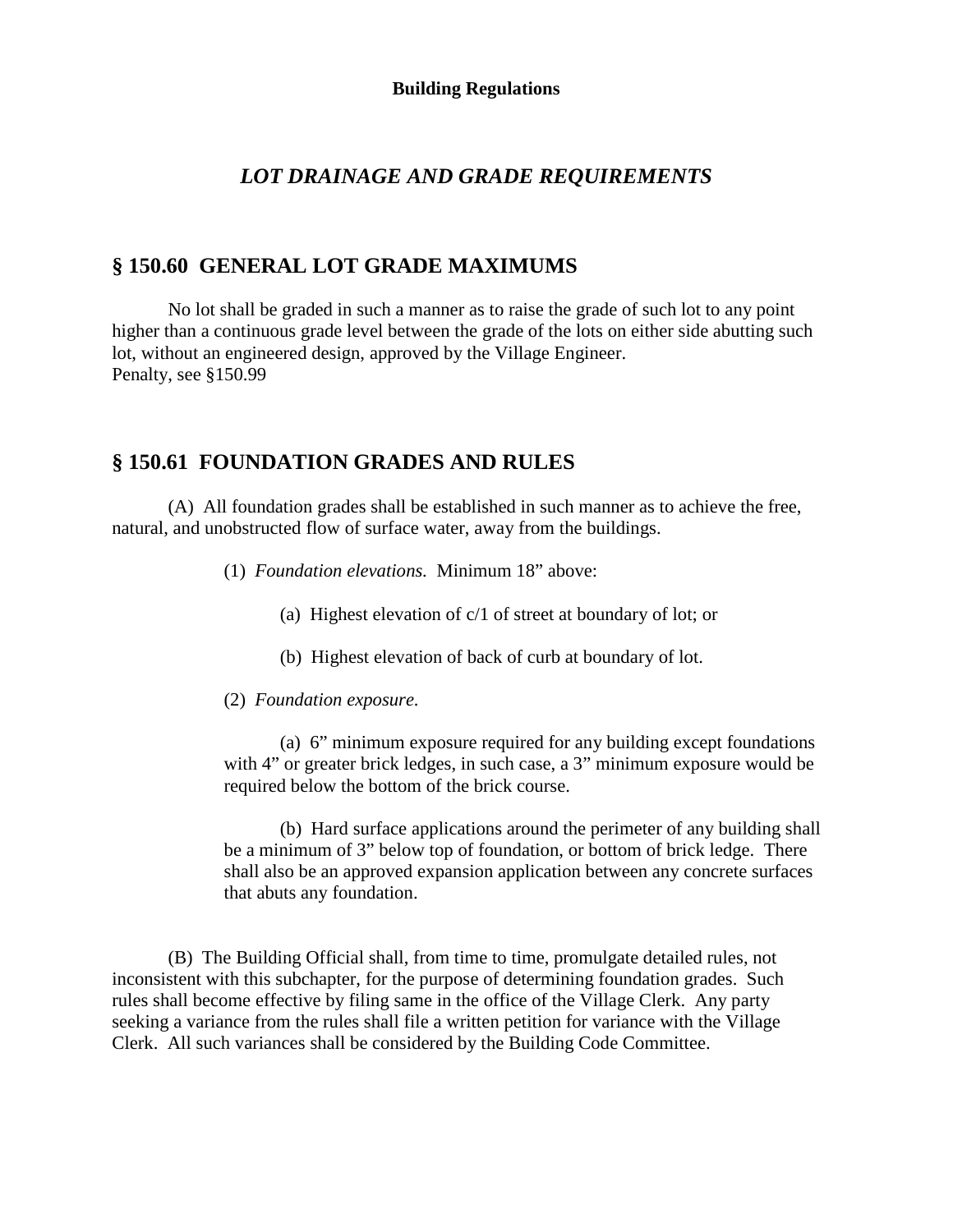#### **Huntley – Land Usage**

(C) Every application for a building permit shall show the foundation grade and set forth a grading plan for the proposed construction of the entire lot, determined in accordance with this subchapter and rules established pursuant thereto. No building permit shall be issued unless such a foundation grade and grading plan is in accordance with the provisions of this subchapter and rules issued hereunder. This particular requirement shall be waived only by written approval of the Building Official.

Penalty, see § 150.99

## **§ 150.62 SUBDIVISION GRADE PLANS**

The provisions of §§ 150.60 and 150.61 shall be supplemental to subdivision regulations adopted from time to time by the Village respecting any subdivision approved pursuant to the provisions of the regulations. No building permit shall be issued by the Building Official unless he has on file an approved lot grading plan for such subdivision. Penalty, see § 150.99

# **§ 150.63 CONFORMITY WITH LOT GRADING PLAN**

(A) *Requirement.* Every building constructed in a location for which a lot grading plan is on file, pursuant to the provisions of § 150.62 shall conform to the Lot Grading Plan.

(B) *Plat required when footing and foundation is completed.* A plat of the piece or parcel of land, lot, lots, block, or blocks, or parts or portions thereof, drawn to a scale showing the actual dimensions of the land parcel, location of all buildings and improvements, including excavations and foundation walls, and the elevation of the top of foundation with respect to United States Geological Survey (U.S.G.S.) Datum, and certified by a Registered Land Surveyor licensed by the state as a true copy of the piece or parcel, registered or recorded plat of such land shall be submitted to the Development Services Department for review and approval of the foundation elevation and location immediately after the foundation walls have been completed. Construction shall not commence on any completed foundation walls until the foundation wall elevations shown on the plat have been reviewed and accepted by the Village Engineer. Acceptance of the location and elevation of foundation walls shall be shown by a stamp marked, "APPROVED, Huntley Building Department," with the date and signature of the Building Official. Penalty, see § 150.99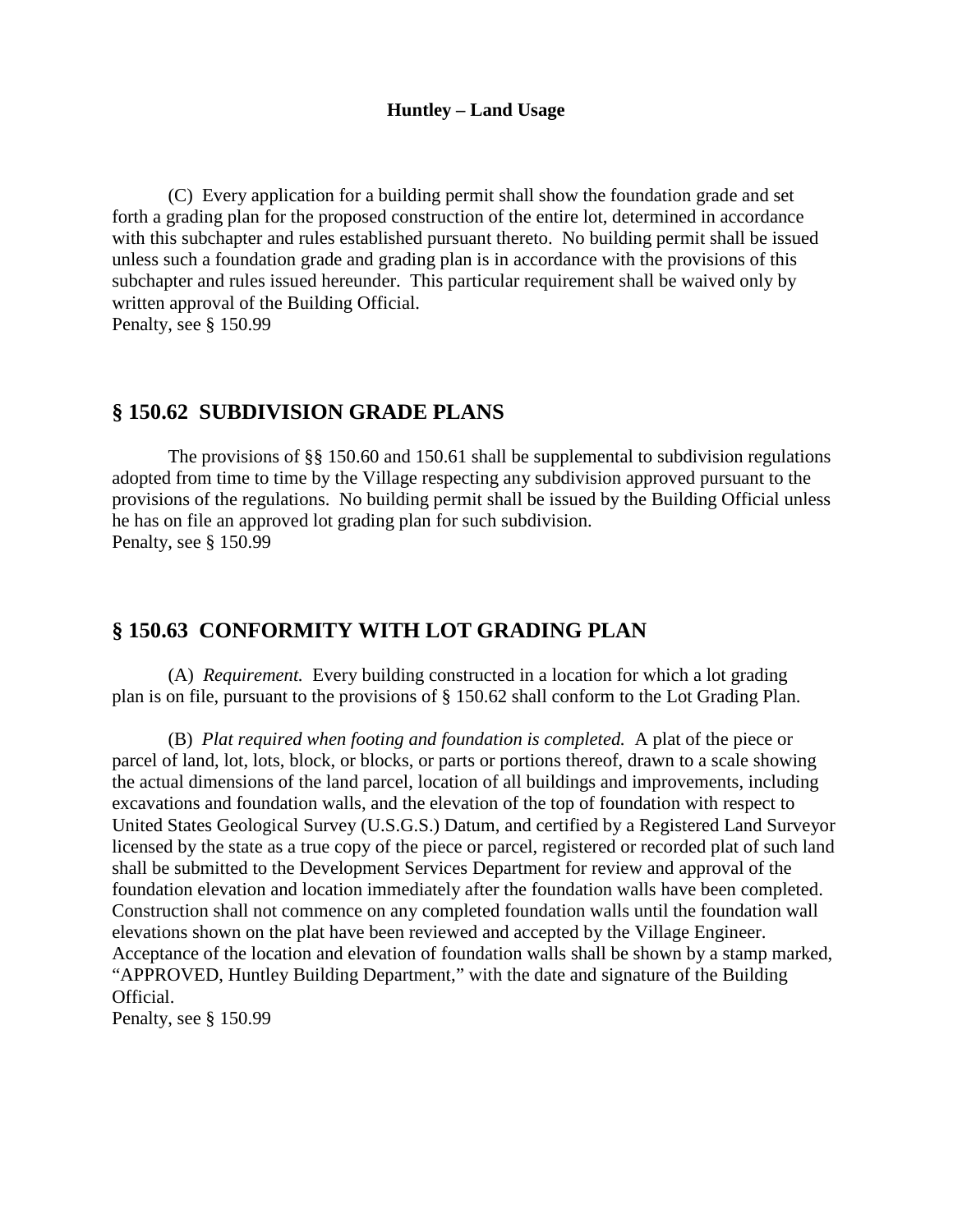# **§ 150.64 COMPLIANCE REQUIRED PRIOR TO OCCUPANCY PERMIT**

(A) No occupancy permit or other indication of approval of new construction shall be issued or given by the Building Official until all grade requirements set forth in this subchapter have been met.

(B) Additionally, the following requirements must be met before an occupancy permit is issued:

(1) Final (as-built) surveys of the lot grading which show substantial compliance with the approved permit survey must be submitted and approved by the Building Department and Village Engineer. The surveys shall be prepared by a Registered Land Surveyor. An occupancy permit shall not be issued if the property is not in compliance with the subdivision grading plan and permit survey. This particular requirement shall be waived only by written approval of the Building Commissioner.

(2) The applicant, developer, contractor, or builder shall sell a final product to the buyer. Landscaping, specifically sod and/or all grass areas, shall be capable of being cut of mowed which would confirm compliance with erosion control requirements prior to the issuance of an occupancy permit. The hard surface applications, such as the driveway, apron, and sidewalks shall be in place and approved. During winter weather, a cash performance bond reflecting actual construction costs, or approximately \$2,500.00 (whichever is greater), shall be posted with the Village of Huntley until the compliance is made. Landscaping, including sod, shall be in place prior to the issuance of an occupancy permit.

(3) The applicant, i.e., the developer, contractor, and builder shall provide to the Village, prior to closing, a statement signed by the buyer/owner, stating that grades of the property purchased shall not be altered without a duly issued permit. The statement shall additionally inform the buyer that any other improvements to the property shall require permits and the buyer/owner is responsible for acquiring permits prior to any construction of such improvements.

(4) Final inspections required by the Development Services Department, Engineering Department, and Public Works Department shall be performed concurrently. Penalty, see § 150.99

# **§ 150.65 ALTERING GRADE LEVELS**

No grades within the Village shall be disturbed or otherwise altered except as allowed pursuant to a permit issued by the Building Department. Penalty, see § 150.99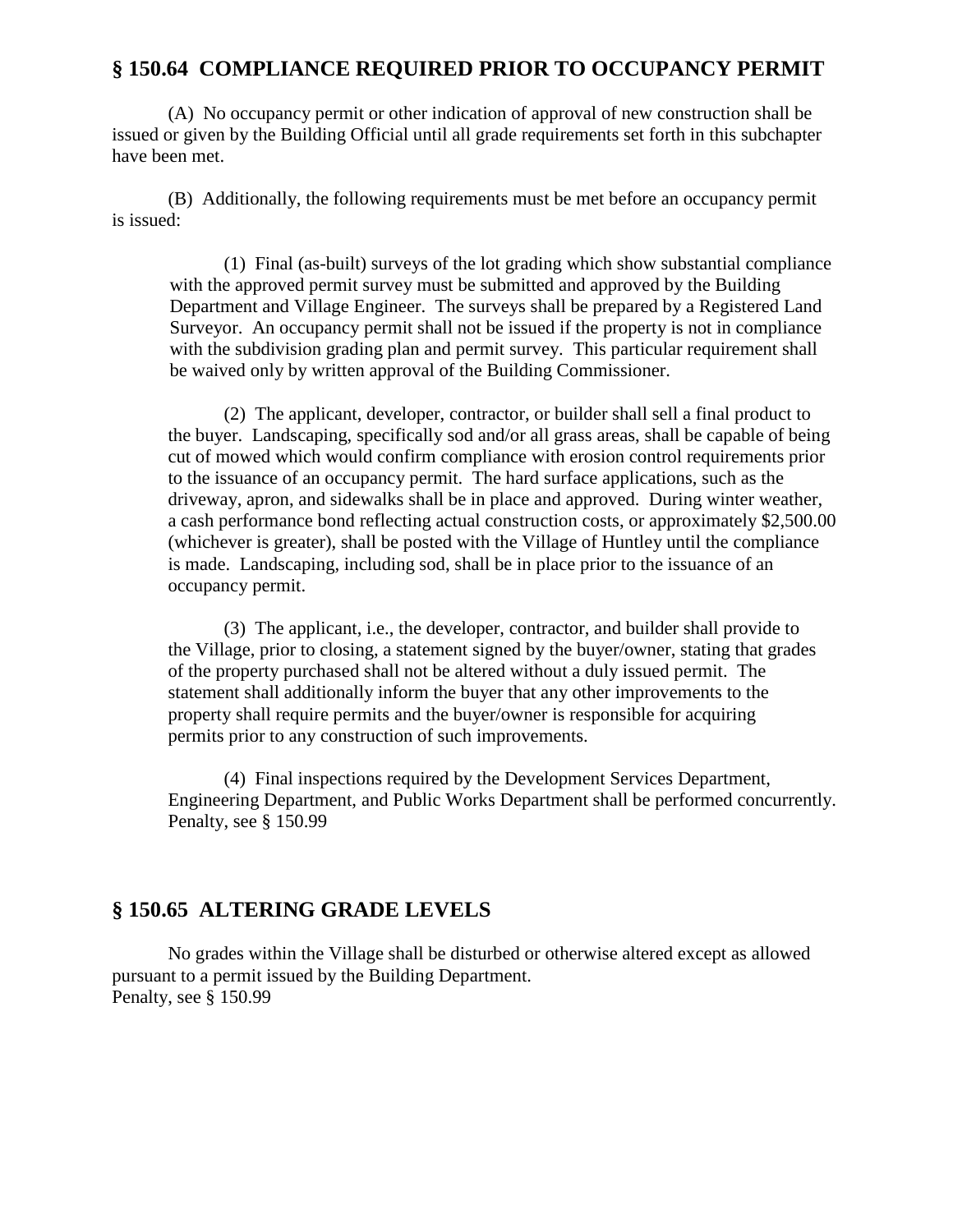# **§ 150.66 CHANGE IN GRADING**

Any change in grading done without authorization of Development Services Department shall be regarded and restored to its original approved grades, at owner's expense. If not completed within 14 days, regrading may be ordered by the Village and charged to owner. Penalty, see § 150.99

# **§ 150.67 GENERAL LOT DRAINAGE REQUIREMENTS**

(A) All lots, other than residentially zoned properties, shall be drained into Village approved drainage structures or areas of containment within the lot. Drainage to lots that abut the lot shall be strictly prohibited unless those lots are designed to accommodate such drainage as approved by Village Engineer and Village Board. The passage of drainage to other lots shall be documented as drainage easements and shall not be obstructed or altered from its designed use.

(B) Residentially zoned lots shall be graded and drained in such a manner as not to allow any drainage onto those lots which abut such lot. Drainage shall be directed into Village approved drainage swales and/or easements provided for and approved for such use. The passage of drainage to other lots shall be documented as drainage easements or swales and shall not be obstructed or altered from its designed use.

(C) Drainage of any lot shall not be directed into any right of way unless approved by the Village Engineer and Village Board.

(D) All structure drainage downspouts shall be directed away form adjoining properties. Any downspout that is directed to lot lines shall be five feet away from lot line and draining onto absorbent soil and/or into approved swales designed to direct overland flow away from adjoining properties.

(E) Sump Pump discharge outlets:

(1) Shall be directed away from adjoining properties onto own property or into approved drainage swales or easements;

(2) Shall only be directed into rear yards unless approved otherwise by Building Inspector in written form;

(3) Shall be connected to storm drainage systems in an approved, designed manner;

- (4) Shall not be connected to sanitary sewer system or septic sewer system; and
- (5) Shall not be directed onto or into any public right-of-way. Penalty, see § 150.99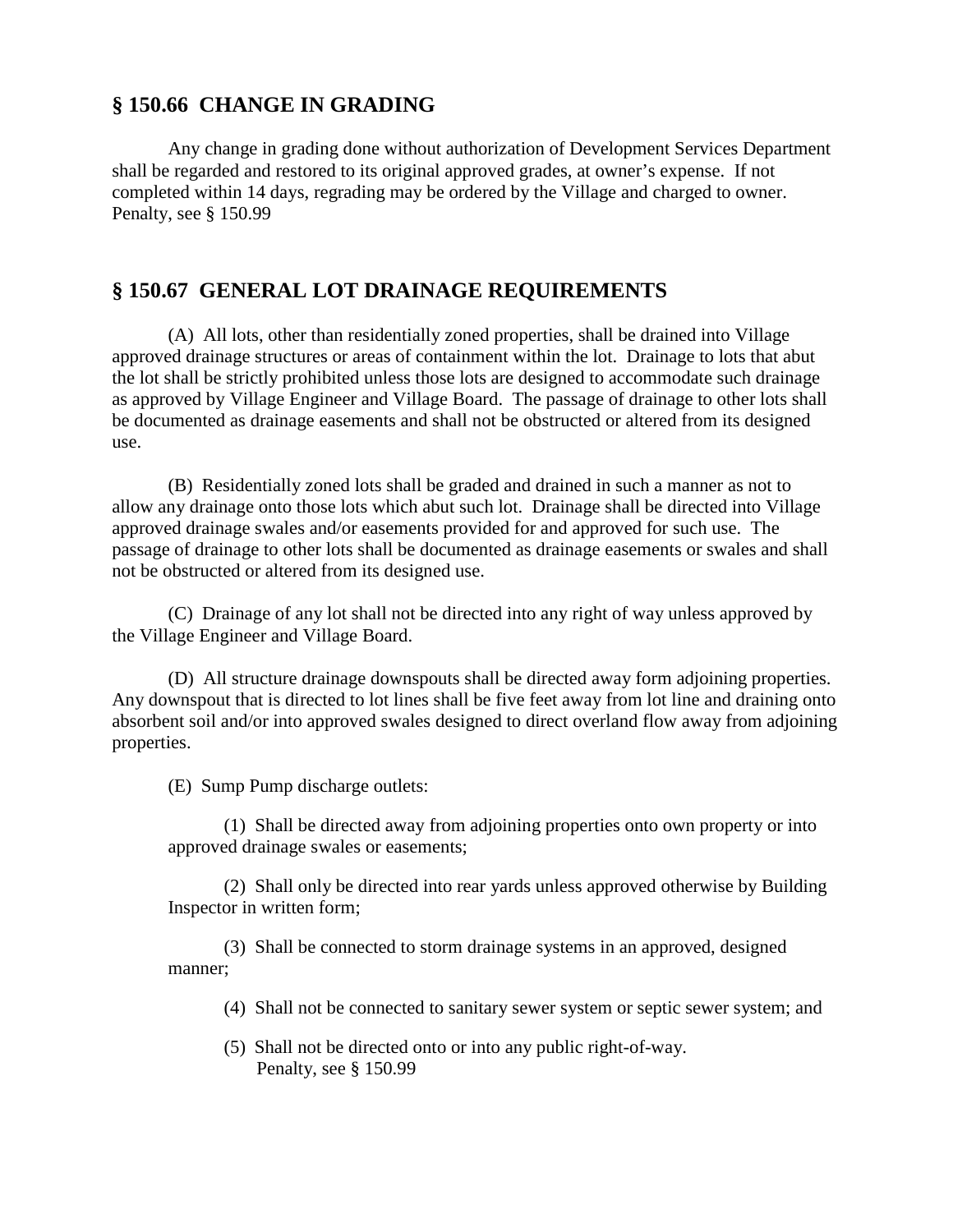# <span id="page-41-0"></span>**WASTE HOLDING FACILITIES**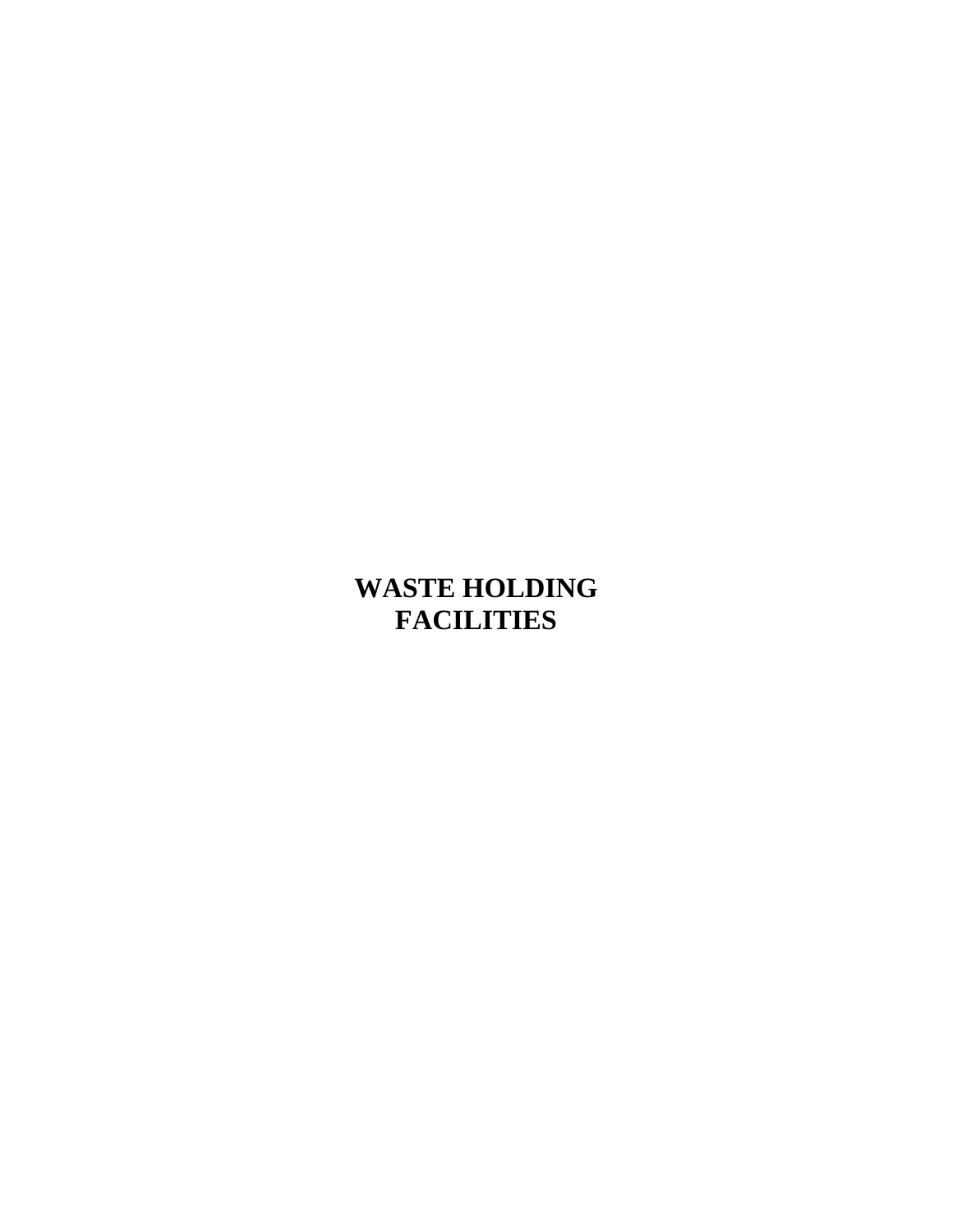# *WASTE HOLDING FACILITIES*

# **§ 150.75 DEFINITION**

For the purpose of this subchapter, the following definition shall apply unless the context clearly indicates or requires a different meaning.

*REFUSE COLLECTION AREA.* Any land or area where refuse is stored in approved enclosures such as "garbage cans," "garbage dumpsters," or grease containers until removed by a refuse disposal service.

# **§ 150.76 APPLICATION**

This subchapter shall apply to all lands and properties other than those used or developed as single family or attached single family dwelling units.

# **§ 150.77 SCREENING REQUIRED**

All refuse disposal and grease storage containers shall be screened on four sides. The screening shall consist of a solid commercial-grade wood fence, masonry wall, or equivalent material (not chain link with plastic inserts) with one or more sides containing a solid gate with single or double doors. The height of the screening shall be between six and seven feet. Penalty, see § 150.99

# **§ 150.78 ENCLOSURE TO BE USED ONLY FOR REFUSE**

The enclosure shall be used strictly for the confinement of refuse and grease containers and shall not be used for the outside storage of any other materials or equipment. Penalty, see § 150.99

# **§ 150.79 LOCATION OF ENCLOSURE**

(A) A refuse disposal area shall not be located in front of a building.

(B) The gate side of the enclosure shall be oriented so that, to the greatest extent possible, it does not face towards an abutting property.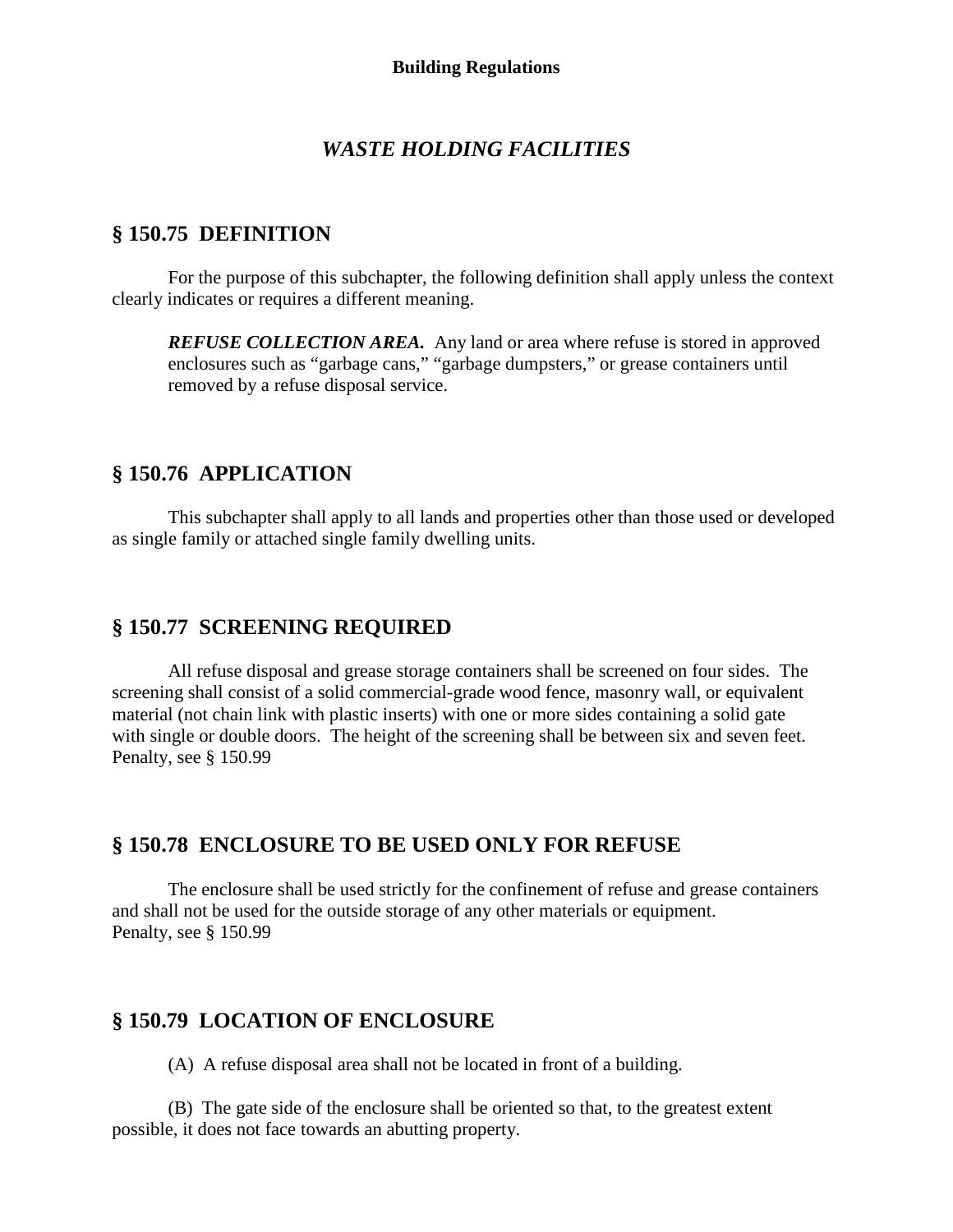## **Huntley – Land Usage**

(C) All refuse disposal, grease storage containers, and compactors shall be located on an impervious surface.

(D) No refuse collection area shall be located within a required front, side, or rear setback; over an easement; or within 10 feet of back yard in the zoning classifications which do not require rear yard setbacks. Penalty, see § 150.99

# **§ 150.80 MAINTENANCE OF CONTAINERS**

All containers shall be well maintained and painted. Penalty, see § 150.99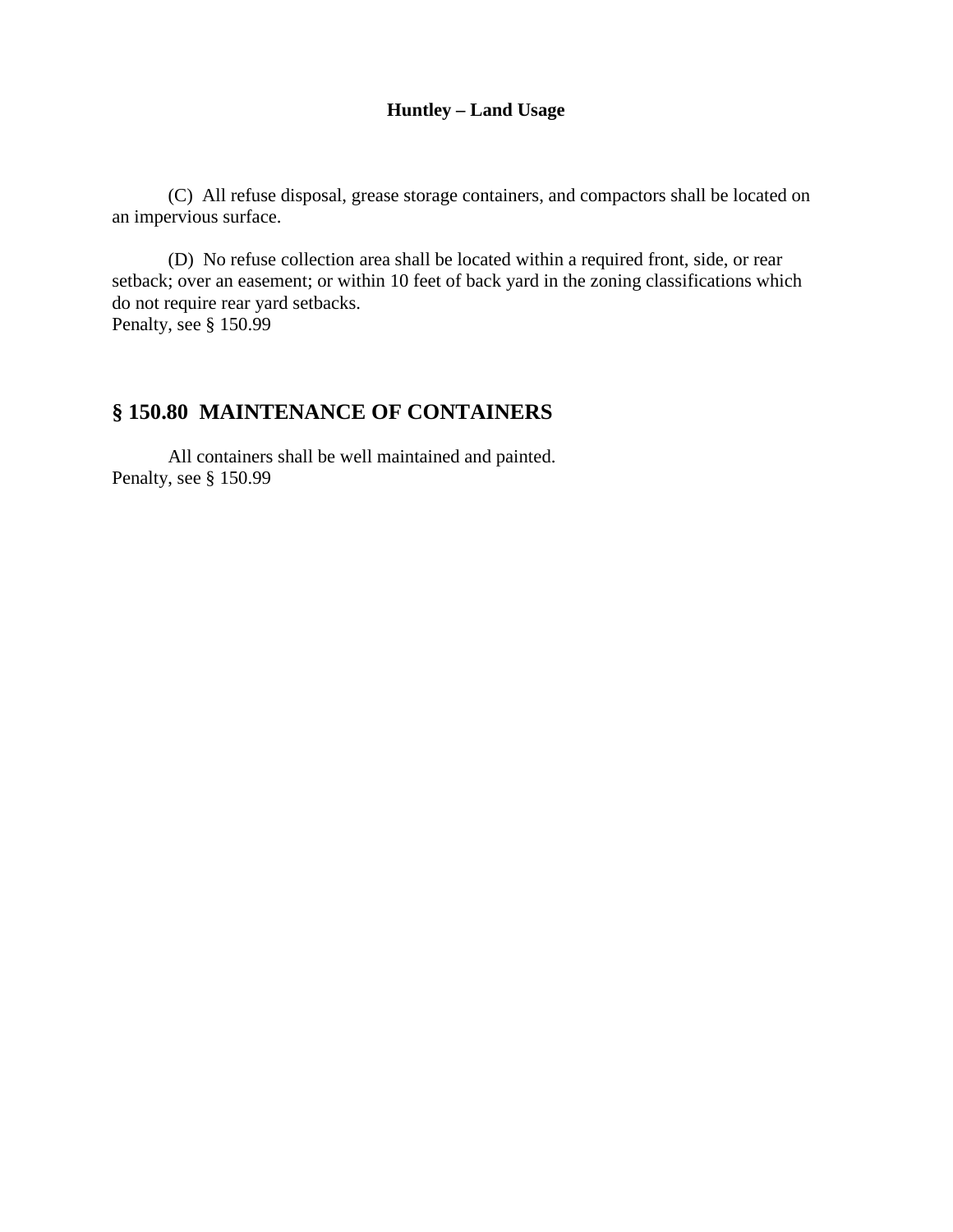# <span id="page-44-0"></span>**ADMINISTRATION & ENFORCEMENT**